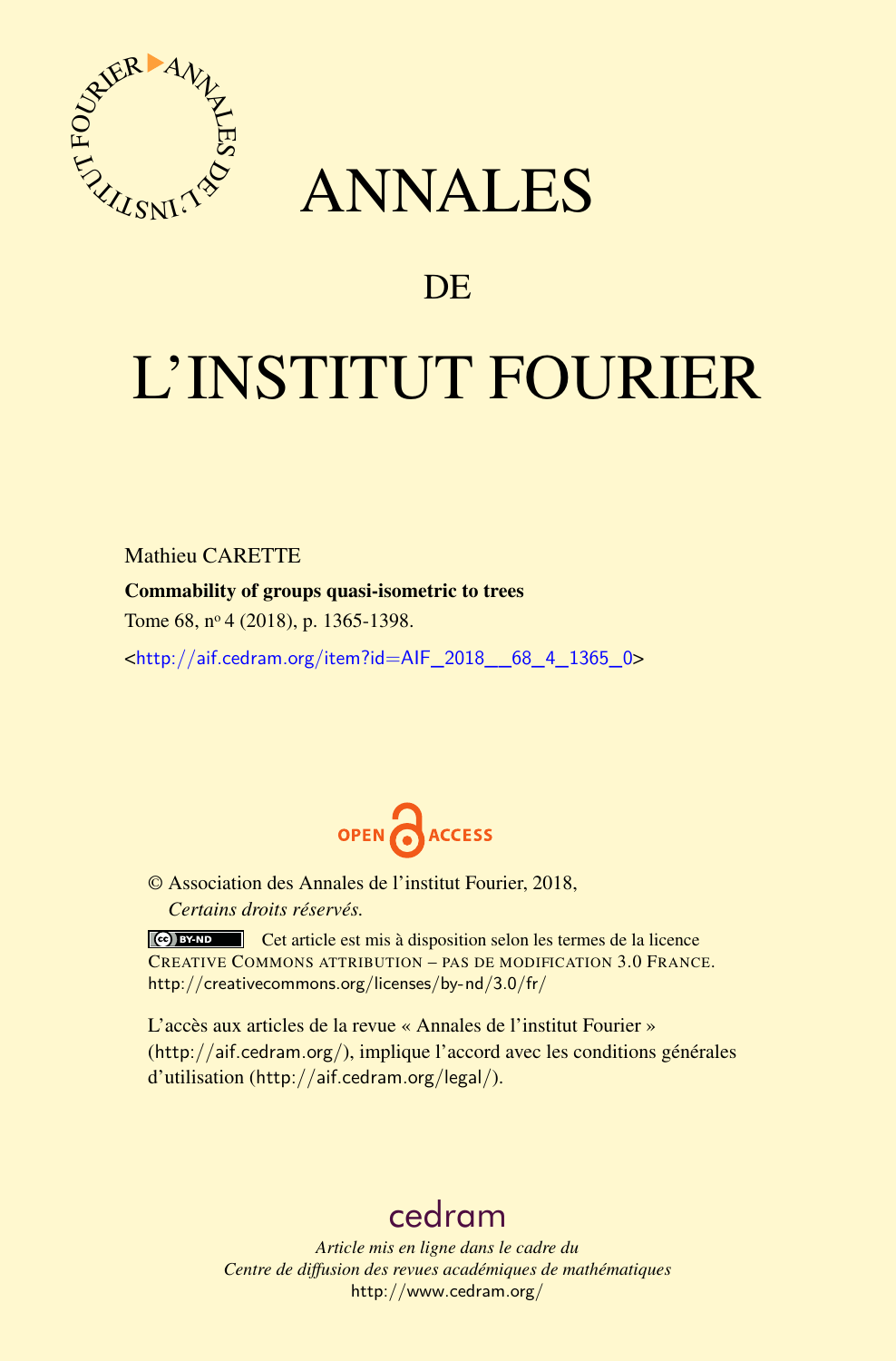### COMMABILITY OF GROUPS QUASI-ISOMETRIC TO **TREES**

#### **by Mathieu CARETTE (\*)**

ABSTRACT. — Commability is the finest equivalence relation between locally compact groups such that *G* and *H* are equivalent whenever there is a continuous proper homomorphism  $G \to H$  with cocompact image. Answering a question of Cornulier, we show that all non-elementary locally compact groups acting geometrically on locally finite simplicial trees are commable, thereby strengthening previous forms of quasi-isometric rigidity for trees. We further show that 6 homomorphisms always suffice, and provide the first example of a pair of locally compact groups which are commable but without commation consisting of less than 6 homomorphisms. Our strong quasi-isometric rigidity also applies to products of symmetric spaces and Euclidean buildings, possibly with some factors being trees.

Résumé. — La commabilité est la relation d'équivalence entre groupes localement compacts la plus fine telle que *G* et *H* sont équivalents dès qu'il existe un homomorphisme  $G \to H$  continu, propre et d'image cocompacte. Répondant à une question de Cornulier, nous montrons que tous les groupes localement compacts non-élémentaires agissant sur des arbres simpliciaux localement finis sont commables, renforçant les formes précédentes de rigidité quasi-isométrique pour les arbres. De plus, nous montrons que 6 homomorphismes suffisent toujours, et donnons le premier exemple d'une paire de groupes localement compacts qui sont commables mais n'ayant pas de commation constituée de moins de 6 homomorphismes. Notre rigidité quasi-isométrique forte s'applique également à des produits d'espace symétriques et d'immeubles euclidiens, dont certains facteurs sont éventuellement des arbres.

#### **1. Results**

Commability between locally compact (l.c.) groups was introduced by Cornulier in his systematic study of quasi-isometry classes of focal hyperbolic groups. Two l.c. groups  $G, H$  are commable if there is a sequence of l.c. groups (called a *commation*)  $G = G_0 - G_1 - G_2 - \cdots - G_n = H$ 

Keywords: Commability, groups acting on trees, quasi-isometric rigidity.

<sup>2010</sup> Mathematics Subject Classification: 22D05, 20F65, 20E08, 20E42.

<sup>(\*)</sup> The author is a Postdoctoral Researcher of the F.R.S.-FNRS (Belgium).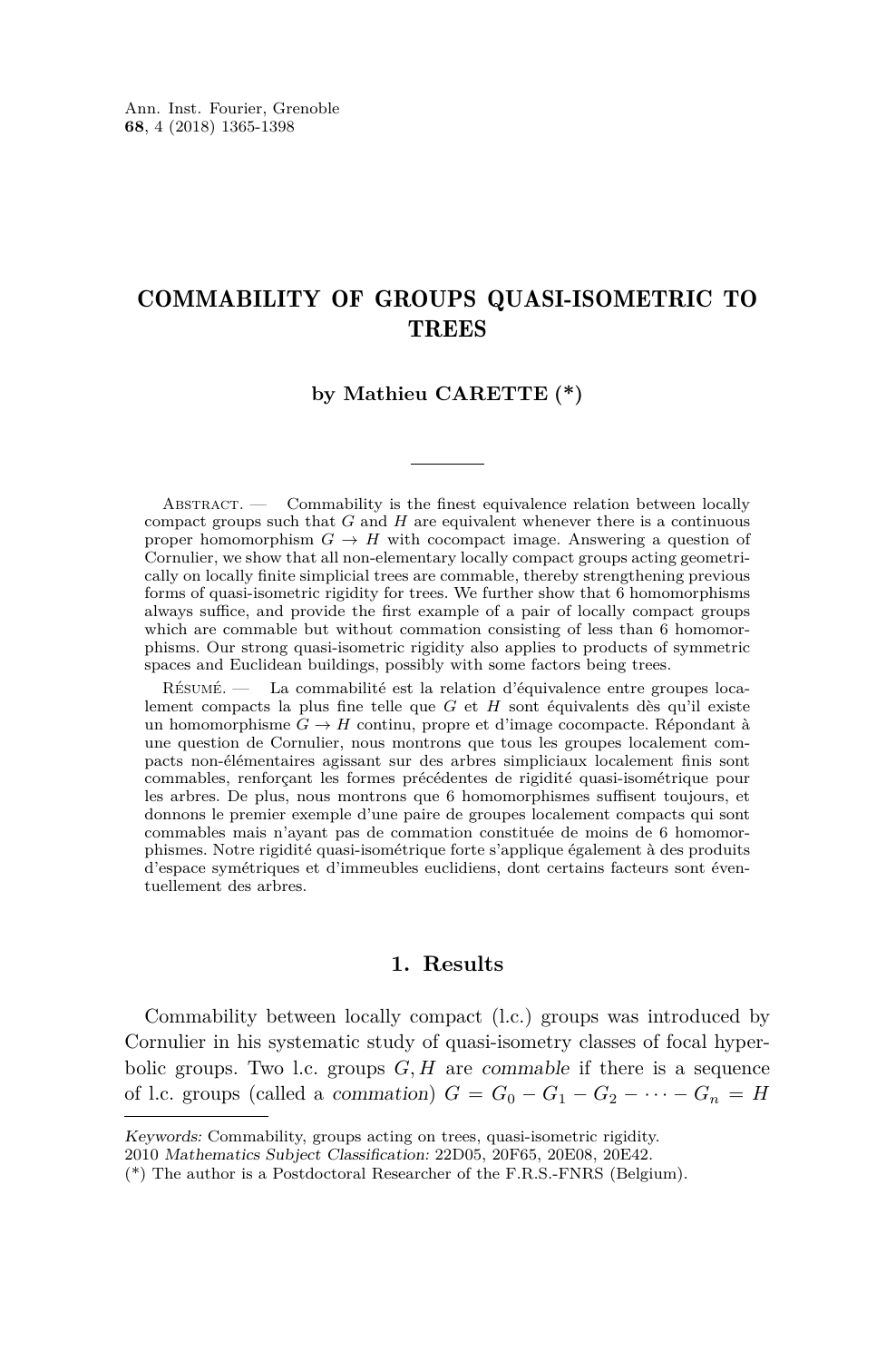where a dash  $G_i - G_{i+1}$  indicates there is a continuous, proper homomorphism with (closed) cocompact image (or copci homomorphism for short) between them, pointing in either direction. The commability distance (or simply distance) between two commable l.c. groups *G* and *H* is the smallest *n* such that there is a commation as above. In order to improve readability, we write e.g.  $G \nearrow \bigvee H$  to mean a commation  $G \to G_1 \leftarrow G_2 \to H$ .

Commability between compactly generated l.c. groups implies quasiisometry. A natural question promptly arises: does the converse hold for specific classes of groups? Positive examples are provided by the work of Kleiner–Leeb (see Theorem [1.7](#page-4-0) below when no factor is a tree). On the other hand the author and Tessera [\[6\]](#page-33-0) provide examples of groups which are quasi-isometric but not commable, such as the free products  $\Gamma_1 * \mathbf{Z}$  and  $\Gamma_2 * \mathbb{Z}$  where the  $\Gamma_i$  are non-commensurable cocompact lattices in  $PSL_2(\mathbf{C})$ . Cornulier conjectured [\[8,](#page-33-1) Conjecture 6.A.1] that if *G* is a focal l.c. group and *H* is a compactly generated l.c. group quasi-isometric to *G* then *G* is commable to  $H$ . In the case where  $G$  is a totally disconnected focal group, it acts geometrically on a regular tree.

The purpose of the present paper is a detailed study of the commability relation among groups which are quasi-isometric to trees. More precisely, denote by  $\mathcal T$  the class of all non-elementary locally compact groups acting geometrically on a locally finite tree (e.g. a non-abelian finitely generated free group,  $PSL_2(\mathbf{Z})$ ,  $PSL_2(\mathbf{Q}_p)$ , the automorphism group of a *d*-regular tree for  $d \geq 3, \ldots$ ). Groups in  $\mathcal T$  form a single quasi-isometry class and in particular  $\mathcal T$  is closed under commability.

Cornulier asked in [\[8,](#page-33-1) Question 5.E.7] and [\[7,](#page-33-2) Question 7.7] whether all groups in  $\mathcal T$  are commable to each other. We provide a positive answer, thereby solving Cornulier's Conjecture for focal groups of totally disconnected type.

<span id="page-2-1"></span>THEOREM A. — There exists a group  $G_0 \in \mathcal{T}$  such that for any  $G, G' \in$  $\mathcal T$  and any unimodular group  $U \in \mathcal T$ , there are commations

- <span id="page-2-5"></span> $(1)$  *G*  $\nearrow \sqrt{\phantom{a}}$  *G*<sub>0</sub>;
- <span id="page-2-3"></span>(2) *G* %-%-% *U*;
- <span id="page-2-4"></span> $(3)$  *G*  $\nearrow$ <sup>K</sup> $\nearrow$ <sup>K</sup> $\nearrow$ <sup>K</sup> $\qquad$  *G'*.

<span id="page-2-0"></span>COROLLARY 1.1. — Any two groups in  $\mathcal T$  are commable.

Combining Corollary [1.1](#page-2-0) with the fact that  $\mathcal T$  is closed under quasiisometry, we obtain a stronger, algebraic form of quasi-isometric rigidity.

<span id="page-2-2"></span>COROLLARY 1.2.  $\overline{H}$  *G, H* are compactly generated l.c. groups quasiisometric to a locally finite bushy tree, then *G* and *H* are commable.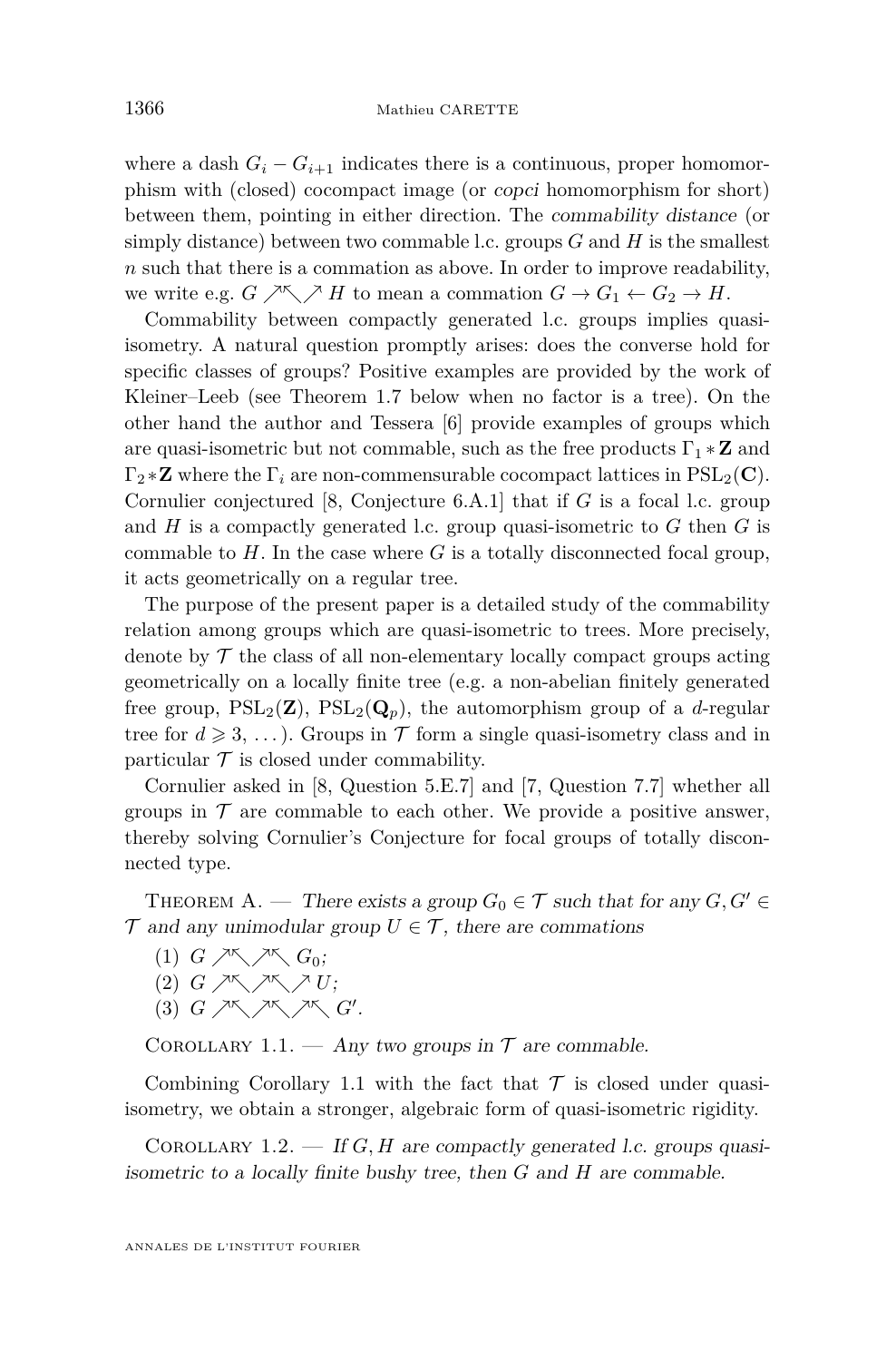Note that the only discrete groups in  $\mathcal T$  are finitely generated virtually {free non-abelian} and hence are all commensurable. More generally Corollary [1.1](#page-2-0) is well-known for unimodular groups. Indeed we have the following result of Bass and Kulkarni

<span id="page-3-1"></span>THEOREM 1.3 ([\[2\]](#page-33-3)). — Any unimodular group  $U \in \mathcal{T}$  contains a cocompact lattice  $\Gamma < U$ .

Such  $\Gamma$  is virtually free, and it follows easily that given any two unimodular groups  $U, U' \in \mathcal{T}$  there is a commation  $U \setminus \bigwedge U'$ .

However, commations in  $\mathcal T$  may be significantly more complicated when restricted to unimodular groups. Indeed, we provide examples showing that the distances in Theorem [A](#page-2-1) are optimal. In particular, we give the first examples of l.c. groups which are commable but at commability distance greater than 4.

<span id="page-3-0"></span>THEOREM B. — Let  $G \in \mathcal{T}$  and let  $U \in \mathcal{T}$  be unimodular. There are groups  $H_1, H_2 \in \mathcal{T}$  such that:

- (1)  $H_1$  is at commability distance at least 4 from  $G$ .
- <span id="page-3-2"></span>(2) *H*<sup>1</sup> is at commability distance at least 5 from *U*.
- (3)  $H_1$  is at commability distance at least 6 from  $H_2$ .

Remark 1.4. — Commability distance forgets the information contained in the directions of arrows. Indeed, the relation of commability through  $\nearrow$  and  $\nwarrow$  are very different. For example Mosher, Sageev and Whyte gave examples of virtually free groups which are not commable through  $\nearrow$  despite being commensurable [\[12\]](#page-33-4). In fact if  $G, U, H_1, H_2$  are as in Theorem [B](#page-3-0) we show that any commation of minimal length from  $H_1$  to  $G$ (resp. *U* and  $H_2$ ) is of the form  $H_1 \nearrow \nearrow \nearrow \dots G$  (resp.  $H_1 \nearrow \nearrow \nearrow \dots U$ and  $H_1 \nearrow \nearrow \nearrow \dots H_2$ .

Combining Theorems [A](#page-2-1) and [B](#page-3-0) we thus obtain:

COROLLARY 1.5. — The commability class  $\mathcal T$  has radius 4 and diameter 6. For every unimodular group  $U \in \mathcal{T}$  the smallest ball around *U* covering  $\mathcal T$  has radius 5.

Remark 1.6. — The question of existence of a pair of groups at commability distance greater than 4 was raised in [\[8,](#page-33-1) Remark 5.A.2]. If two discrete groups are commable within discrete groups then they are commensurable up to finite kernels (i.e. there is a commation within discrete groups of the form へ*ぇ*ゃ へ.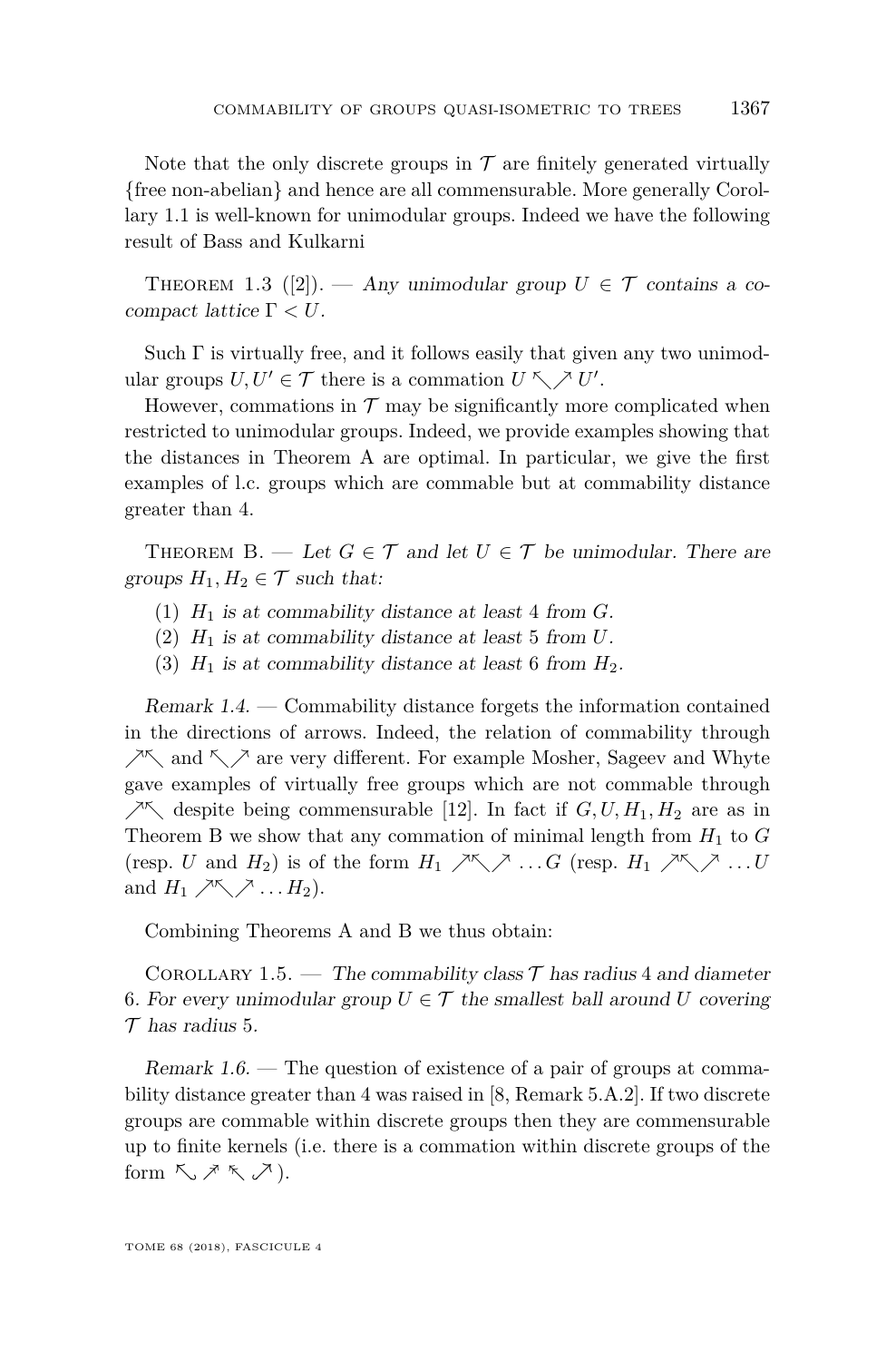#### <span id="page-4-2"></span>**1.1. Products of symmetric spaces and Euclidean buildings**

Throughout this section, we fix  $X = \prod_{i=1}^{m} X_i \times Y$  where

- each  $X_i$  is a locally finite bushy tree
- $Y = \prod_{j=1}^{n} Y_j$  and each  $Y_j$  is one of the following
	- **–** an irreducible symmetric space of noncompact type.
	- a thick irreducible Euclidean building of rank/dimension  $\geq 2$ , with cocompact Weyl group.

Suppose additionally that the factors are scaled in such a fashion that whenever  $Y_i$  is homothetic to  $Y_k$  then  $Y_j$  is isometric to  $Y_k$ . The work of Cornulier [\[8\]](#page-33-1) allows us to recast a result of Kleiner–Leeb in the setting of locally compact groups as follows:

<span id="page-4-0"></span>THEOREM 1.7 ([\[10\]](#page-33-5)). — Let X be as above, and let G be a compactly generated l.c. group quasi-isometric to  $X$ . Then there is a family  $X_i'$  of locally finite bushy trees such that *G* acts geometrically by isometries on  $X' = \prod_{i=1}^m X'_i \times Y$ .

In particular if  $m = 0$  then  $X' = Y = X$  so that there is a copci homomorphism  $G \to \text{Isom}(X)$ . On the other hand, if  $m \geq 1$  then the situation is drastically different. As a basic example, the free group  $F_2$  of rank 2 does not act geometrically on the 5-regular tree  $T<sub>5</sub>$  despite being quasi-isometric to it. Using Theorem [1.7](#page-4-0) we nonetheless extend Corollary [1.2](#page-2-2) to products as above.

<span id="page-4-1"></span>COROLLARY  $C.$  — Let *X* be as above. If *G*, *H* are compactly generated l.c. groups quasi-isometric to *X* then *G* and *H* are commable.

This applies in particular to (cocompact S-arithmetic lattices in) products of simple algebraic groups over local fields, possibly with non-Archimedean rank 1 factors (e.g.  $PSL_2(Q_n)$ ). Note also that there exist many discrete groups quasi-isometric to the product of two bushy trees which are not commensurable with products of free groups (e.g. irreducible cocompact lattices in  $PSL_2(Q_p) \times PSL_2(Q_p)$ .

The paper is organized as follows. We provide more detailed statements which imply Theorems [A](#page-2-1) and [B](#page-3-0) in Section [2.](#page-5-0) We review the basics of commability in Sections [3.1](#page-8-0) and [3.2.](#page-9-0) Roughly speaking, studying commability in the class  $\mathcal T$  requires a combined understanding of the two following situations:

• Which groups  $G_1, G_2$  act geometrically on the same tree  $G_1 \cap T \cap T$ *G*2?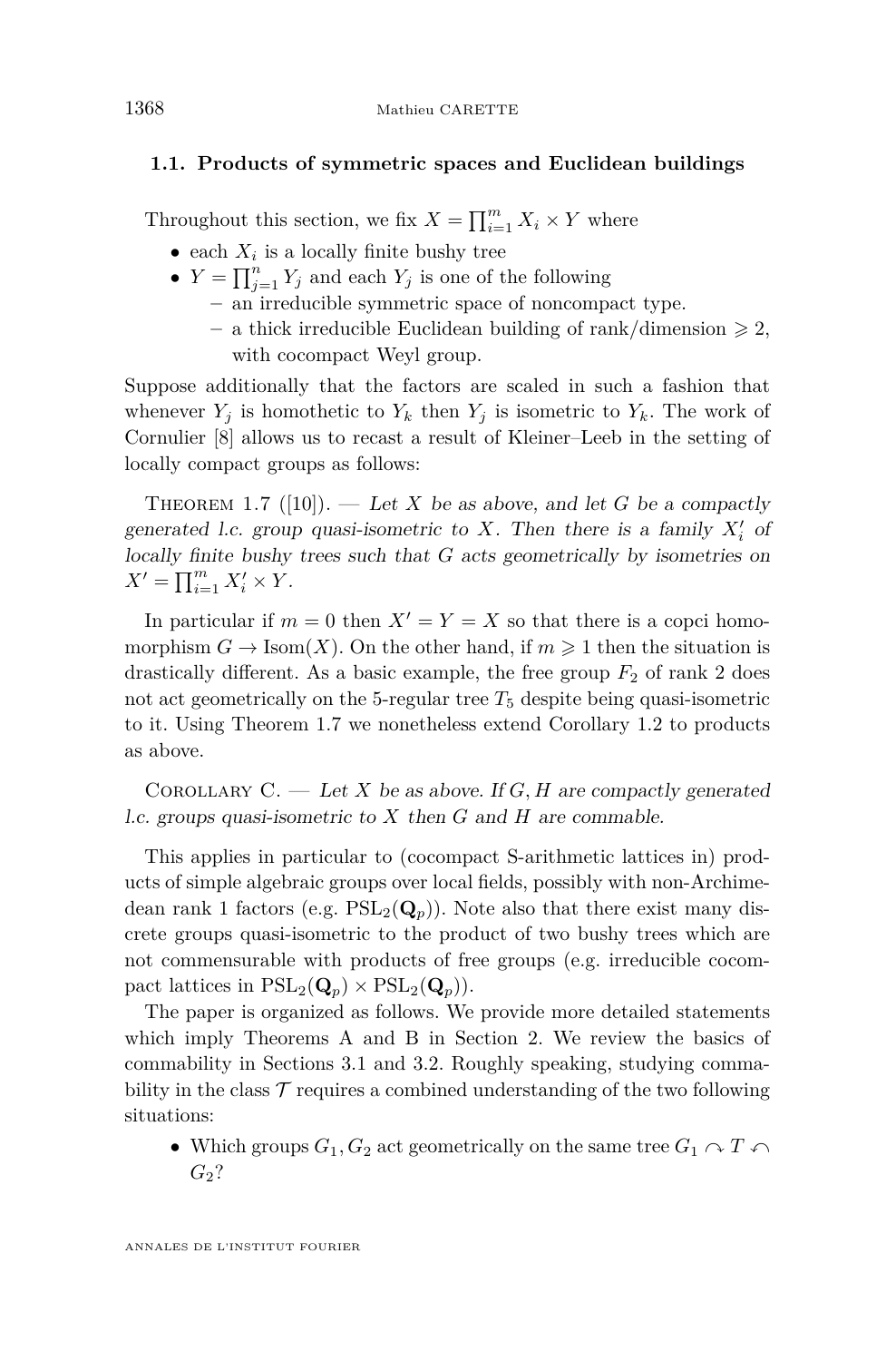• Which trees  $T_1, T_2$  admit geometric actions by a same group  $T_1 \cap G \cap T_2$ ?

In the first situation,  $G_1$  and  $G_2$  are both cocompact subgroups of Isom $(T)$ . The study of cocompact subgroups of  $\text{Isom}(T)$  is addressed via covering theory of edge-indexed graphs, which is the content of Sections [3.3–](#page-10-0)[3.5.](#page-11-0) Dealing with the second situation is done using Forester's Deformation Theorem and developed in Section [4.](#page-14-0) Finally, we combine these tools in the technical Sections [5,](#page-19-0) [6](#page-23-0) and [7,](#page-31-0) an overview of which is deferred to Section [2.](#page-5-0)

**Acknowledgments.** I am grateful to Roberto Tauraso for providing a proof of Proposition [6.10.](#page-30-0) I also thank Yves de Cornulier and Romain Tessera for inspiring discussions. Finally, I thank the referees for their careful reading and useful comments.

#### **2. Detailed outline**

<span id="page-5-0"></span>We record here the key statement to be proven, and apply them to prove Theorems [A](#page-2-1) and [B.](#page-3-0) We end with the proof of Corollary [C.](#page-4-1)

#### **2.1. Commability and upper bounds**

For any natural number  $n \geq 3$  let  $T_n$  denote the *n*-regular tree. The first step in proving upper bounds is to show

THEOREM [5.2.](#page-20-0) — Given any  $G \in \mathcal{T}$  there is some  $n \geq 3$  such that there is a commation  $G \nearrow \nwarrow \nearrow \text{Aut}(T_n)$ .

Recall that by Theorem [1.3](#page-3-1) of Bass–Kulkarni, any two unimodular groups  $U, U' \in \mathcal{T}$  are commable through  $U \nwarrow \nearrow U'$ . Moreover the full automorphism group of the *n*-regular tree is unimodular. Thus Theorem [A](#page-2-1)[\(2\)](#page-2-3) follows from Theorem [5.2.](#page-20-0)

It is not possible to improve the above result by requiring *n* to be an a priori fixed integer. However, it is possible to change slightly the commation above (and the number *n*) in order to obtain the upper bound of 6 on the diameter of  $\mathcal{T}$ :

THEOREM [5.5](#page-20-1) (Theorem [A](#page-2-1)[\(3\)](#page-2-4)). — Given any  $G, G' \in \mathcal{T}$  there is some  $m \geq 3$  such that there is a commation  $G \nearrow \diagdown \nearrow \diagdown \wedge$  Aut $(T_m) \searrow \diagup \searrow \diagup \searrow G'$ .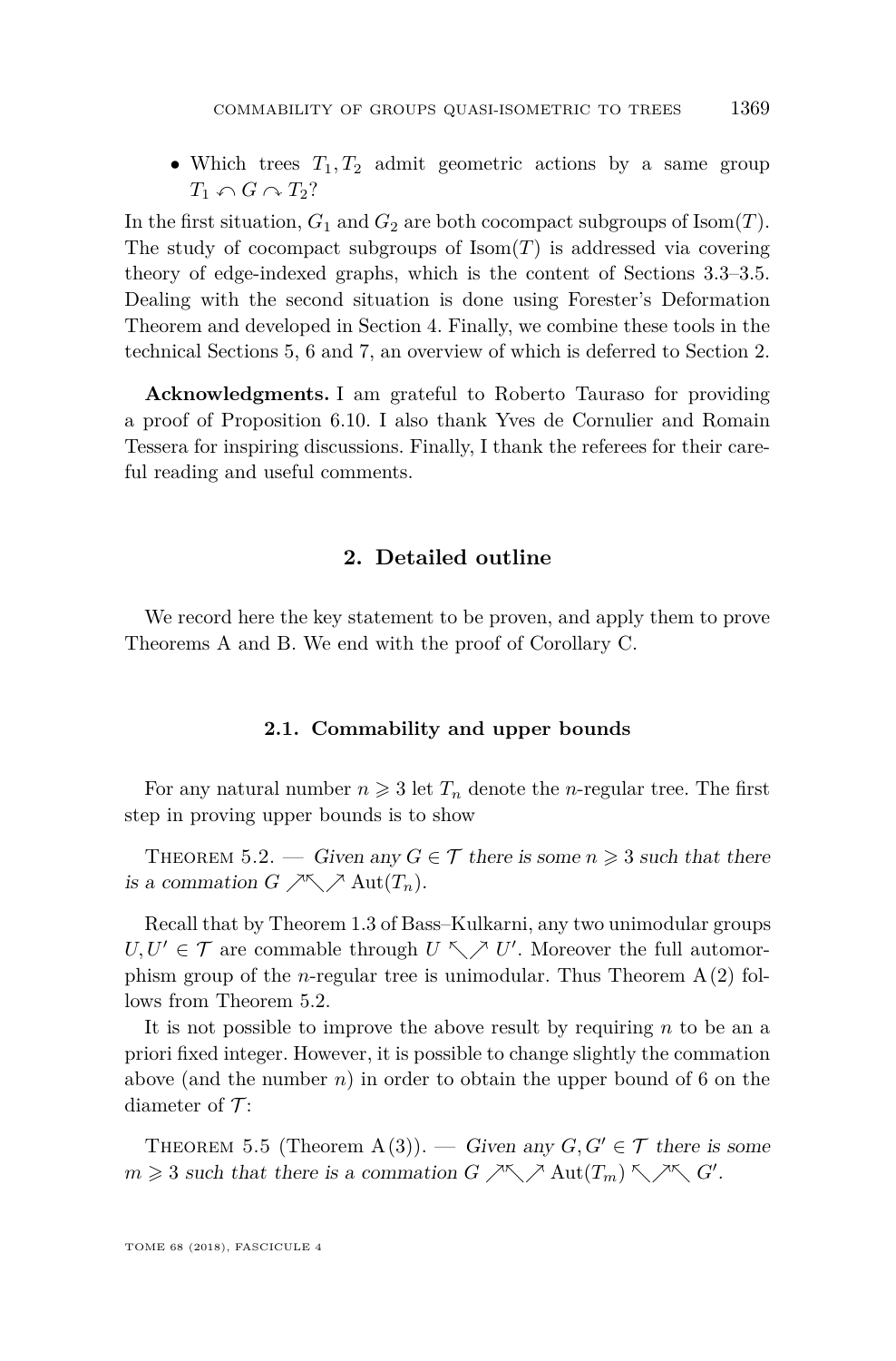In order to show that the radius of  $\mathcal T$  is at most 4, one must choose an appropriate candidate group from which to measure distances. It follows from Theorem [B](#page-3-0)[\(2\)](#page-3-2) that such a candidate cannot be chosen to be unimodular.

Let  $G_{2,4}$  be the fundamental group of the following graph of groups

$$
{\bf Z}_2 \bigcup_{\times 4}^{\times 2} {\bf Z}_2
$$

where  $\mathbb{Z}_2$  denotes the (compact) group of 2-adic integers. The group  $G_{2,4}$ is isomorphic to the closure of the Baumslag–Solitar group BS(2*,* 4) in the automorphism group of the standard Bass–Serre tree of BS(2*,* 4), which is the 6-regular tree.

The upper bound of 4 on the radius of  $\mathcal T$  is provided by the following

THEOREM [5.6](#page-21-0) (Theorem [A](#page-2-1)[\(1\)](#page-2-5)). — Given any  $G \in \mathcal{T}$  there is a commation  $G \nearrow \nearrow \nearrow G_{2,4}$ .

#### **2.2. Examples attaining the upper bounds**

We show that all upper bounds above are attained, using the following family of groups. Fix *q, r, s* pairwise distinct odd primes. Let  $n = 2 \times q \times r \times s$ and  $\mathbf{Z}_n = \mathbf{Z}_2 \times \mathbf{Z}_q \times \mathbf{Z}_r \times \mathbf{Z}_s$ . We let  $H_{q,r,s}^{2,2,2}$  denote the fundamental group of the following graph of groups:



Let  $T_{q,r,s}^{2,2,2}$  denote the Bass–Serre tree of the above graph of groups. The group  $H_{q,r,s}^{2,2,2}$  is isomorphic to  $\Gamma_{q,r,s}^{2,2,2}$  the closure of the obvious generalized Baumslag–Solitar group (fundamental group of the obvious graph of infinite cyclic groups) in  $\text{Aut}(T_{q,r,s}^{2,2,2}).$ 

In Definition [6.1](#page-23-1) we associate to each natural number  $N \geq 1$  a set  $S_{2,N} \subset$ **N** which turns out to be sparse even when intersected with the set of primes.

COROLLARY [6.11.](#page-31-1) — Given any  $N \in \mathbb{N}$  there are infinitely many primes not in  $S_{2,N}$ .

Our main technical result shows that the groups  $H_{q,r,s}^{2,2,2}$  satisfy very strong rigidity properties.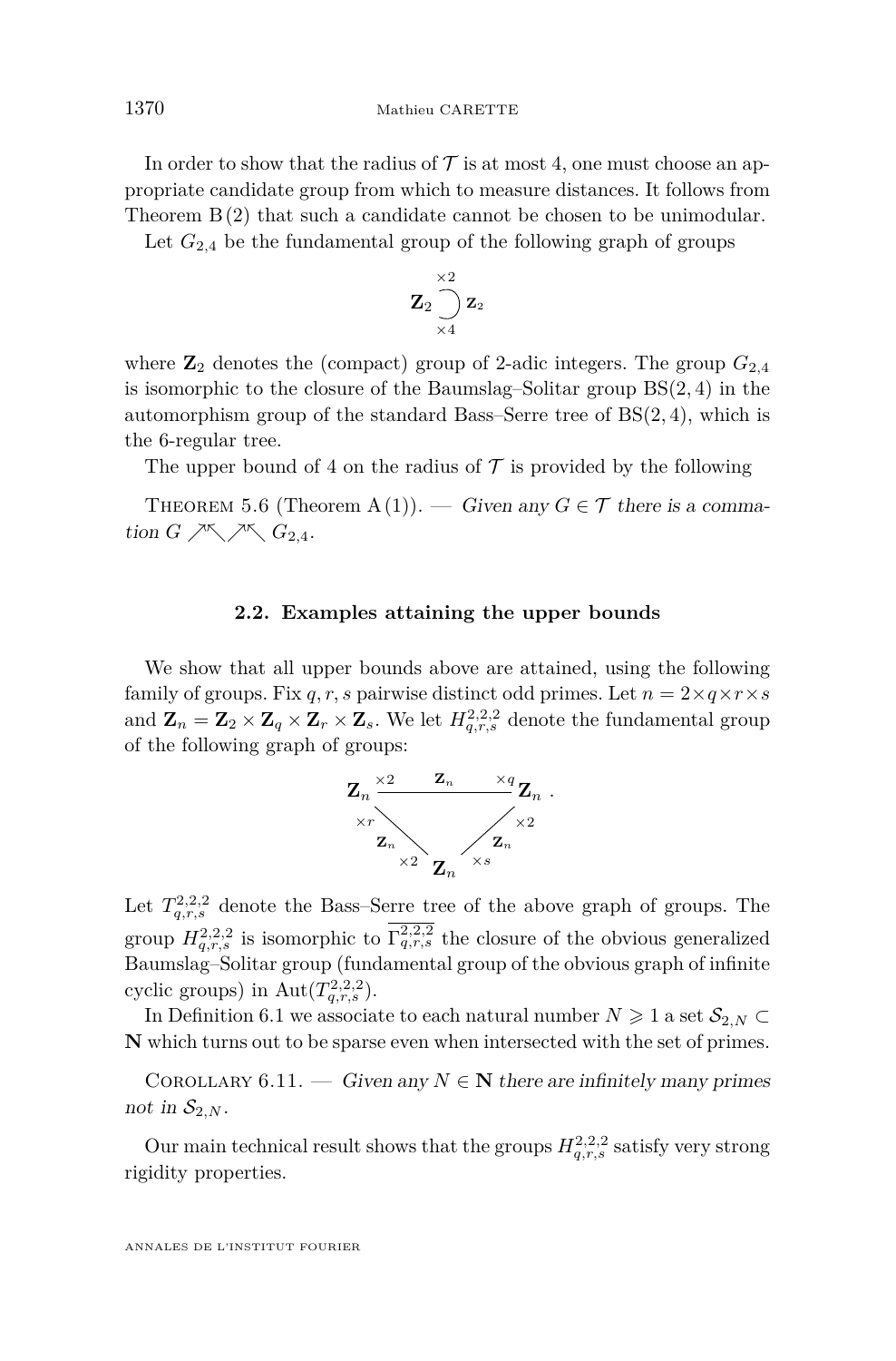THEOREM  $6.2.$  — Let  $q, r, s \geq 11$  be pairwise distinct primes.

- (1) Suppose there is a commation  $H_{q,r,s}^{2,2,2} \nwarrow \nearrow \nwarrow G$  then there is a commation  $H_{q,r,s}^{2,2,2} \nearrow \text{Aut}(T_{q,r,s}^{2,2,2}) \nwarrow G$ .
- (2) Suppose moreover that  $q, r, s$  are not in  $S_{2,N}$ . Then *G* cannot act geometrically on a tree with degree bounded above by *N*.

In order to show that the diameter of  $\mathcal T$  is 6 it is enough to show the following:

COROLLARY [7.2.](#page-32-0) — Let  $q, r, s$  be sufficiently large primes, let  $N =$  $\max\{q, r, s\}$  and let  $q', r', s'$  be primes not in  $\mathcal{S}_{2,N}$ . Then there is no commation of length less than 6 from  $H_{q,r,s}^{2,2,2}$  to  $H_{q',r',s'}^{2,2,2}$ .

We also show that the radius of  $\mathcal T$  is exactly 4 as follows.

COROLLARY [7.3.](#page-32-1) — Let  $G \in \mathcal{T}$  and let *T* be a geometric *G*-tree. Let *N* be the maximal degree of a vertex of *T*, and let *q, r, s* be primes not in  $\mathcal{S}_{2,N}$ . Then *G* is at distance at least 4 from  $H_{q,r,s}^{2,2,2}$ .

PROPOSITION [4.9.](#page-17-0) — Let  $U \in \mathcal{T}$  be a unimodular group. Then there is a natural number  $N_U$  such that if  $T$  is a geometric minimal  $U$ -tree then all vertices of *T* have degree at most  $N_U$ .

COROLLARY [7.4.](#page-33-6) — Let  $U \in \mathcal{T}$  be a unimodular group and  $N_U \in \mathbb{N}$  be as in Proposition [4.9.](#page-17-0) For pairwise distinct primes  $q, r, s \geq 11$  not in  $\mathcal{S}_{2,N_U}$ the group  $H_{q,r,s}^{2,2,2}$  is at distance at least 5 from *U*.

Theorem [B](#page-3-0) now follows from the combination of Corollaries [7.2,](#page-32-0) [7.3](#page-32-1) and [7.4](#page-33-6) (along with the fact that  $S_{2,N} \subset S_{2,N'}$  for  $N \leq N'$ ).

Remark 2.1. — It is straightforward to strengthen Theorem [B](#page-3-0) as follows. There is a countable family of groups  ${H_k}_{k \in \mathbb{N}}$  in  $\mathcal T$  such that:

- (1) Every unimodular group in  $\mathcal T$  is at distance at least 3 from  $H_k$  for all *k*.
- (2) For every group  $G \in \mathcal{T}$  there is some  $K_G \in \mathbb{N}$  such that  $G$  is at distance at least 4 from  $H_k$  for all  $k \geqslant K_G$ .
- (3) For every unimodular group  $U \in \mathcal{T}$  there is some  $K_U \in \mathbb{N}$  such that *U* is at distance 5 from  $H_k$  for all  $k \geq K_U$ .
- (4)  $H_k$  is at distance 6 from  $H_{k'}$  for  $k \neq k'$ .

In particular one cannot cover  $\mathcal T$  with the 2-neighborhood of unimodular groups, nor with finitely many balls of radius 3, nor with finitely many balls of radius 4 centered at unimodular groups.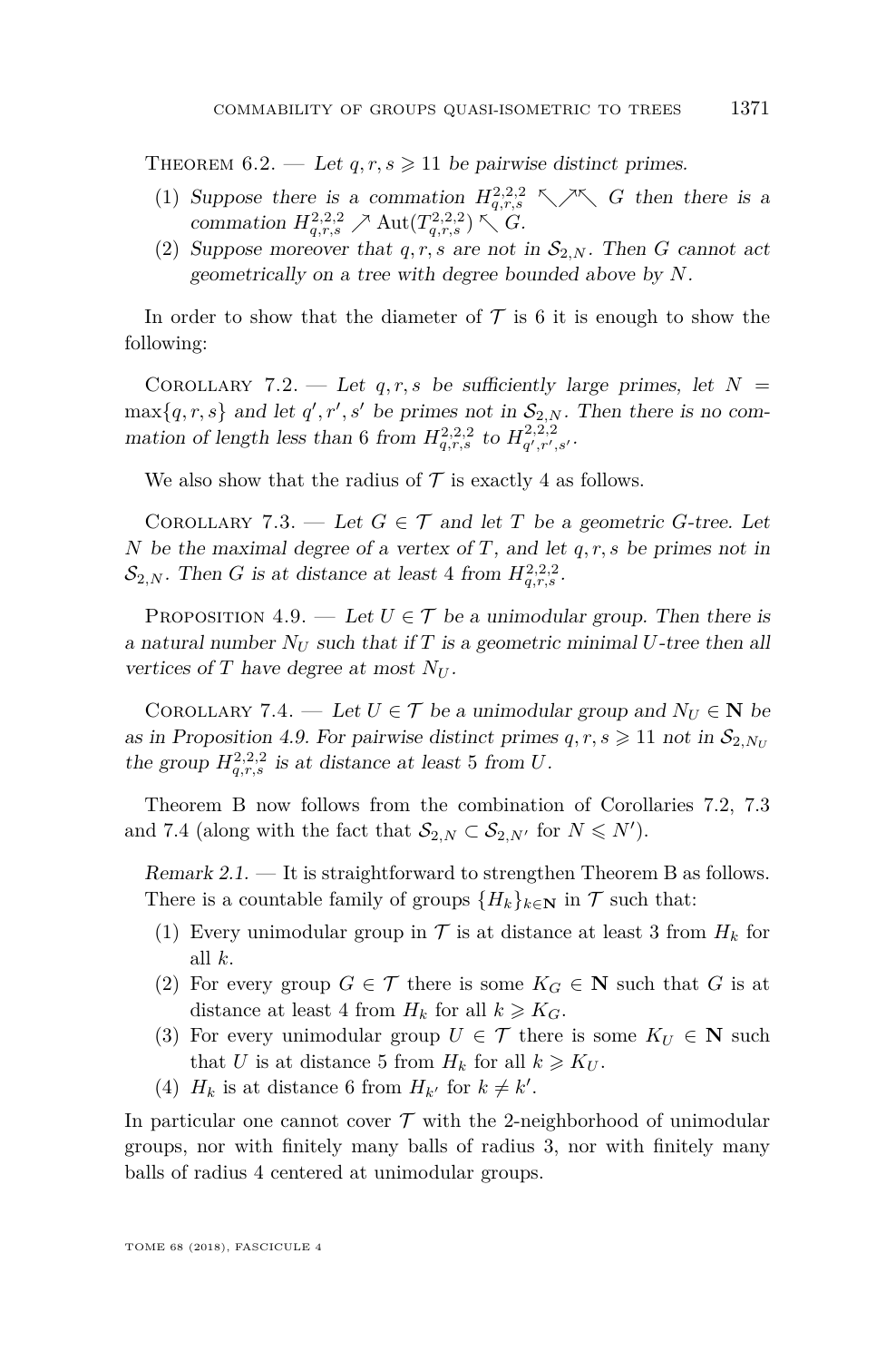#### 1372 Mathieu CARETTE

#### **2.3. Proof of Corollary [C](#page-4-1)**

Let  $X = \prod_{i=1}^{m} X_i \times Y$  be as in Section [1.1.](#page-4-2) Let  $G, H$  be compactly generated l.c. groups quasi-isometric to *X*. By Theorem [1.7](#page-4-0) there are locally finite bushy trees  $X'_1, \ldots, X'_m$  and  $X''_1, \ldots, X''_m$  such that *G* and *H* act geometrically on  $X' = \prod_{i=1}^{m} X'_i \times Y$  and  $X'' = \prod_{i=1}^{m} X''_i \times Y$  respectively. Moreover the group  $\prod_{i=1}^m \text{Isom}(X_i') \times \text{Isom}(Y)$  has finite index in  $\text{Isom}(X')$ (and similarly for  $X''$ ) so that there are commations

$$
G \nearrow \text{Isom}(X') \nwarrow \prod_{i=1}^{m} \text{Isom}(X'_{i}) \times \text{Isom}(Y)
$$

and

$$
H \nearrow \text{Isom}(X'') \nwarrow \prod_{i=1}^{m} \text{Isom}(X''_i) \times \text{Isom}(Y).
$$

Finally for each  $1 \leq i \leq m$  Corollary [1.1](#page-2-0) provides commations from  $\text{Isom}(X_i')$  to  $\text{Isom}(X_i'')$ , so that taking the product of these commations and of isomorphisms  $\text{Isom}(Y) \cong \text{Isom}(Y)$  we find a commation from  $\prod_{i=1}^{m} \text{Isom}(X_i') \times \text{Isom}(Y)$  to  $\prod_{i=1}^{m} \text{Isom}(X_i'') \times \text{Isom}(Y)$ .

#### **3. Preliminaries**

#### **3.1. Compactly generated l.c. groups**

<span id="page-8-0"></span>We remind the reader of a few basic definitions and facts about compactly generated locally compact groups.

Let *G* be a locally compact group acting by isometries on a proper metric space *X*. We call the action

- continuous if the map  $G \times X \to X$  is continuous.
- proper if for any compact  $K \subset X$  the set  $\{g \in G \mid gK \cap K \neq \emptyset\}$ has compact closure.
- cocompact if there is a compact  $K \subset X$  such that  $X = GK$ .
- geometric if it is continuous, proper and cocompact.

A basic motivation for the study of locally compact groups stems from the following fact: if  $X$  is a proper geodesic metric space, then the isometry group  $\text{Isom}(X)$  endowed with the topology of uniform convergence on compact sets is a locally compact topological group. Moreover, the action of  $\text{Isom}(X)$  on X is proper and continuous.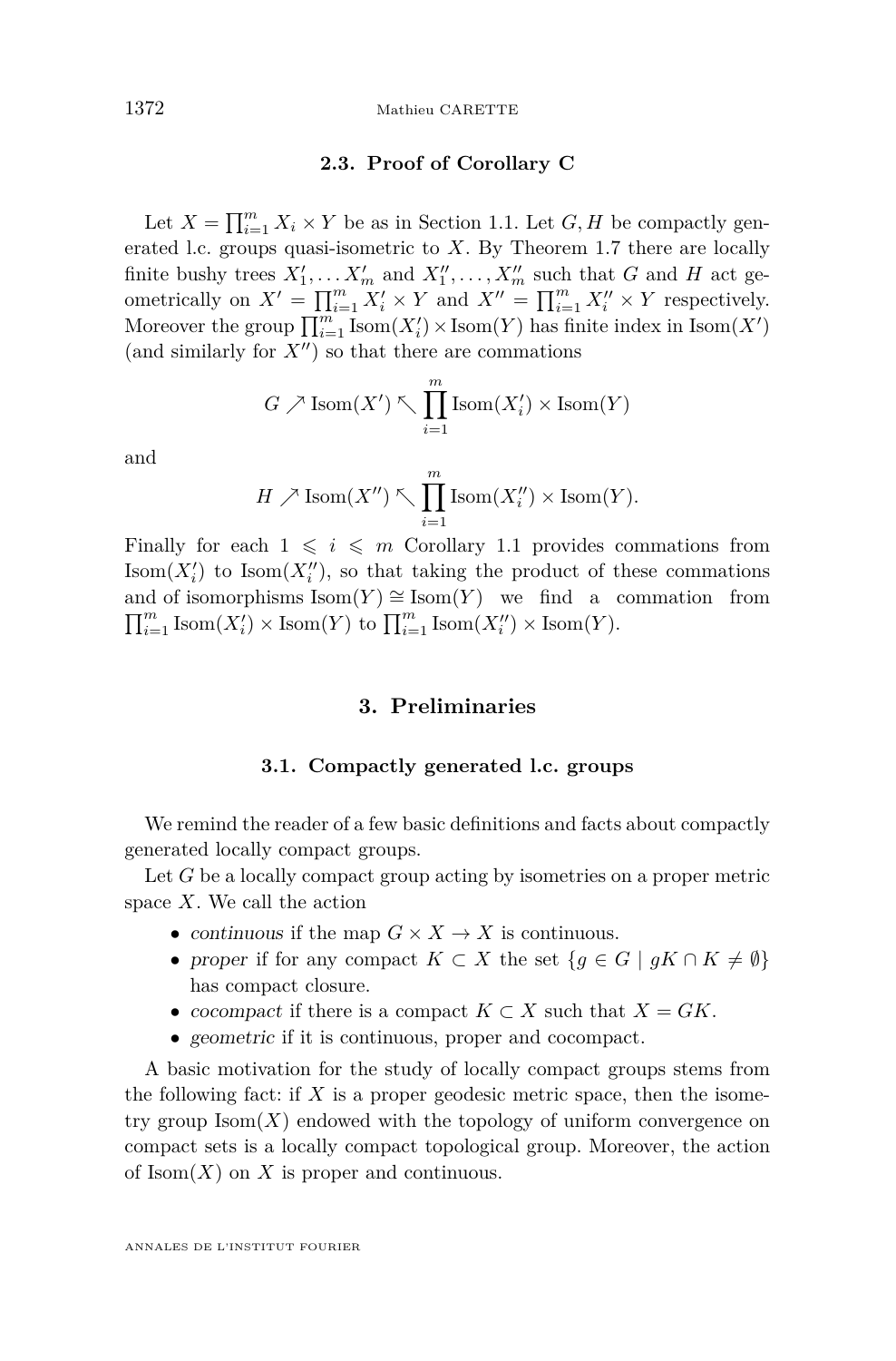The Schwartz–Milnor lemma asserts that if a locally compact group *G* acts geometrically on a proper geodesic metric space *X*, then *G* has a compact generating set  $K$  and the Cayley graph  $Cay(G, K)$  is quasi-isometric to *X*. As is the case for finitely generated groups, two compact generating sets of a locally compact group *G* induce bilipschitz word metrics. Thus, the quasi-isometry class of a compactly generated locally compact groups is well-defined. However, Cayley graphs of nondiscrete locally compact groups with respect to compact generating sets have two shortcomings: the Cayley graph is not locally finite, and the action of *G* on its Cayley graph is not continuous. It is nonetheless true that any compactly generated locally compact group acts geometrically on some proper geodesic metric space [\[4,](#page-33-7) Proposition 2.1]. In particular any quasi-isometry invariant of proper geodesic metric spaces (e.g. the space of ends, . . . ) turns into a quasi-isometry invariant of compactly generated locally compact groups.

If *X* is a proper geodesic metric space endowed with a geometric action by *G* and *H* is a locally compact group, then a homomorphism  $H \to G$  is copci if and only if the induced action of *H* on *X* is geometric. Observe that being compactly generated is a commability invariant. In view of the above facts, one can alternatively describe commability in terms of geometric actions.

<span id="page-9-1"></span>PROPOSITION 3.1. — Let  $G, G'$  be l.c. groups, and suppose G is compactly generated. Then

<span id="page-9-2"></span>(1)  $G, G'$  are commable if and only if there is a sequence of isometric actions

$$
G = G_0 \cap X_1 \cap G_2 \cap X_3 \dots X_{2n-1} \cap G_{2n} = G'
$$

where each  $G_i$  is locally compact, each  $X_j$  is a proper geodesic metric space and each action is geometric.

(2) If  $G, G'$  are commable, then they are quasi-isometric.

#### **3.2. Quasi-isometric rigidity of trees**

<span id="page-9-0"></span>A locally compact group *G* is called non-elementary if it does not act continuously and properly on the real line. Equivalently, *G* is non-elementary if it is neither compact (0-ended) nor compactly generated and 2-ended.

PROPOSITION  $3.2.$  — Let *G* be a compactly generated l.c. group with infinitely many ends. Then *G* has a unique maximal compact normal subgroup (namely the kernel of the action on the space of ends) which contains the connected component of the identity.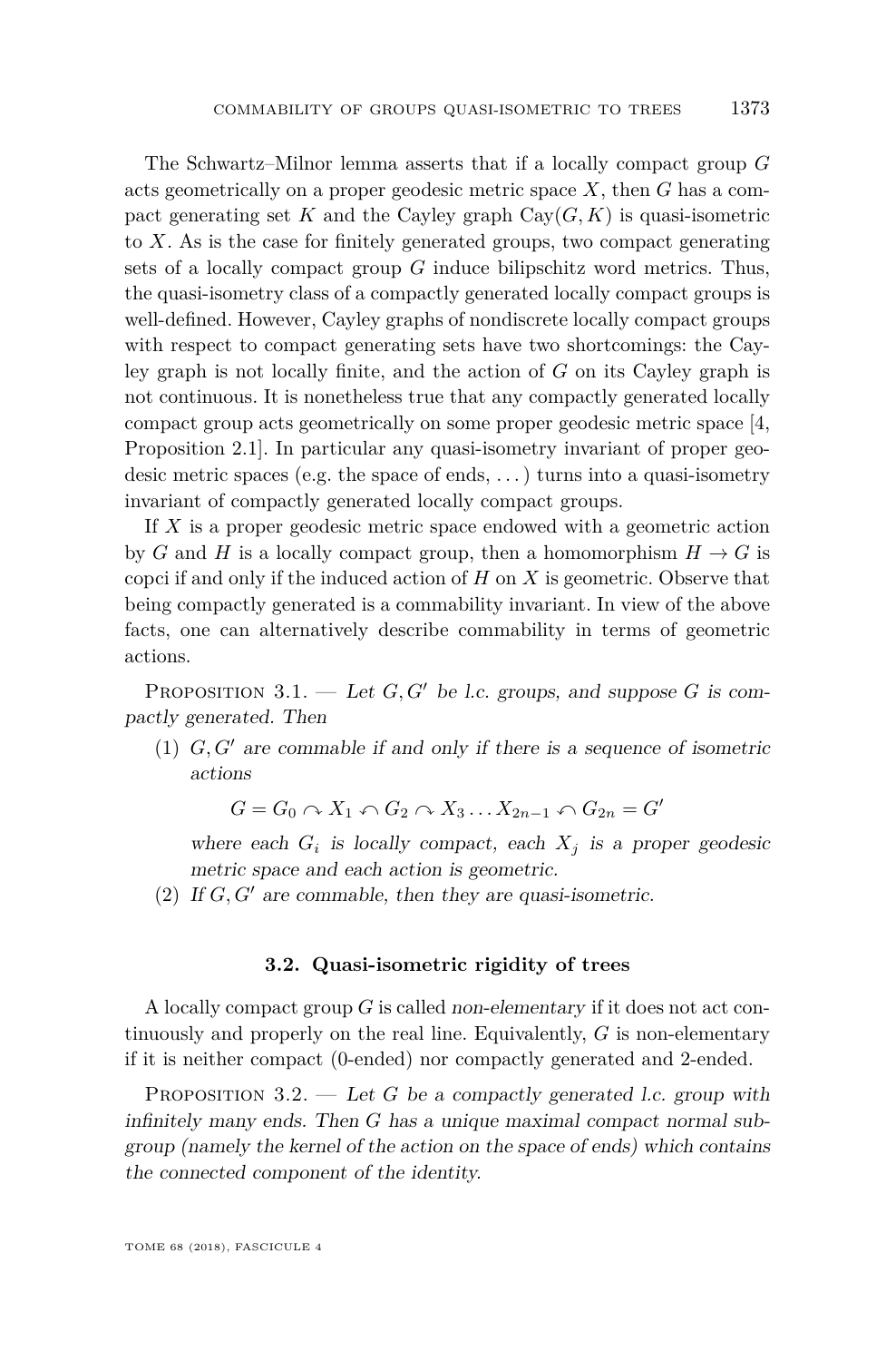A tree *T* is called bushy if *T* is unbounded and the set of vertices which separate *T* in at least 3 unbounded components is cobounded. Any two locally finite bushy trees of bounded degree are quasi-isometric [\[8,](#page-33-1) Lemma 5.E.9].

We shall freely use the following equivalent characterizations of the class  $\mathcal{T}$ , which essentially follow from Stallings–Abels' theorem on ends of compactly generated l.c. groups, as well as accessibility results of Dunwoody and Thomassen–Woess.

THEOREM 3.3 ([\[8,](#page-33-1) Theorem 4.A.1]). — Let G be a l.c. group. TFAE:

- (1) *G* is non-elementary and acts geometrically on a locally finite tree.
- (2) *G* is the fundamental group of a finite graph of compact groups with open edge monomorphisms.
- (3) *G* is compactly generated and quasi-isometric to a locally finite bushy tree.

Consequently if  $G \in \mathcal{T}$  and  $G'$  is commable to  $G$  then  $G' \in \mathcal{T}$ . Moreover, the spaces  $X_i$  as in Proposition [3.1](#page-9-1)[\(1\)](#page-9-2) can be chosen to be locally finite trees.

Remark 3.4. — Weaker characterizations of virtually free groups carry over to the class  $\mathcal{T}$  [\[5\]](#page-33-8). Indeed a l.c. group G is in  $\mathcal{T}$  if and only if one of the equivalent conditions is satisfied:

- (1) *G* is non-elementary hyperbolic with totally disconnected boundary.
- (2) *G* has a uniform convergence action on the Cantor Set.

#### **3.3. Graphs, graphs of groups**

<span id="page-10-0"></span>We fix notation for graphs of groups, and refer the reader to [\[13\]](#page-33-9) for the correspondence between actions on trees and graphs of groups. A graph *A* is given by the following data: a vertex set *V A*, an edge set *EA*, a fixed-point-free involution  $\overline{\phantom{a}}$ :  $EA \rightarrow EA$  which associates to each edge its inverse edge, and a map  $\alpha$  :  $EA \rightarrow VA$  assigning to each edge its initial vertex. For convenience, we also denote the terminal vertex of an edge *e* by  $\omega(e) = \alpha(\overline{e}).$ 

A graph of groups **A** is given by the following data: an underlying graph *A*, a vertex group  $\mathbf{A}_v$  for each  $v \in VA$ , an edge group  $\mathbf{A}_e$  for each  $e \in EA$ with  $A_e = A_{\overline{e}}$  and injective edge homomorphisms  $\alpha_e : A_e \to A_{\alpha(e)}$ . For convenience, we also define  $\omega_e := \alpha_{\bar{e}}$ . Given a connected graph of groups *A* we denote by  $\pi_1(A)$  its fundamental group.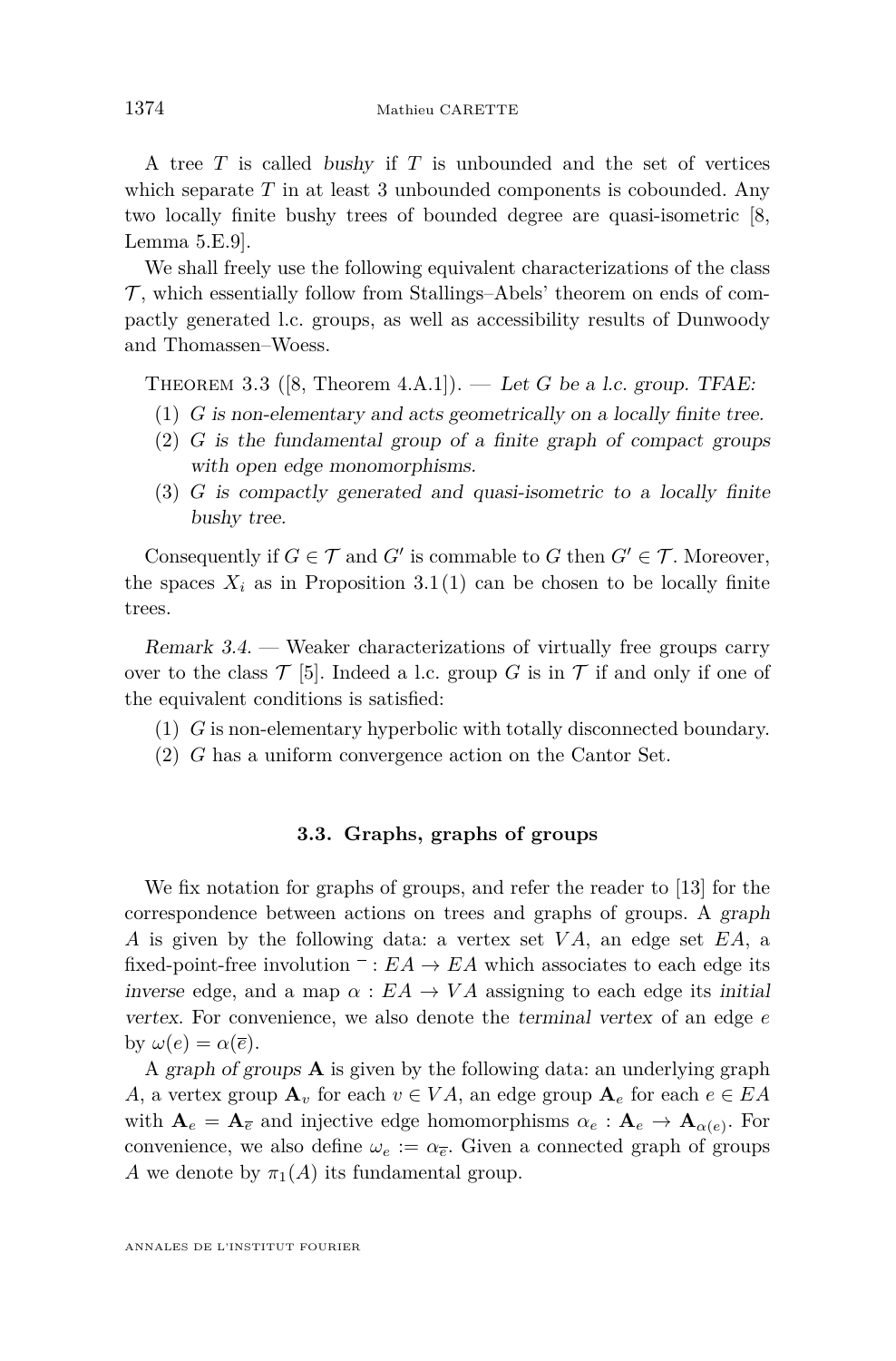Let **A** be a connected graph of groups. If each vertex and edge group is a topological group, and each edge monomorphisms is continuous and open, then  $G = \pi_1(A)$  is a topological group when declaring each vertex and edge group to be open in *G*, and the action of *G* on the Bass–Serre tree is continuous. Conversely, if a topological group *G* acts continuously and without inversions on a tree *T* then edge stabilizers are open in *G*, and in particular for every edge  $e \in ET$  the inclusion  $G_e \subset G_{\alpha(e)}$  is continuous and open.

#### **3.4. From trees to edge-indexed graphs**

We will use notations close to Bass [\[1\]](#page-33-10) and Bass–Kulkarni [\[2\]](#page-33-3). An edgeindexed graph is a pair  $(A, i)$  where A is a graph and *i* is a map from  $EA$ to the positive natural numbers **N** (excluding 0). The trivial indexing on a graph *A* is the map **1** which assigns 1 to every edge. In the following, we will tacitly identify a graph *A* with the trivially indexed graph (*A,* **1**).

Given a graph of groups **A** such that all edge monomorphisms have finite index image (for example coming from the action of a group on a locally finite tree), one associates an edge-indexed graph with the same underlying graph as **A** and the indexing of  $(A, i)$  is defined by  $i(e) = [\mathbf{A}_{\alpha(e)} : \alpha_e(\mathbf{A}_e)].$ Following Bass–Kulkarni, we call **A** a grouping of (*A, i*) if (*A, i*) is obtained from **A** in this way. We observe that any edge-indexed graph always admits a grouping.

<span id="page-11-1"></span>DEFINITION 3.5 ((Pro)cyclic grouping). — Given any edge-indexed graph  $(A, i)$  we define its cyclic grouping  $\mathbf{Z}(A, i)$  which is the graph of groups **A** with underlying graph *A*, with infinite cyclic vertex and edge groups, and with edge monomorphisms  $\alpha_e$  corresponding to multiplication by *i*(*e*). Fundamental groups of such graphs of groups are also called generalized Baumslag–Solitar groups. Given a torsion-free procyclic group (e.g. of the form  $\mathbf{Z}_n$ ) we define the corresponding procyclic grouping analogously and denote it by  $\mathbf{Z}_n(A, i)$ .

#### **3.5. Covering theory for edge-indexed graphs**

<span id="page-11-0"></span>A covering map of edge-indexed graphs  $p:(A, i) \rightarrow (B, j)$  is a surjective graph map  $p : A \to B$  with the additional property that for any  $v \in VA$ and any edge  $e \in EB$  with the property that  $\alpha(e) = p(v)$  we have

$$
\sum_{f \in p^{-1}(e) \cap \alpha^{-1}(v)} i(f) = j(e).
$$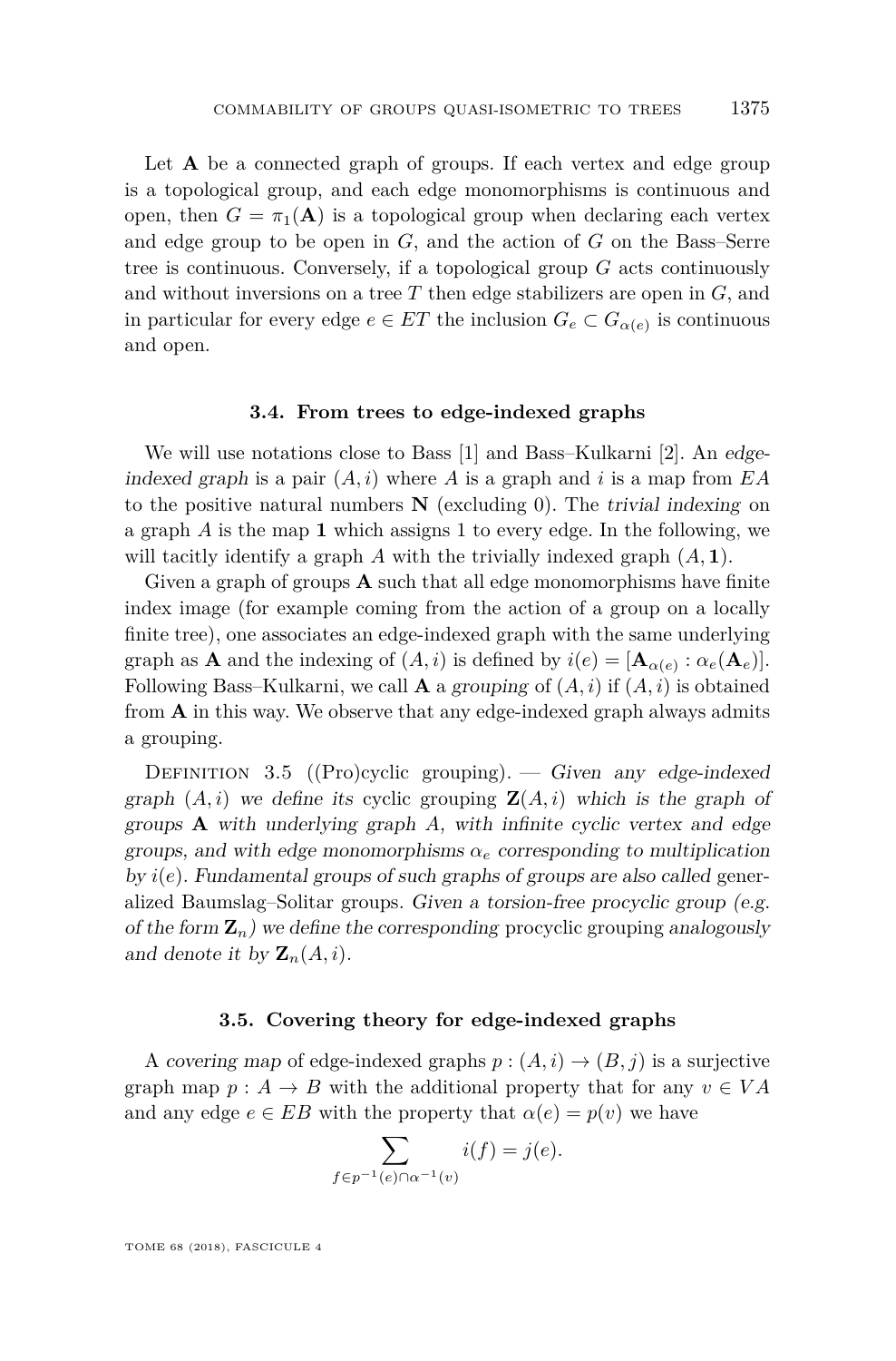Otherwise stated, for any edge  $e \in EB$  and any lift  $v \in VA$  of the initial vertex of *e*, the index of the edge *e* is the sum of the indices of all lifts of that edge with initial vertex *v*.

We collect facts from Tits [\[14\]](#page-34-0), Bass [\[1\]](#page-33-10) and Bass–Kulkarni [\[2\]](#page-33-3). Every connected edge-indexed graph (*A, i*) admits a (essentially unique) covering by a tree with trivial indexing, called universal cover and denoted by *p* :  $(A, i) \rightarrow (A, i).$ 

Remark 3.6 (Constructing the universal cover). — Here are two approaches to constructing the universal covering tree of (*A, i*).

The first is via Bass–Serre theory: choose any grouping  $\bf{A}$  of  $(A, i)$  (see Definition [3.5](#page-11-1) for the existence of a grouping), let *T* be the corresponding Bass–Serre tree, and  $p: T \to \pi_1(A) \backslash T = A$  be the quotient map. Then it follows from Bass–Serre theory that  $p:(T,1) \rightarrow (A,i)$  is a cover.

Alternatively, it is possible to construct the universal covering tree by induction on *k*, starting with a vertex  $T_0 = v_0$  and constructing the ball  $T_k$ of radius *k* around  $v_0$  by adding edges to the leaves of  $T_{k-1}$ , and mapping  $p_k: T_k \to A$  so that the restriction of the maps to the vertices of  $T_{k-1}$  is like a cover (i.e. for every vertex  $v \in VT_{k-1}$  and every edge  $e \in EA$  starting at  $p_k(v)$  there are exactly  $i(e)$  lifts of *e* starting at *v*). Taking the union of the  $T_k$  and of the maps  $p_k$  produces the desired universal cover.

<span id="page-12-0"></span>Remark 3.7 (Recognizing the universal covering tree).  $-\text{Let } (A, i)$  be a connected edge-indexed graph, and assume for simplicity that the graph is combinatorial, i.e. there does not exist  $e \neq e'$  with  $\alpha(e) = \alpha(e')$  and  $\omega(e) = \omega(e')$  so that each (directed) edge *e* is determined by its endpoints  $(\alpha(e), \omega(e))$ . Then, forgetting the covering map, the universal covering tree of  $(A, i)$  can be described as the unique tree  $T$  (up to isomorphism) such that there is a partition of the vertices (given by a map  $p: VT \rightarrow VA$ ) with the property that for any edge  $(v, w)$  in *A*, each vertex in  $p^{-1}(v)$  is adjacent to exactly  $i(e)$  vertices in  $p^{-1}(w)$ .

Given a connected edge-indexed graph  $(A, i)$  we denote by  $\pi_1(A, i)$  the group of deck-transformations of the universal covering  $p : (A, i) \rightarrow (A, i)$ defined as the group of those automorphisms  $\alpha \in Aut((A, i))$  such that  $\alpha \circ p = p$ . The group  $\pi_1(A, i)$  endowed with the topology of pointwise convergence is a locally compact group acting continuously and properly (i.e. with compact open vertex stabilizers) on  $(A, i)$  without inversions. Moreover the quotient graph of groups **A** is naturally isomorphic as a graph to *A*, and for every edge  $e \in EA$  one has  $i(e) = [\mathbf{A}_{\alpha(e)} : \alpha_e(\mathbf{A}_e)].$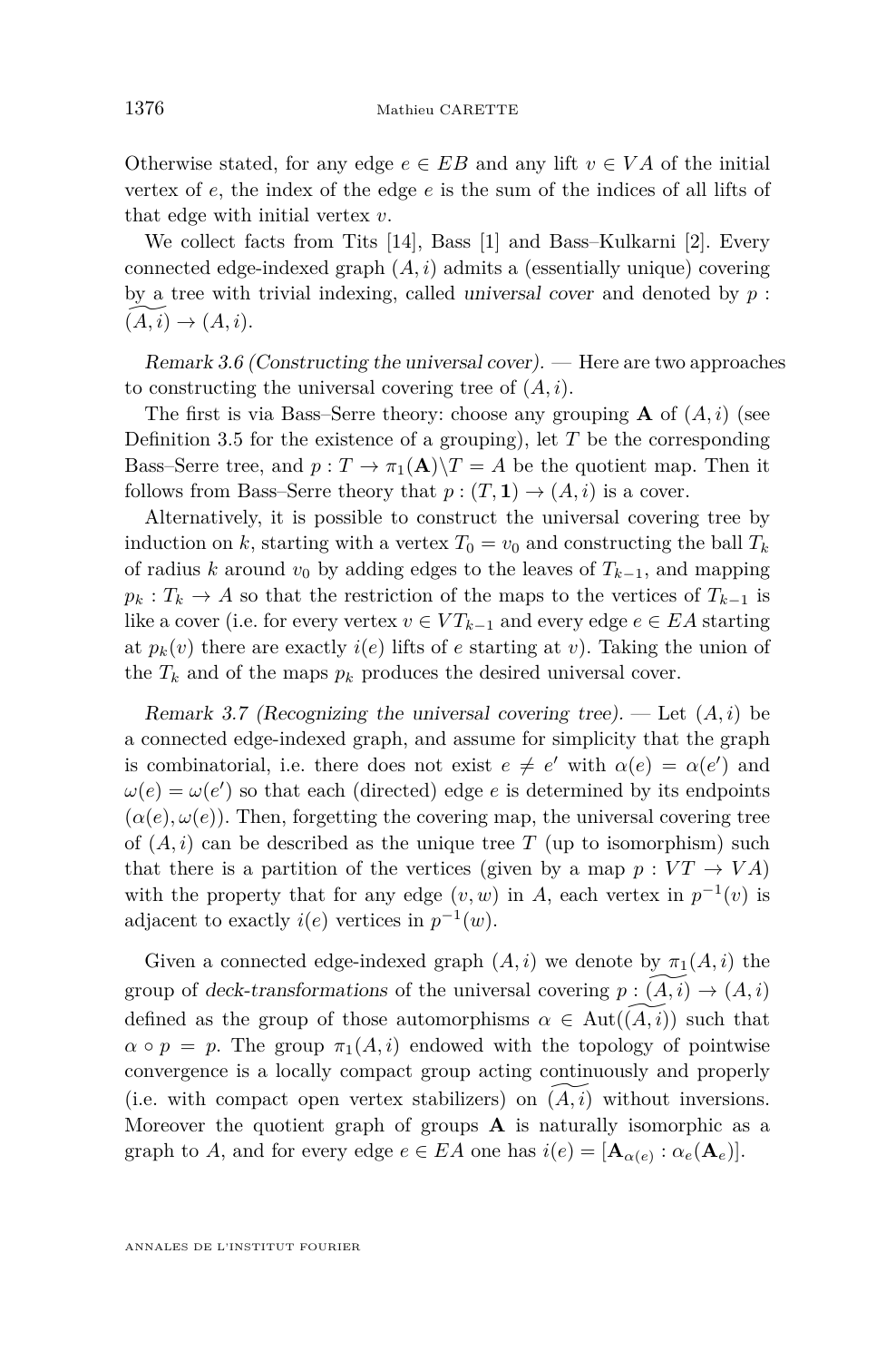<span id="page-13-1"></span>LEMMA  $3.8.$  — Let *G* be a l.c. group acting geometrically without inversions on a locally finite tree  $T$ . Let  $(A, i)$  be the corresponding  $(f_i$ nite, connected) edge-indexed graph. Then there is copci homomorphism  $\varphi: G \to \pi_1(A, i)$  and a  $\varphi$ -equivariant isomorphism  $T \to (A, i)$ .

Indeed, the tree *T* endowed with the trivial indexing covers the edgeindexed graph  $(A, i)$ , and identifying  $T$  with the universal cover  $(A, i)$  yields the desired homomorphism  $\varphi: G \to \pi_1(A, i)$ .

<span id="page-13-0"></span>LEMMA 3.9 ([\[11,](#page-33-11) Lemma 18]). — Any covering map  $p : (A, i) \to (B, i)$ of finite connected edge-indexed graphs induces a copci homomorphism  $p^* : \pi_1(A, i) \to \pi_1(B, j).$ 

Remark that conversely, copci homomorphisms induce covering maps between edge-indexed graphs as follows. Let *G* be a l.c. group acting geometrically without inversions on a locally finite tree  $T$  and let  $(A, i)$  be the quotient edge-indexed graph. Then any copci homomorphism  $H \to G$ induces a geometric action of  $H$  on  $T$ , and the quotient edge-indexed graph  $(B, j)$  is finite and covers  $(A, i)$  (by mapping each *H*-orbit to the *G*-orbit that contains it).

#### **3.6. The modular homomorphism**

Let  $(A, i)$  be a finite connected edge-indexed graph. Given a combinatorial path  $e_1e_2 \ldots e_n$  define

$$
\Delta(e_1e_2 \ldots e_n) = \frac{i(e_1)i(e_2) \ldots i(e_n)}{i(\overline{e_1})i(\overline{e_2}) \ldots i(\overline{e_n})}.
$$

Clearly  $\Delta$  is invariant under homotopy of paths relative to the endpoints, so that picking a basepoint  $v \in VA$  yields a homomorphism  $\Delta : \pi_1(A, v) \to \mathbf{Q}^{\times}$ called the modular homomorphism.

Let  $T$  be a geometric  $G$ -tree without inversions, let  $A$  denote the quotient graph of groups and let  $(A, i)$  be the quotient edge-indexed graph. Then the modular homomorphism defined above agrees with the modular homomorphism  $\Delta^G$  :  $G \to \mathbb{R}^\times$  in the sense of Haar measure. Indeed, there is a quotient map  $p: G = \pi_1(\mathbf{A}) \to \pi_1(A)$  and the modular functions satify  $\Delta^G = \Delta \circ p$  as shown in [\[2,](#page-33-3) (3.6)].

We call *G* and (*A, i*) unimodular if the modular homomorphism is trivial. Besides Theorem [1.3](#page-3-1) we shall only need the following simple observations. If  $A$  is a tree, then  $(A, i)$  is unimodular. In particular, the automorphism group of a (bi)regular tree is unimodular.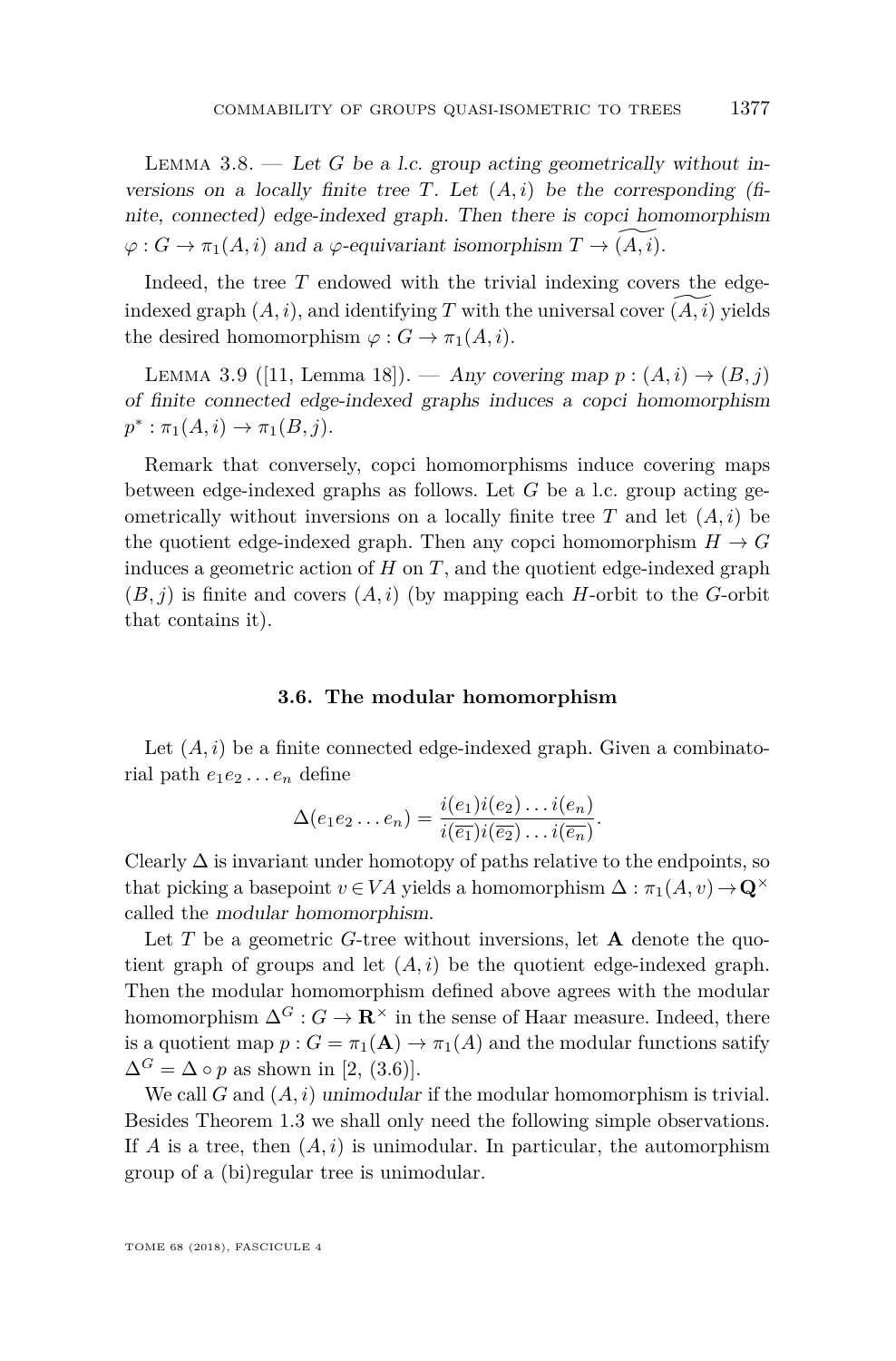#### <span id="page-14-0"></span>**4. Deformations of locally finite trees**

#### **4.1. Collapsing an edge with trivial index**

Let  $(A, i)$  be an edge-indexed graph, and let  $e$  be a non-loop edge (i.e.  $\alpha(e) \neq \omega(e)$ ) with  $i(e) = 1$ . We say that  $(B, j)$  is obtained from  $(A, i)$  by collapsing *e* if the following holds :

- $VB = VA/(\alpha(e) \sim \omega(e))$
- $EB = EA \setminus \{e, \overline{e}\}\$
- Edge inversion in *B* is the restriction of edge inversion in *A*.
- Initial and terminal vertices in *B* are defined naturally via the corresponding maps in *A* composed with the natural quotient map  $VA \rightarrow VB$ .
- Let  $f \in EA \setminus \{e, \overline{e}\}.$  If  $\alpha(f) = \alpha(e)$  then define  $j(f) = i(f)i(\overline{e}).$ Otherwise define  $j(f) = i(f)$ .



The inverse operation of collapsing is called expanding.

<span id="page-14-1"></span>LEMMA 4.1 ([\[11,](#page-33-11) Lemma 19]). — Suppose  $(B, j)$  is obtained from  $(A, i)$  by collapsing the edge *e*. Then there is a natural injective copci  $\varphi : \pi_1(A, i) \rightarrow$  $\pi_1(B, j)$ . If moreover  $i(\bar{e}) = 1$  then  $\varphi$  is an isomorphism.

If  $(B, j)$  is obtained from  $(A, i)$  by collapsing the edge  $e$ , then the preimage of  $e$  in  $(A, i)$  is a  $\pi_1(A, i)$ -invariant disjoint union of finite subtrees, and the universal cover  $(B, j)$  is obtained from  $(\widetilde{A, i})$  by contracting each such finite subtree to a point.

#### **4.2. A key example**

<span id="page-14-2"></span>For each  $k \geqslant 0$  we define

$$
(A, i_k) = \bullet^2 \xrightarrow{\phantom{a}2^k} \bullet \searrow^1 \qquad \text{and } (B, j_k) = \bullet^2 \xrightarrow{\phantom{a}2^k} \bullet \searrow^2 \bullet \searrow^2
$$

ANNALES DE L'INSTITUT FOURIER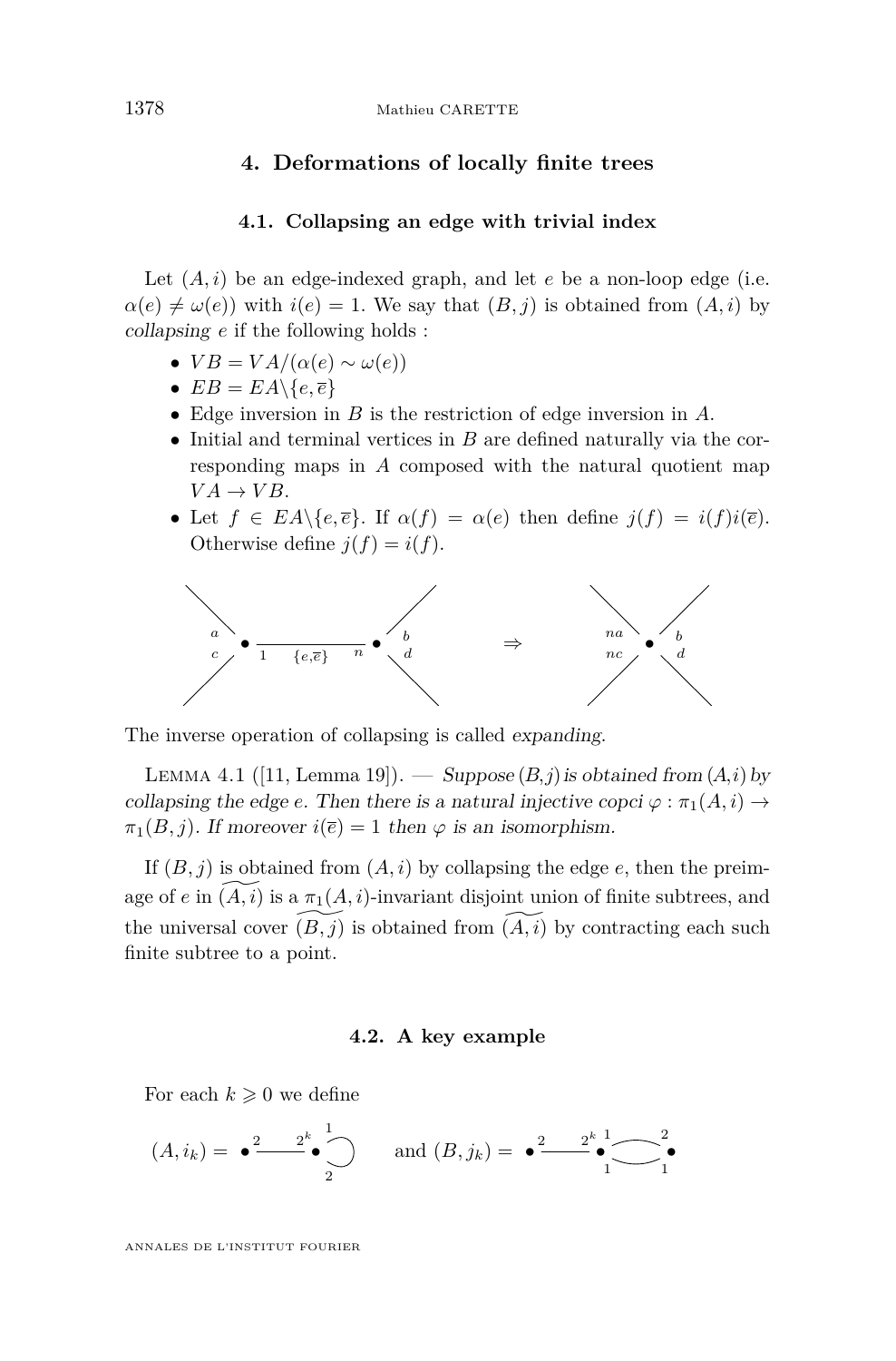There is a sequence of collapses and expansions

<sup>2</sup>  
<sub>4</sub> 
$$
\bigcirc
$$
  $\rightarrow$   $(A, i_0) \rightarrow (B, i_0) \rightarrow (A, i_1) \rightarrow (B, i_1) \rightarrow \dots$ 

In view of the isomorphism  $\mathbf{Z}_2 \cong \mathbf{Z}_2 *_{2\mathbf{Z}_2} 2\mathbf{Z}_2$  there are isomorphisms of the corresponding procyclic groupings

$$
G_{2,4} = \pi_1(\mathbf{Z}_2(\begin{array}{c} 2 \\ 0 \end{array})) \cong \pi_1(\mathbf{Z}_2(A, i_0))
$$
  

$$
\cong \pi_1(\mathbf{Z}_2(B, i_0)) \cong \dots \cong \pi_1(\mathbf{Z}_2(A, i_k)) \cong \dots
$$

Observe that the universal covering tree  $(A, i_k)$  is a subdivision of the regular tree of degree  $(2^k + 2 + 1)$ . Hence  $G_{2,4}$  acts geometrically and minimally on regular trees of arbitrarily large degree.

#### **4.3. Deformation spaces and their invariants**

We shall rely on the following special case of Forester's Deformation Theorem [\[9\]](#page-33-12), see also [\[3,](#page-33-13) [11\]](#page-33-11) for similar results.

<span id="page-15-0"></span>THEOREM  $4.2.$  — If a l.c. group *G* acts geometrically (without inversions) on two trees  $T_1, T_2$  then the quotient edge-indexed graphs are related by a finite sequence of collapses and expansions.

Forester's result is much more general: there is no continuity nor properness assumption, and trees need not be locally finite. Instead, it is required that both actions yield the same elliptic subgroups. In our case, a subgroup  $H < G$  is elliptic (for its action on either tree) if and only if it has compact closure in *G*.

DEFINITION 4.3. — A finite edge-indexed graph  $(A, i)$  is called minimal if it has no vertex with a single outgoing edge of index 1. A vertex of  $(A, i)$  is inessential if it has exactly two outgoing edges  $e, e'$  of index 1 such that  $\overline{e} \neq e'$ . We further call  $(A, i)$  essential if it is minimal and has no inessential vertex. Given a finite edge-indexed graph (*A, i*) we denote by  $(A, i)_{\text{min}}$  the minimal edge-indexed graph obtained from  $(A, i)$  by removing successively all vertices with a single outgoing edge of degree 1. We denote by  $(A, i)_{\text{ess}}$  the essential edge-indexed graph obtained from  $(A, i)_{\text{min}}$  by removing successively all inessential vertices.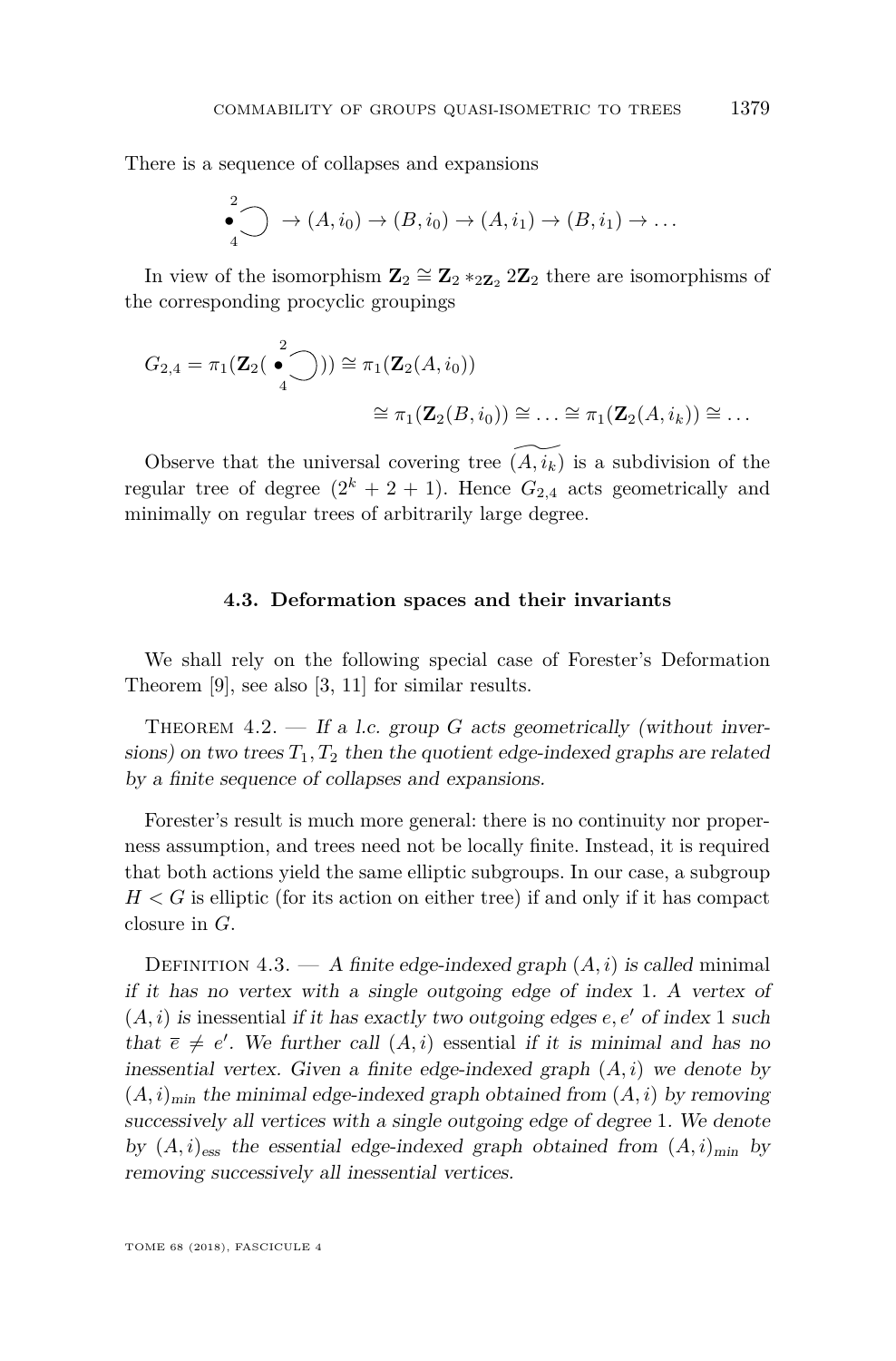<span id="page-16-0"></span>Remark 4.4. — If two finite edge-indexed graphs  $(A, i)$  and  $(B, i)$  are related by a finite sequence of collapses and expansions, then  $(A, i)_{\min}$  and  $(B, j)_{\text{min}}$  (resp.  $(A, i)_{\text{ess}}$  and  $(B, j)_{\text{ess}}$ ) are related by a finite sequence of collapses and expansions between minimal (resp. essential) edge-indexed graphs.  $\Box$ 

Remark 4.5. — Let  $G \in \mathcal{T}$ , let *T* be a geometric *G*-tree without inversions and let  $(A, i)$  be the quotient (finite connected) edge-indexed graph. Then the action of *G* on *T* is minimal (in the sense that it admits no proper invariant subtree) if and only if *T* has no vertex of degree 1 if and only if  $(A, i)$  is minimal. In particular, if two l.c. groups act geometrically on a tree *T*, then either both actions are minimal or none is.

It is incorrect to describe  $(A, i)$  being essential in terms of  $T$  having no vertex of degree 2. Indeed, removing vertices of degree 2 from a given *G*-tree may introduce edge-inversions. Being essential cannot be expressed solely in terms of *T*: it also depends on the action of *G*.

Given a minimal geometric *G*-tree *T* without inversions with quotient edge-indexed graph  $(A, i)$ , define the set of invariant primes  $P_G$  to be the set of primes dividing  $i(e)$  for some  $e \in EA$ . The notation is justified by the following:

<span id="page-16-1"></span>COROLLARY 4.6. — Given  $G \in \mathcal{T}$  the set of invariant primes  $P_G$  is independent of the minimal geometric *G*-tree chosen above, and hence is an invariant of *G*.

Proof. — In view of Theorem [4.2](#page-15-0) and Remark [4.4](#page-16-0) it is enough to show that if  $(A, i)$  and  $(B, j)$  are minimal edge-indexed graphs and  $(B, j)$  is obtained from  $(A, i)$  by collapsing the edge  $e \in EA$  then both edge-indexed graphs yield the same set of invariant primes. But since  $(B, j)$  is minimal there exists an edge  $f \neq e \in EA$  such that  $\alpha(e) = \alpha(f)$  so that  $j(f) =$  $i(f)i(\overline{e})$ . The result now follows.

#### **4.4. Consequences for minimal actions**

LEMMA  $4.7.$  — Let *T* be a minimal geometric *G*-tree, let **A** be the quotient graph of groups and let (*A, i*) be the quotient edge-indexed graph. Then the degree of any vertex of *A* is bounded by a constant depending only on *G*.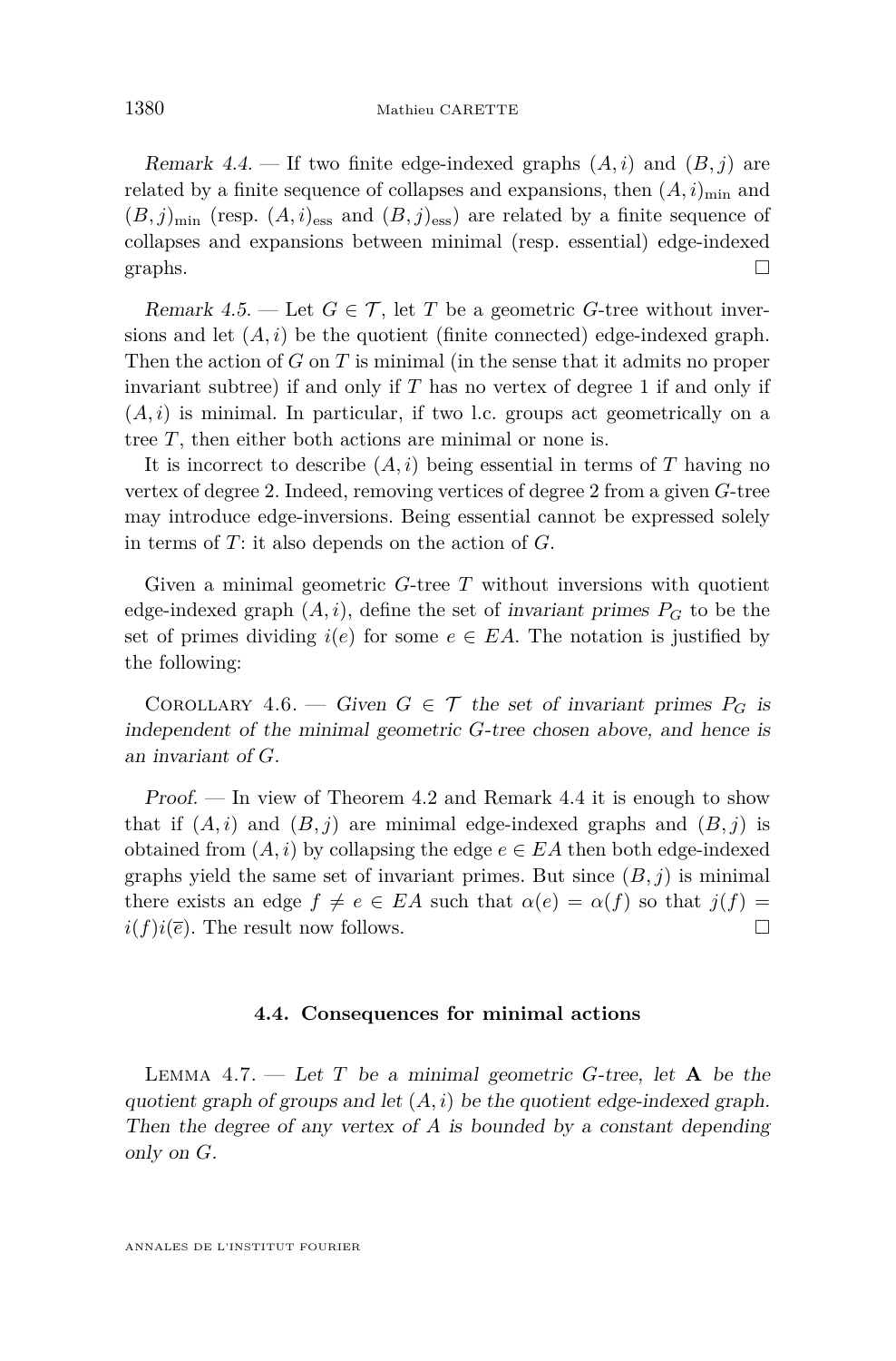Proof. — First we observe that the kernel of the quotient map  $G = \pi_1(\mathbf{A}) \to \pi_1(A)$  is the subgroup generated by elliptic subgroups. A subgroup of *G* is elliptic if and only if it is compact, so that

$$
\pi_1(A) \cong G / \left\langle \bigcup \{ K < G \text{ compact} \} \right\rangle.
$$

In particular, the first Betti number of the quotient graph *A* is independent of *T*.

Next, since the action is minimal the vertex group of each vertex of degree 1 of *A* is a maximal compact subgroup of *G*, and moreover the vertex groups of any two such distinct vertices are non-conjugate in *G*. Thus the number of vertices of degree 1 of the graph *A* is bounded by the number of conjugacy classes of maximal compact subgroups of *G*, which is finite.

Finally the degree of any vertex of the graph of *A* is bounded above by  $V_1 + 2b_1$  where  $V_1$  is the number of vertices of degree 1 in *A* and  $b_1$  is the first Betti number of *A* which as seen above only depend on *G*.

Although not directly useful for our purposes, we note that the above lemma imposes rather strong conditions on the possible degrees of vertices of any minimal geometric *G*-tree:

PROPOSITION 4.8. — Given a group  $G \in \mathcal{T}$ , there is a number K such that for any minimal geometric  $G$ -tree  $T$ , the degree of any vertex is of the form

$$
\sum_{k \in \{1, ..., K_0\}} \prod_{p \in P_G} p^{j_k}
$$

for some  $K_0 \leqslant K$  and for integers  $j_k \in \mathbb{N}$ .

Using the terminology from Section [6.2](#page-30-1) the conclusion can be rephrased as follows: there are K and  $N = \max P_G$  such that the degree of any vertex is in  $S_{K,N}$ .

We show that unimodular groups satisfy much stronger restrictions.

<span id="page-17-0"></span>PROPOSITION 4.9. — Let  $U \in \mathcal{T}$  be a unimodular group. Then there is a natural number  $N_U$  such that if  $T$  is a geometric minimal  $U$ -tree then all vertices of  $T$  have degree at most  $N_U$ .

Proof. — Although it is possible to give a direct proof, we shall use Bass–Kulkarni's result that *U* contains a free discrete cocompact subgroup  $\Gamma \cong F_n$ . Fix a geometric minimal *U*-tree *T*. Since the action is cocompact and minimal it follows that *T* has no vertex of degree 1. Moreover  $\Gamma$  acts freely and cocompactly on *T*, and the quotient (finite) graph  $\Gamma \backslash T$  has fundamental group  $\Gamma \cong F_n$  and no vertex of degree 1. It now follows from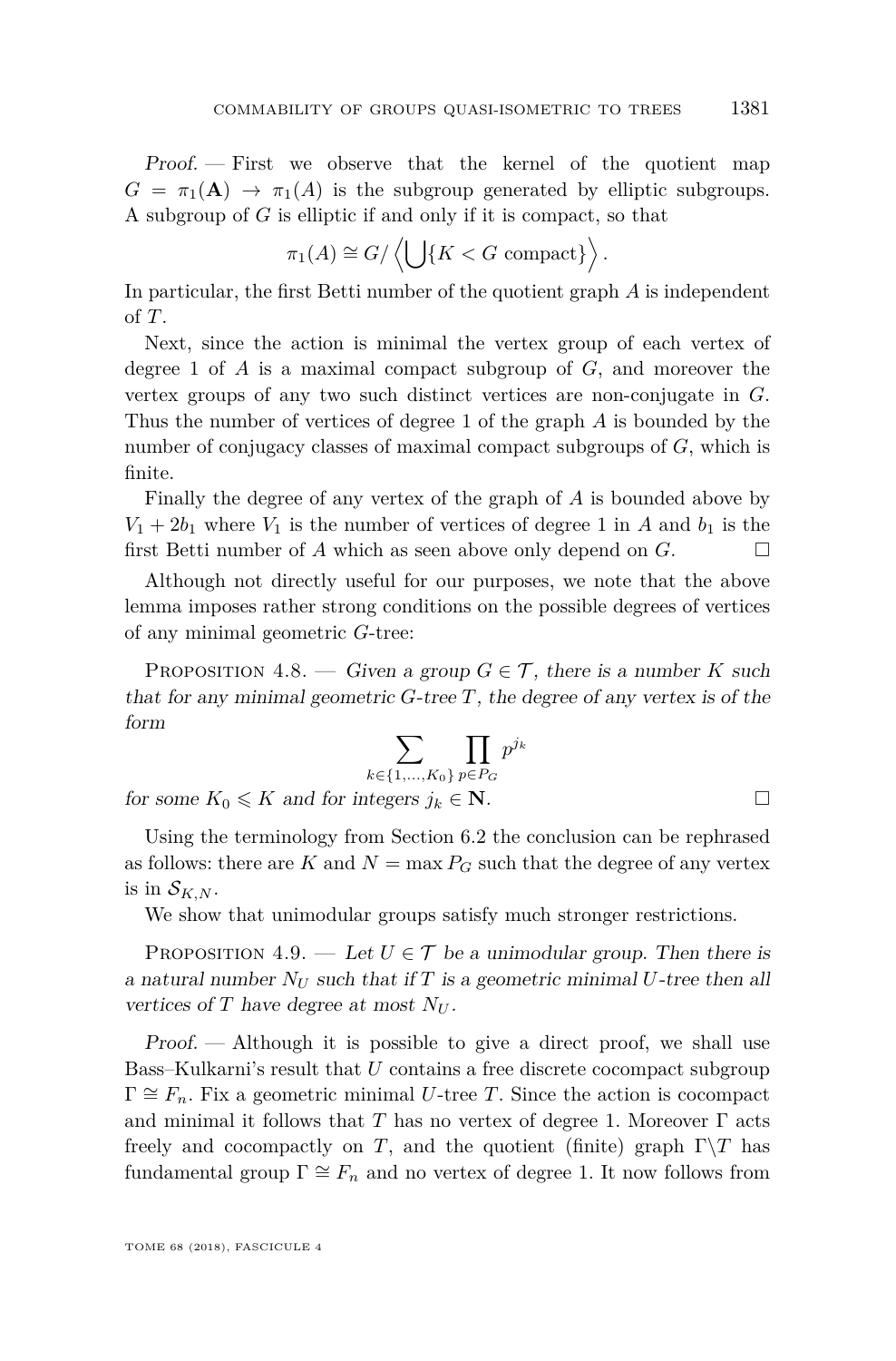an Euler characteristic argument that the degree of any vertex of  $\Gamma \backslash T$  (and hence of *T*) is bounded by  $N_U = 2n$ .

Example 4.10. — The above proof shows that if  $U = F_2$  acts minimally and geometrically on a tree  $T$ , then  $T$  is a subdivision of the 3 or 4-regular tree. A slightly more careful argument shows that for  $U = \text{PSL}_2(\mathbf{Z})$  any geometric minimal *U*-tree is a subdivision of the 3-regular tree.

The conclusion of Proposition [4.9](#page-17-0) also holds for some non-unimodular groups. For example, one can show that for *p* prime and

$$
G = \mathbf{Q}_p \rtimes \langle p \rangle = \pi_1(\mathbf{Z}_p(\begin{array}{c} 1 \\ \bullet \\ p \end{array}))
$$

any minimal, proper cocompact *G*-tree is a subdivision of the  $p + 1$ -regular tree.

#### **4.5. More moves**

We introduce further moves in order to ease our arguments.

#### 4.5.1. Edge blow-up

Let  $(A, i)$  be an edge-indexed graph, and let *e* be an edge with  $i(e) \neq 1$ and  $i(\overline{e}) \neq 1$ . We say that  $(B, j)$  is obtained from  $(A, i)$  by a standard blow up of the edge *e* if the following holds :

 $\bullet$   $VB = VA$ 

• 
$$
EB = EA \sqcup \{e', \overline{e}'\}
$$

• 
$$
\alpha(e') = \alpha(e)
$$
 and  $\alpha(\overline{e}') = \alpha(\overline{e})$ .

• If  $f \in EA \setminus \{e, \overline{e}\}\$ , define  $j(f) = i(f)$ . Further define  $j(e') = j(\bar{e}') = 1; j(e) = i(e) - 1$  and  $j(\bar{e}) = i(\bar{e}) - 1$ .  $\frac{1}{1}$   $\frac{1}{1}$ 

$$
\bullet^{\underbrace{m \quad \{e,\overline{e}\}}_{m \quad \bullet}} \quad n \quad \Rightarrow \quad \bullet \quad \overbrace{\underbrace{\qquad \qquad}_{m-1 \quad n-1}}^{\underbrace{1 \quad \bullet}} \bullet
$$

It is clear that the natural map  $p:(B, j) \to (A, i)$  identifying *e* with *e'* and  $\bar{e}$  with  $\bar{e}'$  is a covering map.

More generally, we say that  $(B, j)$  is obtained from  $(A, i)$  by a blow up of the edge *e* if there is a covering map  $p:(B, j) \rightarrow (A, i)$  such that *p* restricts to an isomorphism  $p: B\backslash p^{-1}(\{e,\overline{e}\}) \to A\backslash p^{-1}(\{e,\overline{e}\})$ . In other words, we allow to blow up *e* to possibly more than 2 edges, and the indices may be arbitrary.

The following lemma is a direct consequence of Lemma [3.9.](#page-13-0)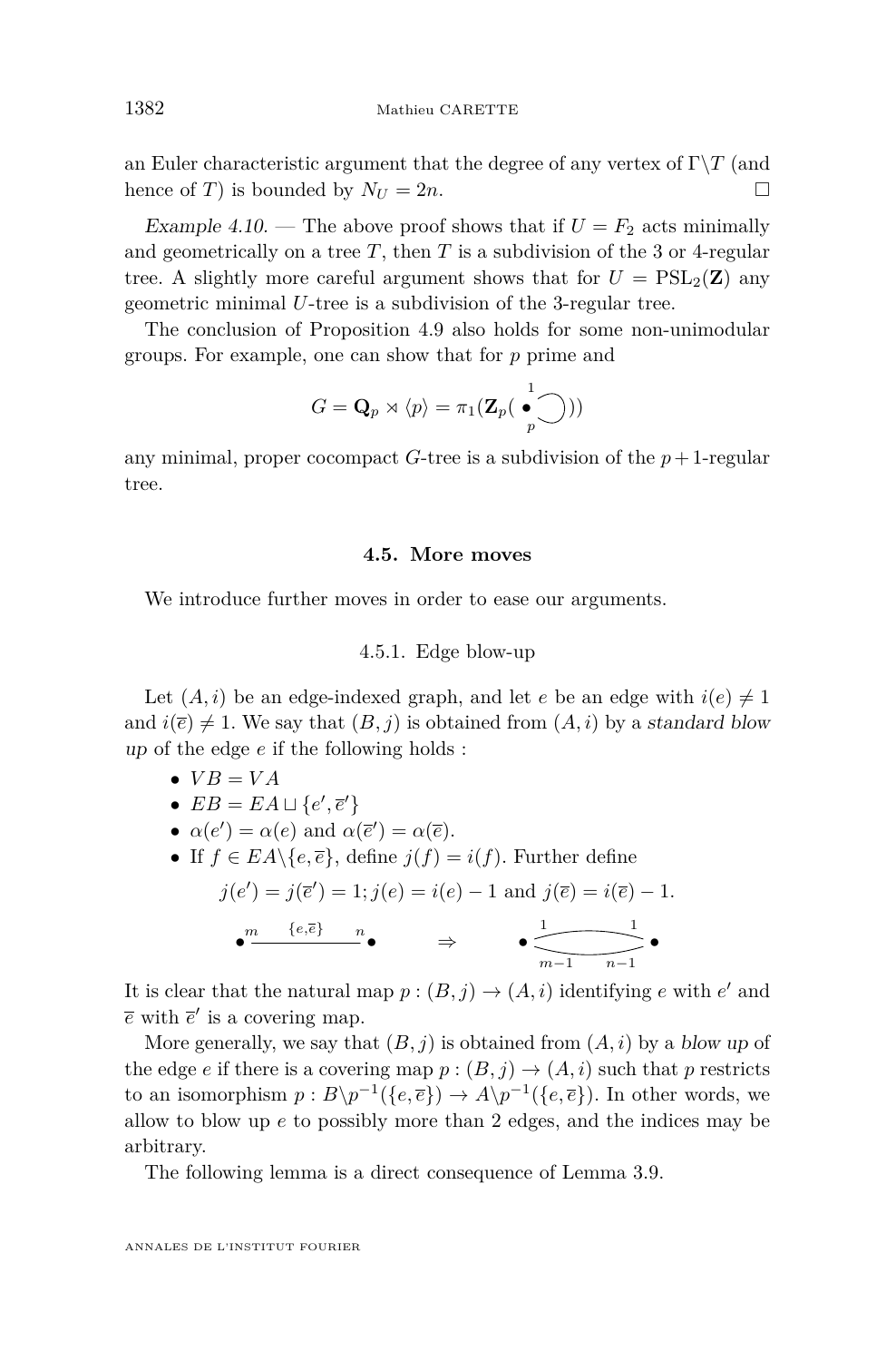LEMMA  $4.11.$  — Let  $(A, i)$  be a finite connected edge-indexed graph. If  $(B, j)$  is obtained from  $(A, i)$  by blowing up an edge, there is a injective  $c$ *copci*  $p^* : \pi_1(B, j) \to \pi_1(A, i)$ .

#### 4.5.2. Sliding across an edge

Let  $(A, i)$  be an edge-indexed graph with two edges  $e \neq f \in EA$  such that  $\alpha(e) = \alpha(f)$  and such that  $i(e) = 1$ . Then we define the edge-indexed graph obtained from  $(A, i)$  by sliding the edge f across  $e$  by the following diagram:



Remark that a sliding move is the composition of an expansion followed by a collapse.

#### 4.5.3. Graph cover

Let  $(A, i)$  be a finite connected edge-indexed graph. We say that  $(B, i)$  is a graph cover of  $(A, i)$  if there is a map  $p : (B, j) \to (A, i)$  which is both a covering map of edge-indexed graphs and a covering map of graphs  $B \to A$ . In other words,  $p : B \to A$  is a surjective map such that

- for each vertex  $v \in VB$  the map p induces a bijection  $\alpha^{-1}(v) \rightarrow$  $\alpha^{-1}(p(v))$
- for each edge  $e \in EB$  one has  $j(e) = i(p(e))$ .

#### **5. Connectedness and upper bounds**

<span id="page-19-0"></span>This section is devoted to the proof of Theorem [A.](#page-2-1)

<span id="page-19-1"></span>PROPOSITION 5.1. — Given any finite connected edge-indexed graph (*A, i*), then by doing a sequence of collapses, followed by a sequence of blowups, followed by a sequence of collapses, one can obtain an edge-indexed graph with a single vertex.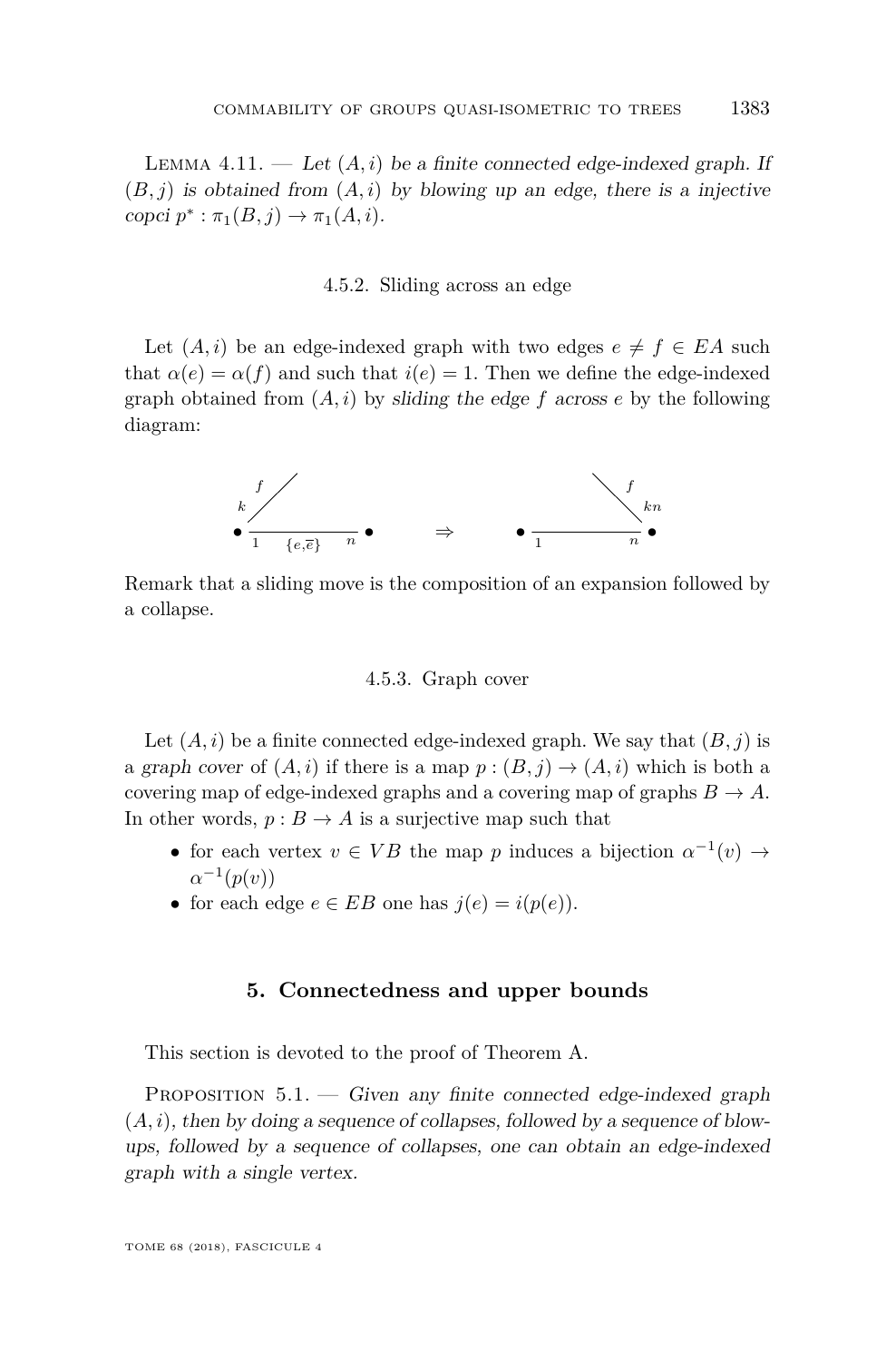Proof. — After a finite sequence of collapses, we can ensure that no nonloop edge is indexed by 1. Next we do a standard blow up on all non-loop edges. Now there exists a maximal tree of the graph with trivial indexing. Collapsing any edge in this tree does not change the indexing of any other edge, so that it is possible to collapse all edges in this maximal tree one after the other. The result is thus an edge-indexed graph with a single vertex.  $\Box$ 

We are now in position to prove the following:

<span id="page-20-0"></span>THEOREM 5.2. — Given any  $G \in \mathcal{T}$  there is some  $n \geq 3$  such that there is a commation  $G \nearrow \nwarrow \nearrow \text{Aut}(T_n)$ .

Proof. — By Lemma [3.8](#page-13-1) there is a copci  $G \to \pi_1(A, i)$  for some finite connected edge-indexed graph  $(A, i)$ . We fix a sequence of moves provided by Proposition [5.1](#page-19-1)

$$
(A,i) \overset{\text{collapses}}{\longrightarrow} (B,j) \overset{\text{edge blowup}}{\longrightarrow} (C,k) \overset{\text{maximal forest collapse}}{\longrightarrow} (D,l)
$$

where *D* has a single vertex. In view of Lemmas [3.9](#page-13-0) and [4.1](#page-14-1) it follows that there is a commation

$$
G \nearrow \pi_1(A, i) \nearrow \pi_1(B, j) \nwarrow \pi_1(C, k) = \pi_1(D, l) \nearrow \text{Aut}(T_n)
$$

with  $n = \sum_{e \in ED} l(e)$ .

Recall that the automorphism group of any regular tree is unimodular, and that for any two unimodular groups  $U, U' \in \mathcal{T}$  there is a commation  $U \setminus V$  by Bass–Kulkarni's Theorem, so that we obtain

<span id="page-20-2"></span>COROLLARY 5.3. — Given any group  $G \in \mathcal{T}$  and any unimodular group  $U \in \mathcal{T}$  there is a commation  $G \nearrow \nearrow \nearrow$  Aut $(T_n) \searrow \nearrow U$ .

<span id="page-20-3"></span>Remark 5.4. — Suppose the edge-indexed graph  $(B, j)$  contains a trivially indexed maximal forest. Then collapsing this maximal forest results in an edge-indexed graph whose universal cover is the *n*-regular tree (and hence there is a copci  $\pi_1(B, j) \nearrow \text{Aut}(T_n)$  where

$$
n = \sum_{e \in EB} j(e) - |VB| + 1.
$$

<span id="page-20-1"></span>THEOREM 5.5. — Given any  $G, G' \in \mathcal{T}$  there is some  $n \geq 3$  such that there is a commation  $G \nearrow \nwarrow \nearrow \text{Aut}(T_n) \nwarrow \nearrow \nwarrow G'$ .

Proof. — We start as in the proof of Theorem [5.2](#page-20-0) by finding copcis

$$
G \nearrow \pi_1(B, j)
$$
 and  $\pi_1(B', j') \nwarrow G'$ 

ANNALES DE L'INSTITUT FOURIER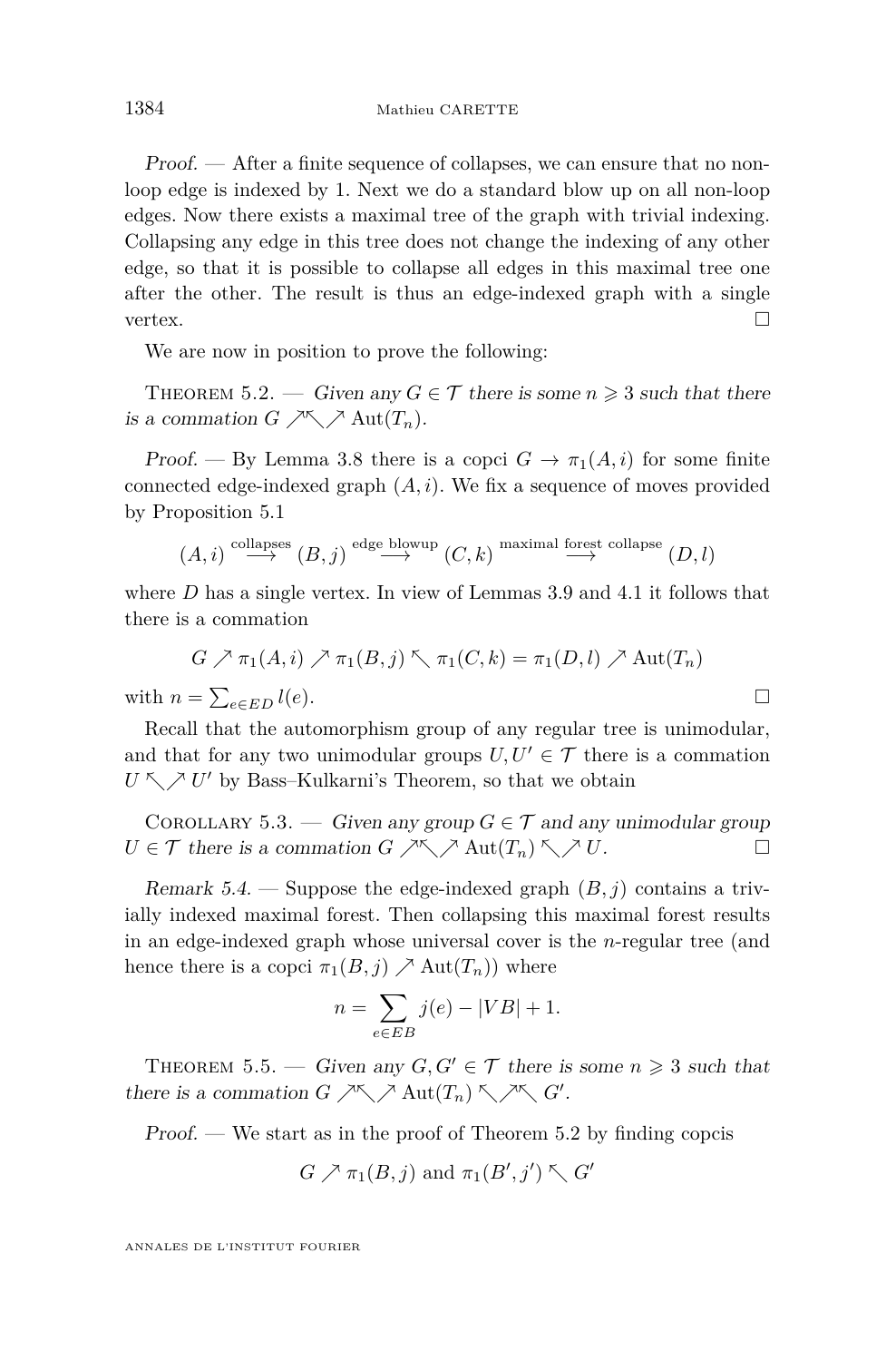where all non-loop edges of  $(B, j)$  and  $(B', j')$  have index at least 2. If either  $\pi_1(B, j)$  or  $\pi_1(B', j')$  is unimodular the result follows from Corol-lary [5.3,](#page-20-2) so we assume from now on that both  $\pi_1(B, j)$  and  $\pi_1(B', j')$  are non-unimodular. In particular, neither  $B$  nor  $B'$  are trees.

We define

$$
m = \sum_{e \in EB} j(e) - |VB|
$$
 and  $m' = \sum_{e \in EB'} j'(e) - |VB'|$ .

Since the graphs *B* and *B*<sup> $\prime$ </sup> are not trees we can find connected covers  $\tilde{B}$  and  $\tilde{B}'$  of *B* and *B*<sup> $\prime$ </sup> respectively, which are  $m'$  and *m*-sheeted respectively. Let  $\tilde{j}$  (resp.  $\tilde{j}'$ ) be the indexing of  $\tilde{B}$  (resp.  $\tilde{B}'$ ) obtained by lifting the indexing *j* of *B* (resp. *j*' of *B*'). Let  $(C, k)$  and  $(C', k')$  be obtained from  $(\tilde{B}, \tilde{j})$  and  $(\tilde{B}', \tilde{j}')$  respectively by doing a standard blow up on all non-loop edges. We have

$$
\sum_{e \in EC} k(e) - |VC| + 1 = \sum_{e \in E\tilde{B}} \tilde{j}(e) - |V\tilde{B}| + 1
$$

$$
= m' \left( \sum_{e \in EB} j(e) - |VB| \right) + 1
$$

$$
= m'm + 1
$$

and similarly

$$
\sum_{e \in EC'} k'(e) - |VC'| + 1 = \sum_{e \in E\tilde{B}'} \tilde{j}'(e) - |V\tilde{B}'| + 1
$$
  
=  $m \left( \sum_{e \in EB'} j'(e) - |VB'| \right) + 1$   
=  $mm' + 1$ .

In view of Remark [5.4](#page-20-3) collapsing trivially indexed maximal forests in (*C, k*) and  $(C', k')$  results in copcis  $(C, k) \nearrow \text{Aut}(T_{mm'+1}) \nwarrow (C', k')$ . Thus letting  $n = mm' + 1$  we have obtained the desired commation

$$
G \nearrow \pi_1(B,j) \nwarrow \pi_1(C,k) \nearrow \text{Aut}(T_n) \nwarrow \pi_1(C',k') \nearrow \pi_1(B',j') \nwarrow G'.
$$

The following upper bound is slightly more delicate to obtain.

<span id="page-21-0"></span>THEOREM 5.6. — Given any  $G \in \mathcal{T}$  there is a commation  $G \nearrow \nearrow G_{2,4}$ .

Proof. — Recall from Section [4.2](#page-14-2) that *G*2*,*<sup>4</sup> is a locally compact group which acts geometrically on the regular tree of degree  $2^k + 2 + 1$  for any integer  $k \geqslant 0$ .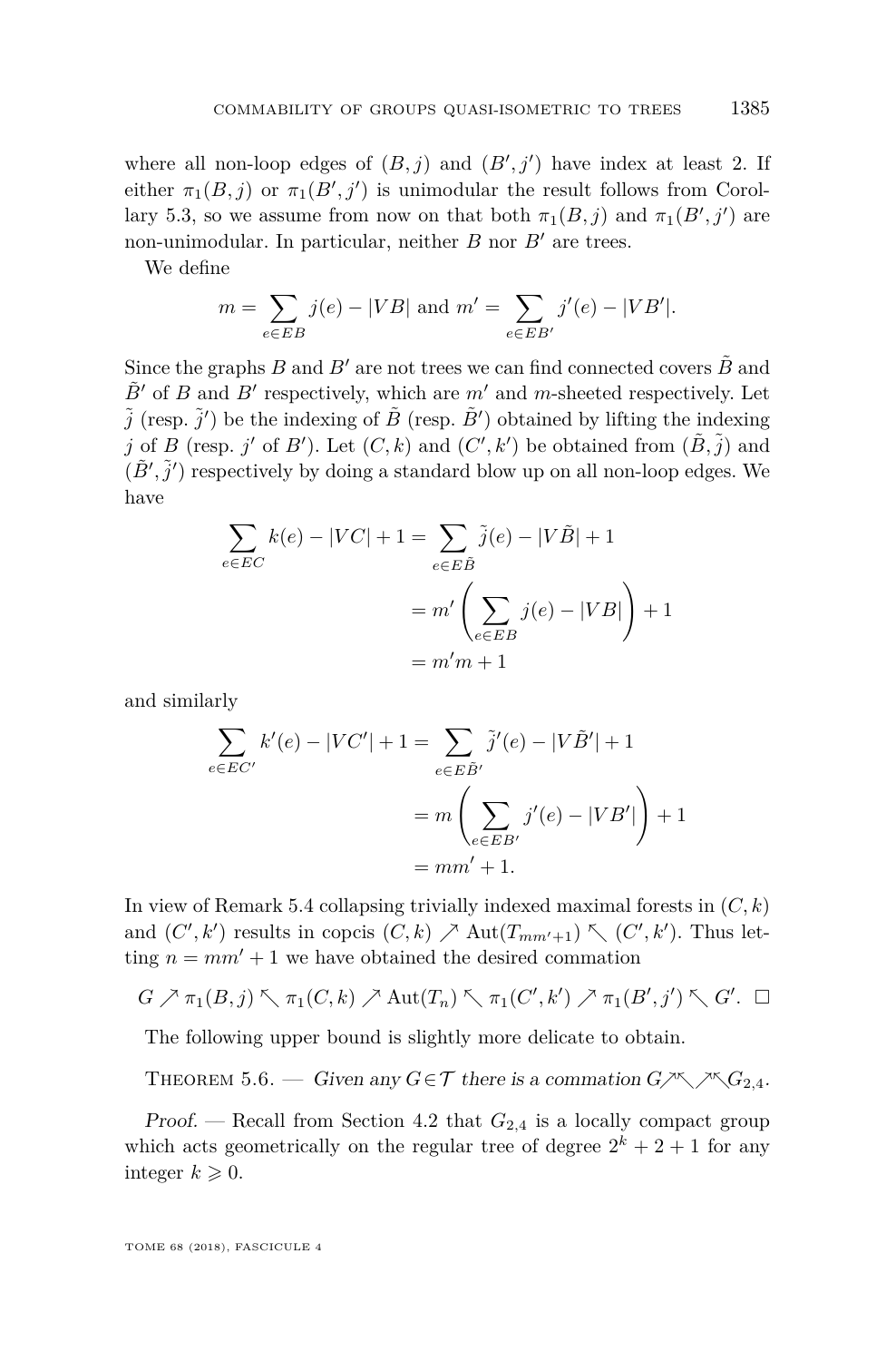Again we start by taking a copci

$$
G\nearrow \pi_1(B,j)
$$

where all non-loop edges of  $(B, j)$  have index at least 2. After subdividing loop edges and collapsing bigons in a subcover, we can make sure that  $(B, j)$  has no loop edge, so that all edges have index at least 2. If  $\pi_1(B, j)$ is unimodular then the conclusion follows from Corollary [5.3,](#page-20-2) so we assume from now on that  $\pi_1(B, j)$  is non-unimodular. In particular, *B* is not a tree, has at least 2 geometric edges, and not all non-separating edges have index 2.

We let  $m = \sum_{e \in EB} j(e) - |VB|$ . Let  $i_0$  be an integer large enough so that  $2^{i_0} + 2 \geqslant m^2$  and let  $i_1 \geqslant m$  and  $0 \leqslant i_2 \leqslant m$  be integers such that

$$
i_1m + i_2 = 2^{i_0} + 2.
$$

Consider an  $i_1$ -sheeted cover  $\tilde{B}$  of *B* and let  $\tilde{j}$  be the lift of the indexing *j*. Let  $e_0$  be a non-separating edge of  $\ddot{B}$  such that  $\ddot{j}(e_0) \geq 3$ . Let also  $e_1, \ldots, e_{i_2}$  be edges such that  $\{e_i, \overline{e_i}\} \neq \{e_{i'}, \overline{e_{i'}}\}$  for any  $0 \leq i \neq i' \leq i_2$ . Note that such edges exist since  $B$  has at least 2 geometric edges and  $B$ is an *i*<sub>1</sub>-sheeted cover of *B* with  $i_1 \geqslant m \geqslant i_2$ . Let  $(C, k)$  be obtained from  $(\tilde{B}, \tilde{j})$  by the following moves:

- (1) blow up the edge  $\{e_0, \overline{e_0}\}\$ to two geometric edges indexed 2 − 1 and  $(\tilde{j}(e_0) - 2) - (\tilde{j}(\overline{e_0}) - 1)$  respectively.
- (2) for each  $1 \leq i \leq i_2$ , blow up the edge  $\{e_i, \overline{e_i}\}$  as follows: (a) if  $\tilde{j}(e_i) = 2$  or  $\tilde{j}(\overline{e_i}) = 2$  then blow up the edge to a 1 − 1 edge and a  $1 - n$  edge.
	- (b) otherwise, blow-up the edge to three edges, two of them with trivial indexing.
- (3) blow up all other geometric edges  $\{e, \overline{e}\}$  to two edges, one of which has trivial indexing.

This ensures that the following holds for  $(C, k)$ :

- There exists a maximal subtree *T* of *C* with trivial indexing. (This uses the fact that  $e_0$  is non-separating)
- There is an edge  $f_0$  outside  $T$  such with  $k(f_0) = 1$  and  $k(f_0) = 2$ .
- There are pairwise distinct edges  $f_i$  outside  $T \cup \{f_0, \overline{f_0}\}\$  for  $i \in \{1, ..., i_2\}$  such that  $k(f_i) = 1$ .

Now for each  $i \in \{1, \ldots, i_2\}$  slide the edge  $f_i$  along the maximal tree up to  $\alpha(f_0)$  and then across  $f_0$ , producing a graph  $(D, l)$ . Thus the only change in the indices is that the resulting edges  $f'_{i}$  have index  $l(f'_{i}) = 2$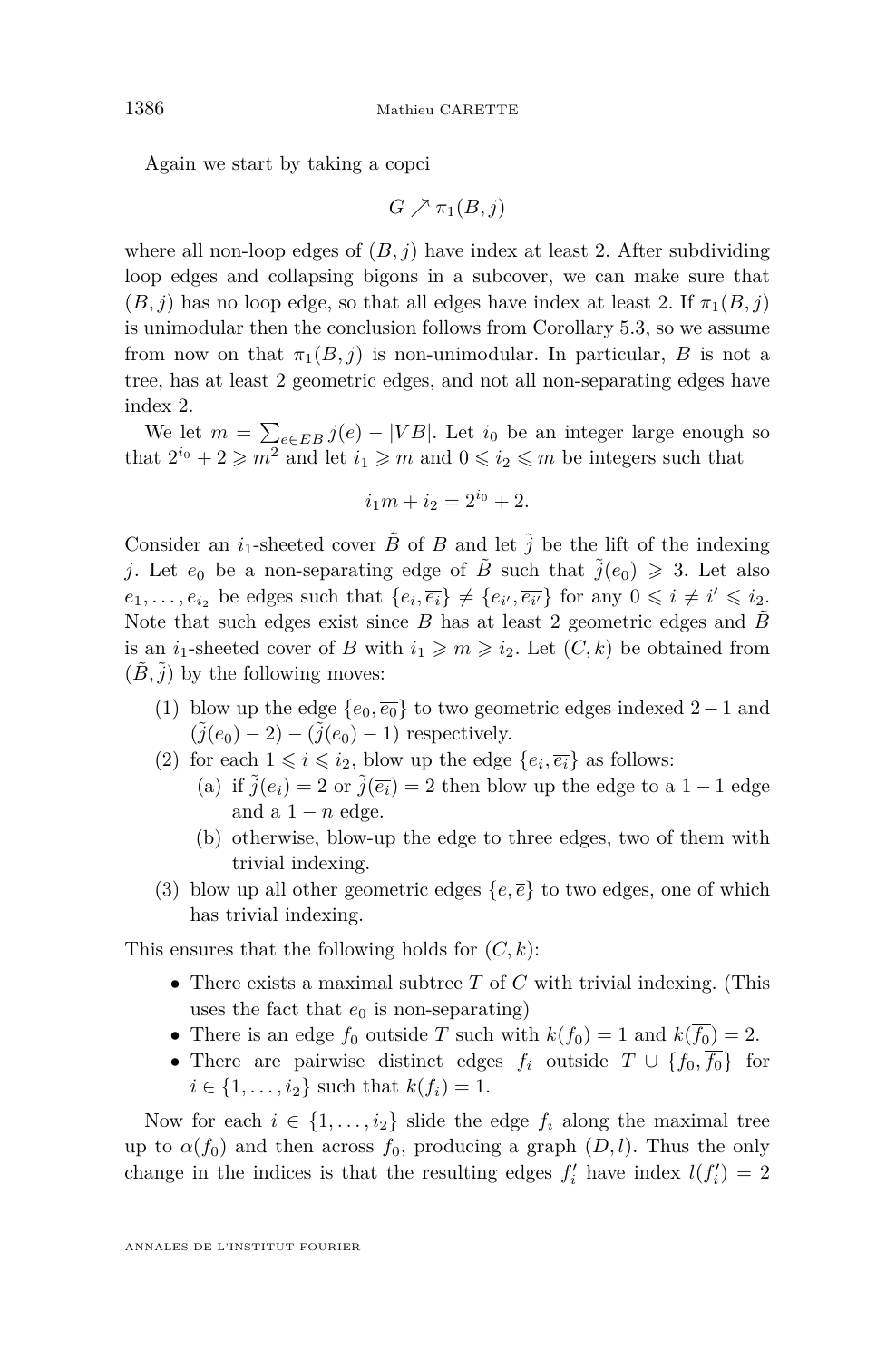whereas  $k(f_i) = 1$ . Thus we have

$$
\sum_{e \in ED} l(e) - |VD| + 1 = \sum_{e \in EC} k(e) + i_2 - |VC| + 1
$$

$$
= \sum_{e \in E\tilde{B}} \tilde{j}(e) - |V\tilde{B}| + i_2 + 1
$$

$$
= i_1 \left( \sum_{e \in EB} j(e) - |VB| \right) + i_2 + 1
$$

$$
= i_1 m + i_2 + 1
$$

$$
= 2^{i_0} + 2 + 1.
$$

Moreover  $(D, l)$  still has a trivially indexed maximal tree so that by Re-mark [5.4](#page-20-3) we have a copci  $\pi_1(D, l) \nearrow \text{Aut}(T_{2^{i_0}+2+1})$ . Thus we have the desired commation

$$
G \nearrow \pi_1(B, j) \nwarrow \pi_1(\tilde{B}, \tilde{j}) \nwarrow \pi_1(C, k) \nearrow \pi_1(D, l) \nearrow \text{Aut}(T_{2^{i_0}+2+1}) \nwarrow G_{2, 4}.
$$

#### **6. Triangles of procyclic groups**

<span id="page-23-0"></span>Fix pairwise distinct primes *q, r, s*. We fix the following edge-indexed graph  $(A, i)$  with three vertices  $v_1, v_2, v_3$  and 6 edges  $e_1, e_2, e_3, \overline{e_1}, \overline{e_2}, \overline{e_3}$ 

$$
(A, i) = v_2 \underbrace{\qquad \qquad}_{r \searrow e_2} e_1 \underbrace{\qquad \qquad}_{e_1} v_1 \qquad \qquad}_{2} v_2 \qquad \qquad
$$

Let  $n = 2 \times q \times r \times s$  and  $\mathbf{Z}_n = \mathbf{Z}_2 \times \mathbf{Z}_q \times \mathbf{Z}_r \times \mathbf{Z}_s$ . Let **A** be the graph of groups with underlying graph *A* as above, with all edge and vertex groups isomorphic to **Z**<sub>*n*</sub> and such that the edge monomorphism  $\alpha_e : \mathbf{A}_e \to \mathbf{A}_{\alpha(e)}$ corresponds to multiplication by  $i(e)$ . We define  $H_{q,r,s}^{2,2,2} = \pi_1(\mathbf{A})$ .

<span id="page-23-1"></span>DEFINITION 6.1. — Given  $N \geq 1$  we define the sets of natural numbers

$$
\Pi_N = \left\{ \prod_{n=1}^N n^{k_n} \mid k_n \in \mathbf{N} \text{ for each } n \right\}
$$

and

$$
\mathcal{S}_{2,N} = \Pi_N \cup (\Pi_N + \Pi_N).
$$

This section is devoted to the proof of the following result.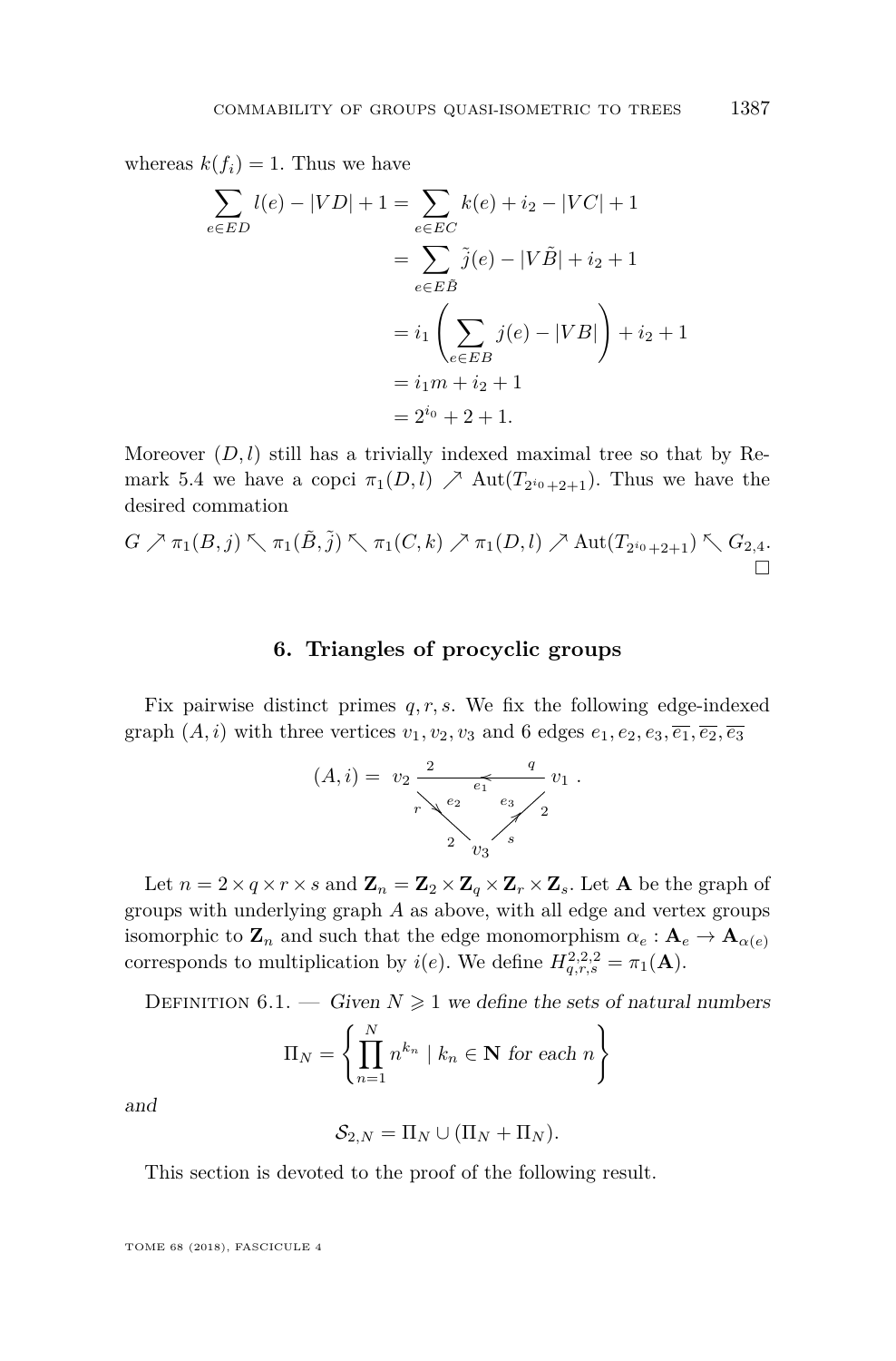<span id="page-24-0"></span>THEOREM  $6.2.$  — Let  $q, r, s \geq 11$  be pairwise distinct primes.

- <span id="page-24-2"></span>(1) Suppose there is a commation  $H_{q,r,s}^{2,2,2} \nwarrow \nearrow \nwarrow G$  then there is a commation  $H_{q,r,s}^{2,2,2} \nearrow \text{Aut}(T_{q,r,s}^{2,2,2}) \searrow G$ .
- <span id="page-24-1"></span>(2) Suppose moreover that  $q, r, s$  are not in  $S_{2,N}$ . Then *G* cannot act geometrically on a tree with degree bounded above by *N*.

We postpone until the end of this section the (technical) proof of the first assertion, which is based on a precise description of all cocompact subgroups of  $H_{q,r,s}^{2,2,2}$ . Instead, we start by proving the second assertion assuming the first one.

Proof of [\(2\)](#page-24-1) assuming  $(1)$ .  $\longrightarrow$  Observe that it is enough to show that the set of invariant primes  $P_G$  of *G* is not contained in the interval  $[1, \ldots, N]$ . This indeed prohibits *G* from acting geometrically on any tree with degree bounded above by *N* in view of Corollary [4.6.](#page-16-1)

Seeking a contradiction, assume that all invariant primes of *G* are at most *N*. Recall that by definition  $T_{q,r,s}^{2,2,2}$  is the universal covering tree  $\widetilde{(A,i)}$ . Consider the action of *G* on  $T_{q,r,s}^{2,2,2}$  given by Theorem [6.2](#page-24-0)[\(1\)](#page-24-2) and let  $(B, j)$  be the quotient edge-indexed graph. Thus there is a covering of edge-indexed graphs  $\pi : (B, j) \to (A, i)$ . Since q is not in  $S_{2,N}$  it follows that for any vertex  $v \in \pi^{-1}(v_1)$  there are at least three lifts of  $e_1$  starting at  $v$  (and similary for *r* and *s*) so that we have

$$
|\pi^{-1}(e_i)| \geq 3|\pi^{-1}(v_i)|
$$

for each  $i \in \{1, 2, 3\}$ . Moreover, since  $i(\overline{e_i}) = 2$  for each  $i \in \{1, 2, 3\}$  there can be at most 2 edges above  $\overline{e_i}$  starting from a given vertex of *B*. This in turn shows that

$$
|\pi^{-1}(\overline{e_i})|\leqslant 2|\pi^{-1}(v_{i+1})|
$$

where indices are considered modulo 3. Combining the two relations and proceeding cyclically we obtain

$$
|\pi^{-1}(v_1)| \leq \frac{1}{3} |\pi^{-1}(e_1)| \leq \frac{2}{3} |\pi^{-1}(v_2)| \leq \frac{2}{3^2} |\pi^{-1}(e_2)|
$$
  

$$
\leq \frac{2^2}{3^2} |\pi^{-1}(v_3)| \leq \frac{2^2}{3^3} |\pi^{-1}(e_3)| \leq \frac{2^3}{3^3} |\pi^{-1}(v_1)|
$$

But  $\pi^{-1}(v_1)$  is non-empty so we must have  $(2/3)^3 \geq 1$  which is a contradiction.  $\Box$ 

ANNALES DE L'INSTITUT FOURIER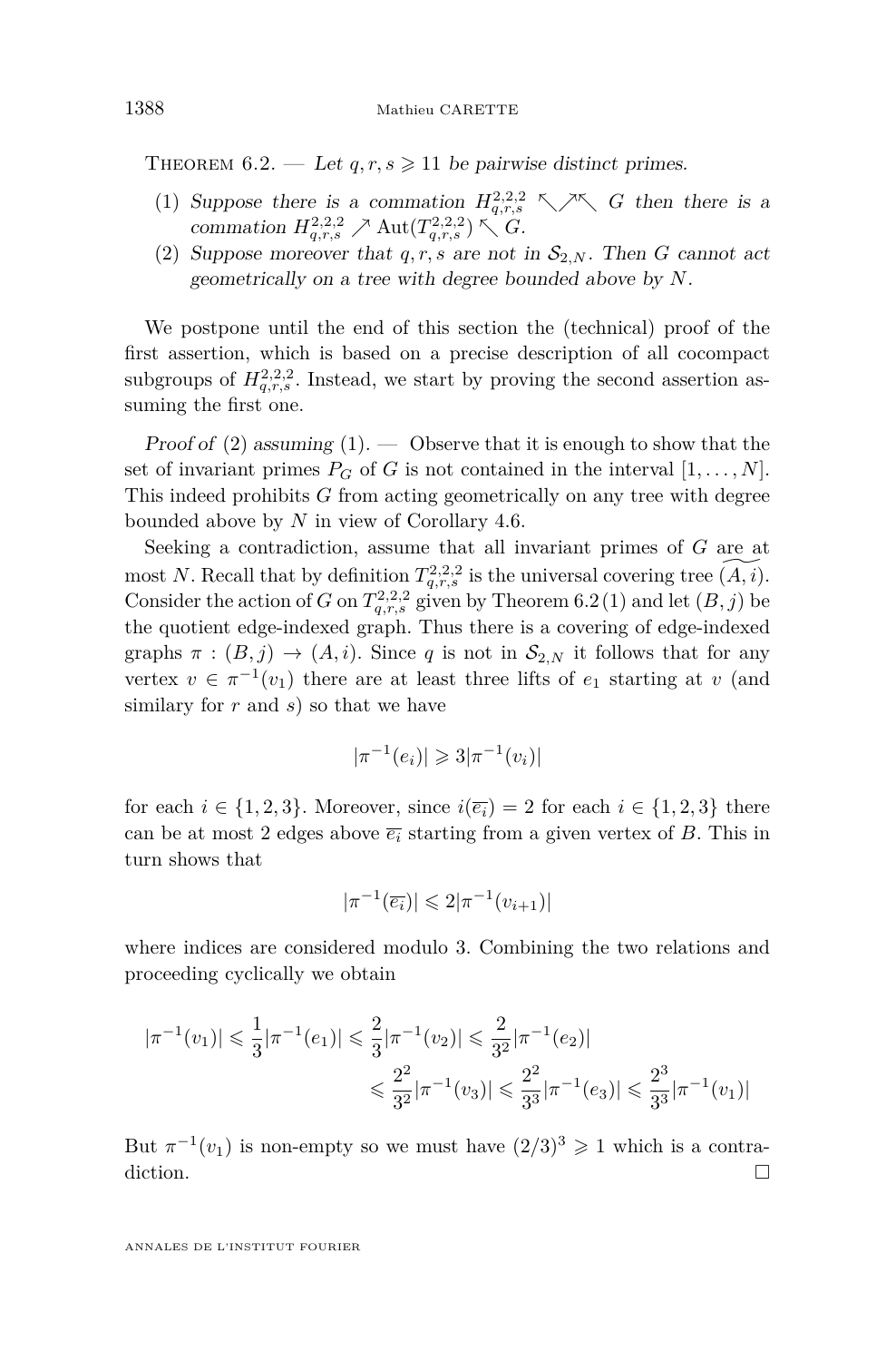### **6.1.** Closed cocompact subgroups of  $H_{q,r,s}^{2,2,2}$

Notation  $6.3.$  — Throughout the rest of this section, we fix pairwise distinct primes  $q, r, s \geq 11$ , fix  $n = 2 \times q \times r \times s$  and rename  $H^* = H_{q,r,s}^{2,2,2}$  for better readability.

<span id="page-25-2"></span>PROPOSITION 6.4. — Any closed cocompact subgroup  $H \le H^* = H_{q,r,s}^{2,2,2}$ contains the kernel of the map  $H^* \to \pi_1(A) \cong \mathbb{Z}$ . Thus *H* is normal of finite index, and  $H \cong \pi_1(\mathbf{Z}_n(A, \tilde{i}))$  for some finite (graph) cover *A* of *A* (and  $\tilde{i}$  is the lift of the indexing *i*).

The proof requires some setup. In order to stay as self-contained as possible, we avoid using the (rather technical) language of coverings of graphs of groups, see Remark [6.6.](#page-25-0) Instead, we extract the needed observations which are then turned into combinatorics through the use of Lemma [6.7.](#page-26-0)

We start by recalling elementary facts about procyclic groups

<span id="page-25-1"></span>LEMMA 6.5. — Any closed subgroup  $H_0 < \mathbf{Z}_n = \prod_{p \in \{2,q,r,s\}} \mathbf{Z}_p$  can be written in a unique fashion as

$$
H_0 = \prod_{p \in \{2,q,r,s\}} p^{k_p} \mathbf{Z}_p
$$

where  $k_p \in \mathbb{N} \cup \{\infty\}$ , with the convention  $p^{\infty} = 0$ .

Let *T* be the (locally finite) Bass–Serre tree of  $A$  (= the universal covering tree of  $(A, i)$ ). Consider the action of  $H$  on  $T$ . Since  $H$  is cocompact in  $H^*$  the action of *H* on *T* is cocompact, i.e. the quotient graph  $B = H \setminus T$ is finite. Let  $\pi : B \to A$  denote the map between quotients induced by the inclusion  $H < H^*$ . For every vertex or edge  $x \in VT \cup ET$ , the stabilizer  $H_x^*$  is isomorphic to **Z**<sub>*n*</sub>. For each  $p \in \{2, q, r, s\}$  we let  $k_p^x \in \mathbb{N} \cup \{\infty\}$  be such that the expression for the closed subgroup  $H_x < H_x^*$  according to Lemma [6.5](#page-25-1) is

$$
H_x = \prod_{p \in \{2,q,r,s\}} p^{k_p^x} \mathbf{Z}_p < \mathbf{Z}_n \cong H_x^*.
$$

Moreover, the number  $k_p^x$  is constant on each *H*-orbit, so that we can unambiguously define  $k_p^x$  for  $x \in VB \cup EB$ .

<span id="page-25-0"></span>Remark 6.6. — The situation translates into the language of coverings of graphs of group (in the sense of Bass [\[1\]](#page-33-10)) as follows : we have a covering of graphs of groups  $\pi : \mathbf{B} \to \mathbf{A}$  and for every vertex or edge  $x \in VB \cup EB$ , the tuple  $(k_p^x)_{p \in \{2,q,r,s\}}$  is such that  $\pi(\mathbf{B}_x) = \prod_{p \in \{2,q,r,s\}} p^{k_p^x} \mathbf{Z}_p < \mathbf{Z}_n \cong \mathbf{A}_{\pi(x)}$ .

The following lemma provides necessary conditions that the graph *V B* and the numbers  $k_p^x$  must satisfy if they come from the above construction.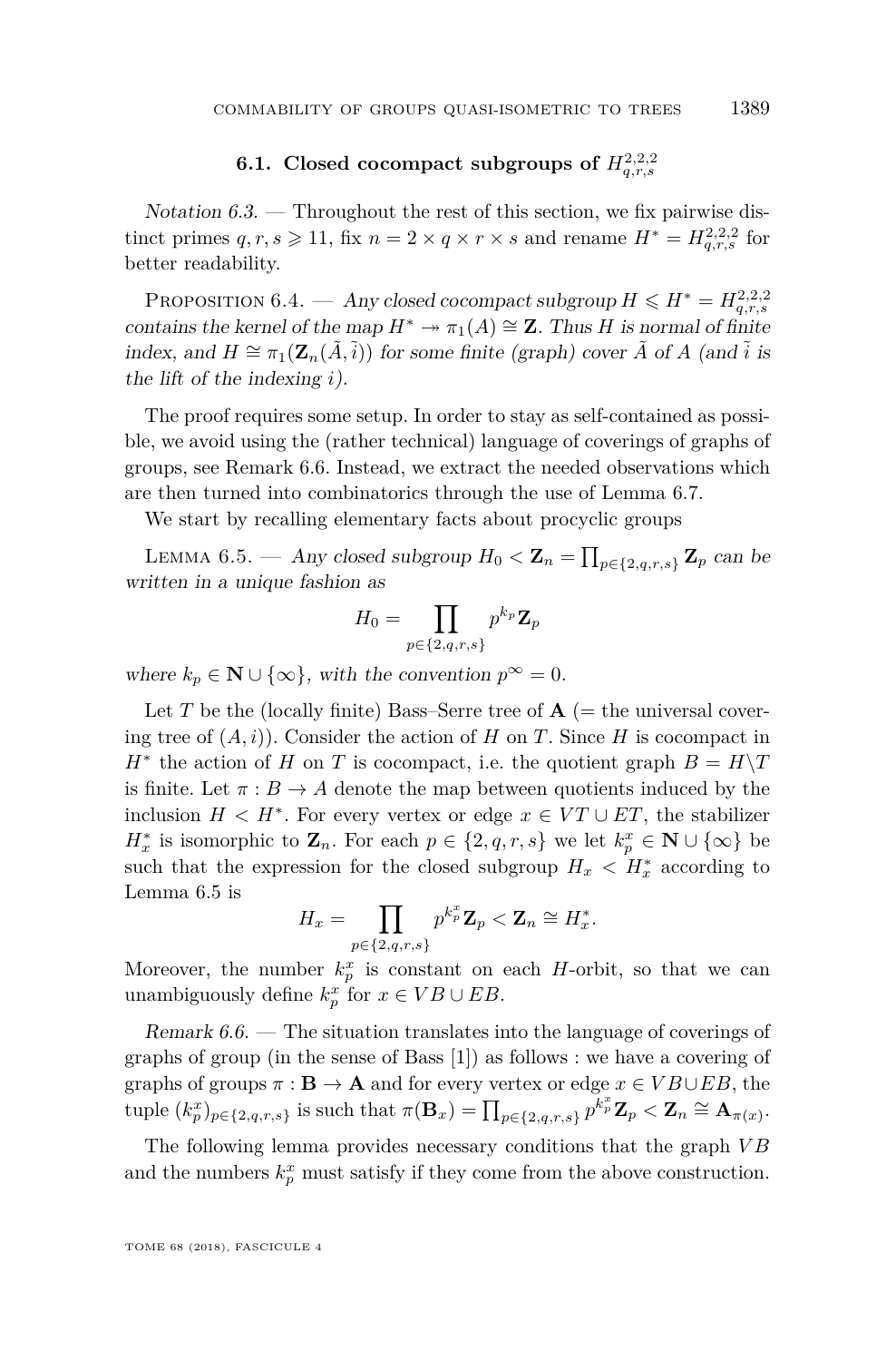<span id="page-26-0"></span>LEMMA 6.7. — Let  $\pi : B \to A$  and  $k_p^x$  be as above.

Fix a vertex  $v \in VB$  and an edge  $e \in EA$  originating at  $\pi(v)$  with index  $p = i(e) \in \{2, q, r, s\}$ . Then

- <span id="page-26-1"></span>(1) If  $k_p^v = 0$  then there is one lift  $\tilde{e}$  of *e* starting at *v*. We have  $k_p^{\tilde{e}} = 0$ and  $k_{p'}^{\tilde{e}} = k_{p'}^v$  for any prime  $p' \in \{2, q, r, s\}$  with  $p \neq p'$ .
- <span id="page-26-2"></span>(2) If  $k_p^v > 0$  then there are *p* lifts of *e* starting at *v*. For any such lift  $e^{\tilde{e}}$  we have  $k_p^{\tilde{e}} = k_p^v - 1$  and  $k_{p'}^{\tilde{e}} = k_{p'}^v$  for any prime  $p' \in \{2, q, r, s\}$ with  $p \neq p'$  (with the convention that  $\infty - 1 = \infty$ ).

Proof. — Let *w* be a lift of *v* in *T* and let *f* be a lift of *e* in *T* with  $\alpha(f) = w$ . In particular for any  $p_0 \in \{2, q, r, s\}$  we have  $k_{p_0}^v = k_{p_0}^w$  and letting  $\tilde{e}$  denote the projection of *f* in *B* we have  $k_{p_0}^{\tilde{e}} = k_{p_0}^f$ . Recall from the definition of  $H^*$  that we can identify

$$
H_w^* \cong \mathbf{Z}_n = \mathbf{Z}_p \times \prod_{p \neq p' \in \{2, q, r, s\}} \mathbf{Z}_{p'}.
$$

Under this identification we have

$$
H_f^* = p\mathbf{Z}_n = p\mathbf{Z}_p \times \prod_{p \neq p' \in \{2,q,r,s\}} \mathbf{Z}_{p'}
$$

and

$$
H_w = p^{k_p^w} \mathbf{Z}_p \times \prod_{p \neq p' \in \{2,q,r,s\}} p'^{k_{p'}^w} \mathbf{Z}_{p'}.
$$

In particular we have  $[H_w^*: H_f^*] = p$  and there are *p* edges in the  $H_w^*$ -orbit of *f*. Moreover we have

$$
H_f = H_w \cap H_f^* = p^{\max\{1, k_p^w\}} \mathbf{Z}_p \times \prod_{p \neq p' \in \{2, q, r, s\}} p'^{k_{p'}^w} \mathbf{Z}_{p'}.
$$

The two cases in Lemma [6.7](#page-26-0) shall appear by splitting into two cases, according to whether  $H_w \subset H_f^*$  or not.

[\(1\)](#page-26-1) Suppose that  $H_w \not\subset H_f^*$ . It follows that  $k_p^w = 0$  and  $H_f = H_w \cap H_f^*$ has index p in  $H_w$ . Thus there are p edges in the  $H_w$ -orbit of f so that  $H_w f = H_w^* f$  and there is exactly one lift  $\tilde{e}$  of *e* starting at *v* in *B*. Finally, comparing the expressions for  $H_f^*$  and  $H_f$ , we have  $k_p^f = 0$  and  $k_{p'}^f = k_{p'}^w$ for each  $p' \in \{2, q, r, s\}$  with  $p' \neq p$ .

[\(2\)](#page-26-2) Suppose that  $H_w \subset H_f^* = p\mathbb{Z}_n$ . This means that  $k_p^w > 0$ . We also have  $H_f = H_w \cap H_f^* = H_w$  so that  $H_w$  fixes the *p* edges of the form  $H_w^* f$ and hence there are exactly *p* lifts of *e* starting at *v* in *B*. Furthermore, we have a chain  $H_f = H_w \subset H_f^* = p\mathbb{Z}_n \subset \mathbb{Z}_n = H_w^*$  so that  $k_p^f = k_p^w - 1$  and for each prime  $p' \neq p$  we have  $k_{p'}^f = k_{p'}^w$  $p^w$  .  $\Box$ 

ANNALES DE L'INSTITUT FOURIER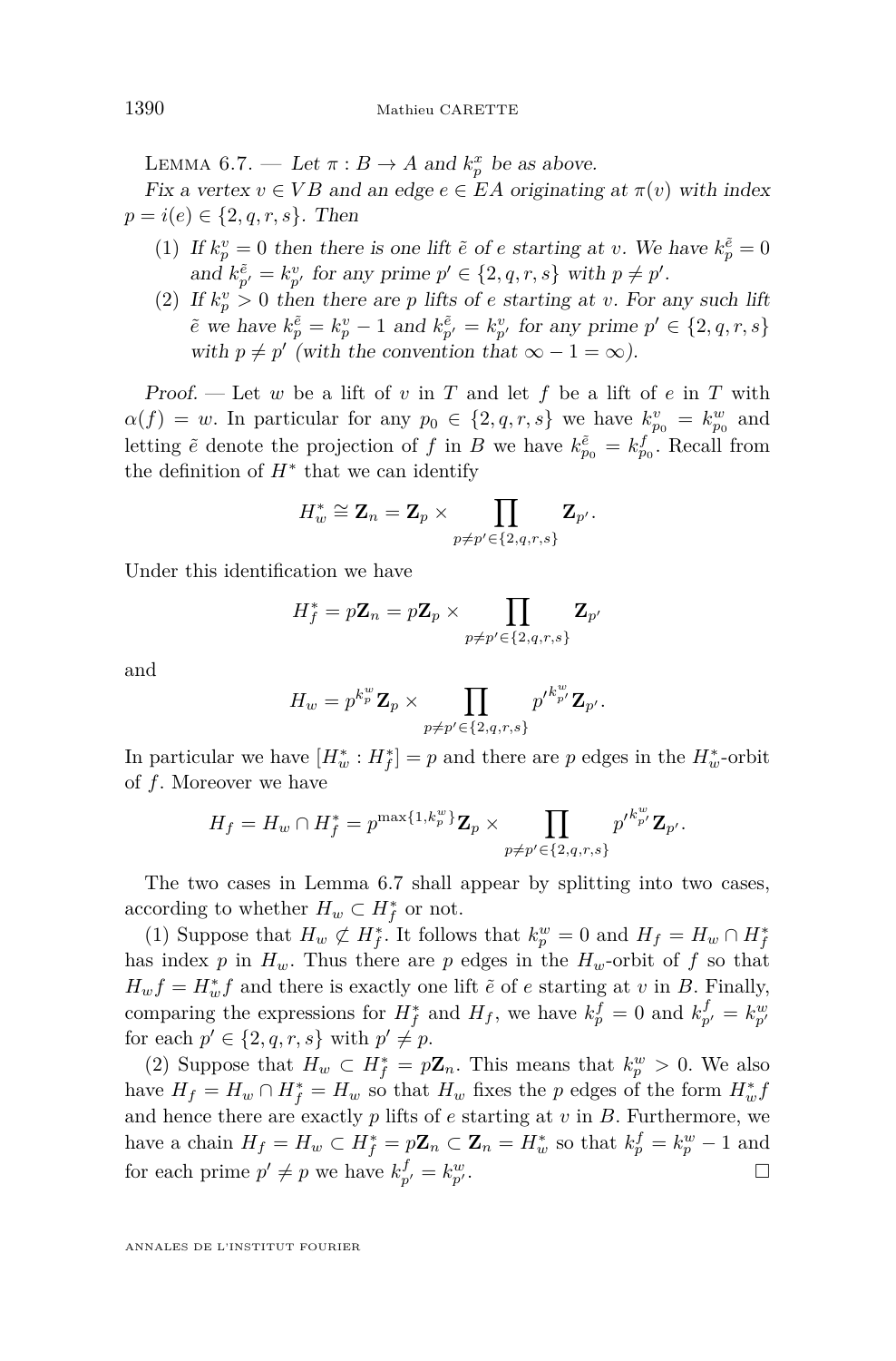Since the graph *A* is a cycle, it has two natural orientations (clockwise and counterclockwise). We say a path  $\gamma$  in *B* runs clockwise or counterclockwise if its projection  $\pi(\gamma)$  does. We record the following consequence of Lemma [6.7:](#page-26-0)

<span id="page-27-0"></span>LEMMA 6.8. — Given any clockwise (or counterclockwise) cycle  $\gamma$  in *B* and any prime  $p \in \{2, q, r, s\}$  such that all  $k_p^v$  are finite, then  $k_p^v = 0$  for all  $v \in V \gamma$ .

Proof. — Suppose without loss of generality that  $\gamma$  is oriented clockwise. Write  $\gamma = f_1, \ldots, f_m$  and for each  $1 \leq l \leq m$  write  $v_l = \alpha(f_{l+1}) = \omega(f_l)$ (where indices are considered modulo *m*). In view of Lemma [6.7](#page-26-0) we have the following inequalities

$$
k_2^{v_0} \leqslant k_2^{f_1} = k_2^{v_1} \leqslant \cdots \leqslant k_2^{f_m} = k_2^{v_m} = k_2^{v_0}
$$

and either all terms are infinite, or they are all 0. For  $p \in \{q, r, s\}$  we have similarly

$$
k_p^{v_0} = k_p^{f_1} \ge k_p^{v_1} = \dots = k_p^{f_m} \ge k_p^{v_m} = k_p^{v_0}
$$

and either all terms are infinite, or they are all 0.  $\Box$ 

Proof of Proposition [6.4.](#page-25-2) — Our goal is to show that  $(B, j)$  is a (finite) graph cover of  $(A, i)$ . In view of Lemma [6.7](#page-26-0) it is equivalent to show that  $k_p^v = 0$  for each  $v \in VB$  and each  $p \in \{2, q, r, s\}$ . Seeking a contradiction, we assume from now on that there exists some  $v \in VB$  and some  $p \in \{2, q, r, s\}$ such that  $k_p^v > 0$ .

Step 1. — There is some vertex *v* and some  $p \in \{q, r, s\}$  with  $k_p^v > 0$ .

Suppose on the contrary that  $k_p^v = 0$  for each vertex  $v \in VB$  and each  $p \in \{q, r, s\}$ . Thus there is some vertex  $v \in VB$  with  $k_2^v > 0$ . Rephrasing using Lemma [6.7,](#page-26-0) from each vertex there is a single edge in the counterclockwise direction, and there is a vertex with two edges in the clockwise direction. But this means that

$$
|\pi^{-1}(v_1)| = |\pi^{-1}(e_1)|
$$
  
\n
$$
\ge |\pi^{-1}(v_2)| = |\pi^{-1}(e_2)|
$$
  
\n
$$
\ge |\pi^{-1}(v_3)| = |\pi^{-1}(e_3)|
$$
  
\n
$$
\ge |\pi^{-1}(v_1)|
$$

with at least one of the inequalities being strict, which is impossible.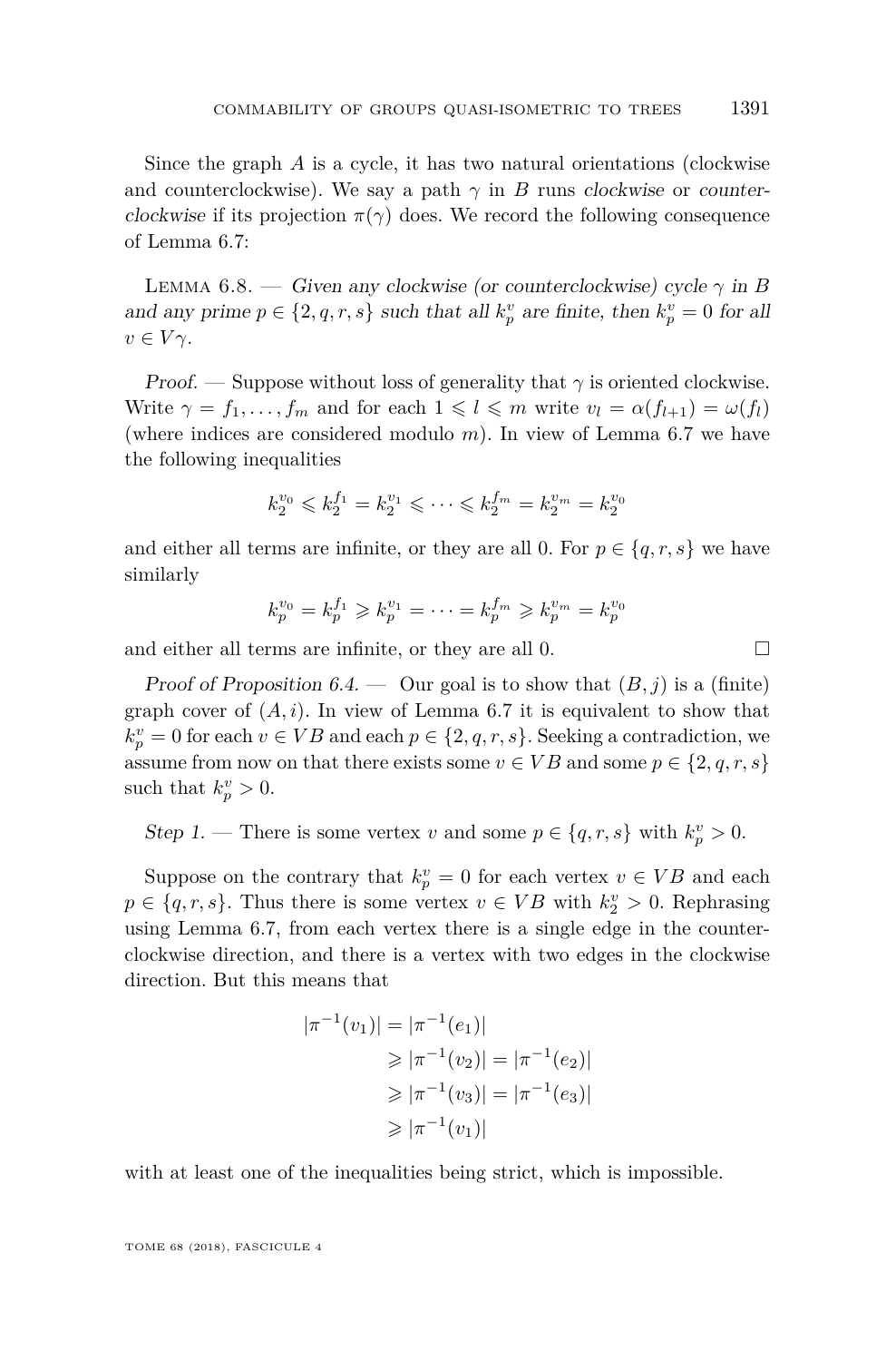Step 2. — There is some vertex *v* and some  $p \in \{q, r, s\}$  with  $k_p^v = \infty$ .

Let *v* and  $p \in \{q, r, s\}$  be such that  $k_p^v > 0$  (which exist by the previous step). Start a clockwise path from *v* until it eventually runs into itself at a vertex  $v'$  (which it must since the graph is finite). Two situations may arise. Either  $v = v'$  in which case  $k_p^{v'} > 0$  by assumption. Otherwise observe that  $v'$  is the starting point of two counterclockwise edges, from which it follows that  $k_{p'}^{v'} > 0$  for some  $p' \in \{q, r, s\}$ . In either case  $v'$  is on a clockwise cycle and has  $k_{p''}^{v'} > 0$  for some  $p'' \in \{q, r, s\}$ . Thus  $k_{p''}^{v'} = \infty$  by Lemma [6.8.](#page-27-0)

Step 3. — There is some  $p \in \{q, r, s\}$  such that  $k_p^v = \infty$  for all  $v \in VB$ .

It follows from Lemma [6.7](#page-26-0) that for any edge *e* one has

$$
k_p^e = \infty \Leftrightarrow k_p^{\alpha(e)} = \infty.
$$

Thus since the graph *B* is connected, if there is a vertex *v* and a prime  $p \in \{2, q, r, s\}$  such that  $k_p^v = \infty$ , then  $k_p^{v'} = \infty$  for all  $v' \in VB$ . This step now follows from the previous one.

 $Step 4.$  – Final contradiction

The conclusion of the previous step implies that there is some  $m \in \{1, 2, 3\}$  such that from each vertex in  $\pi^{-1}(v_m)$  there are exactly *p* outgoing counterclockwise edges. Let  $v \in \pi^{-1}(v_m)$ . For each  $l \in \mathbb{N}$  let  $V_l$ denote the set of vertices *w* such that there is a counterclockwise path of length (exactly) *l* from *v* to *w*, and let  $E_l$  be the set of edges from  $V_l$  to *V*<sub>*l*+1</sub>. Thus *V*<sup>0</sup> = {*v*} and for each *l* ∈ **N** we have *V*<sub>3*l*</sub> ⊂  $\pi$ <sup>-1</sup>(*v<sub>m</sub>*). Thus it follows from the previous step that for each  $l \in \mathbb{N}$  there is some  $p \in \{q, r, s\}$ such that  $|E_{3l}| = p|V_{3l}|$ . Since all  $q, r, s$  are at least 11, it follows that

<span id="page-28-0"></span>(6.1) 
$$
11|V_{3l}| \leqslant |E_{3l}| \text{ for all } l \in \mathbf{N}.
$$

Moreover, from every vertex starts at least one counterclockwise edge, hence

<span id="page-28-1"></span>(6.2) 
$$
|V_l| \leqslant |E_l| \text{ for all } l \in \mathbf{N}.
$$

Now recall that from any vertex originate two edges in the clockwise direction, so that

(6.3) 
$$
|E_l| \leq 2|V_{l+1}| \text{ for all } l \in \mathbf{N}.
$$

Combining [\(6.1\)](#page-28-0), [\(6.2\)](#page-28-1) and [\(6.3\)](#page-28-2) we have for each  $l \in \mathbb{N}$ 

<span id="page-28-2"></span>
$$
11|V_{3l}|\leqslant |E_{3l}|\leqslant 2|V_{3l+1}|\leqslant 2|E_{3l+1}|\leqslant 4|V_{3l+2}|\leqslant 4|E_{3l+2}|\leqslant 8|V_{3l+3}|.
$$

Thus we have  $|V_0| = 1$  and  $|V_{3l+3}| \geq \frac{11}{8}|V_{3l}|$  so that  $\lim_{l\to\infty} |V_{3l}| = \infty$  in contradiction with the finiteness of *B*.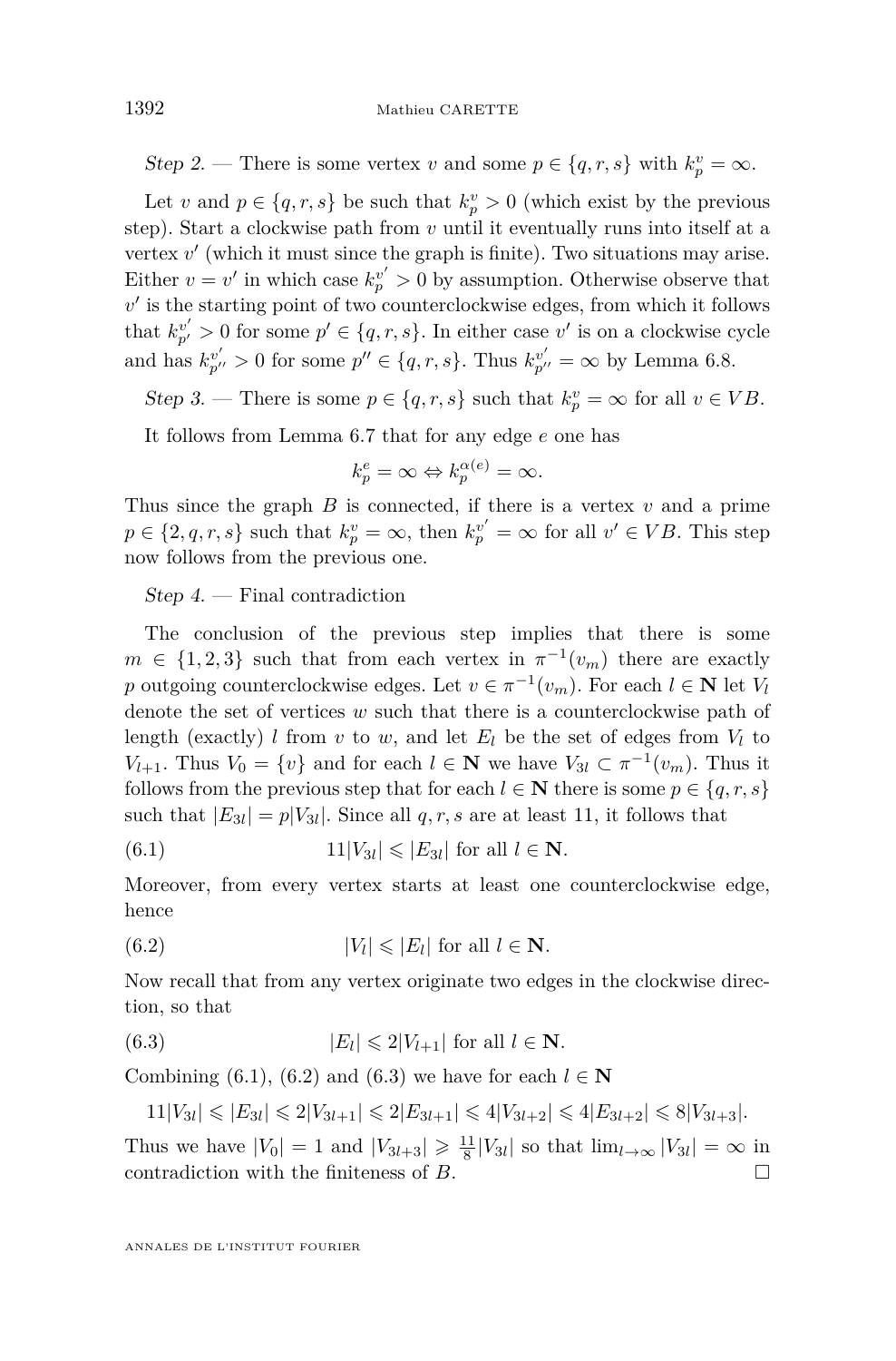<span id="page-29-1"></span>PROPOSITION  $6.9.$  — Let  $H < H_{q,r,s}^{2,2,2}$  be a closed cocompact subgroup. Let *T* be a geometric *H*-tree. Then there is a copci  $\text{Aut}(T) \to \text{Aut}(T_{q,r,s}^{2,2,2})$ .

Proof. — It will be convenient to rename  $p_0 = q$ ,  $p_1 = r$ ,  $p_2 = s$  and consider indices modulo 3. Since *H* is a cocompact subgroup of  $H_{q,r,s}^{2,2,2}$  then by Proposition [6.4](#page-25-2) the edge indexed graph  $(\tilde{A}, \tilde{i})$  corresponding to the action of *H* on  $T_{q,r,s}^{2,2,2}$  is cycle of length 3*m* for some natural number  $m \geq 1$  and with edges indexed by 2*,* 2*, ...,* 2 in one direction and by  $p_0, p_1, \ldots, p_{3m-1}$ in the other. Without loss of generality, we can assume that *T* has no vertex of degree 1. Let  $(B, j)$  be the edge-indexed graph corresponding to the quotient  $H \setminus T$ . By Theorem [4.2](#page-15-0) and Remark [4.4](#page-16-0) the edge-indexed graph  $(B, j)$ is obtained from  $(\tilde{A}, \tilde{i})$  by a sequence of collapses and expansions between essential edge-indexed graphs. Since 2*, q, r, s* are prime, one observes that any graph in the sequence is obtained from  $(\tilde{A}, \tilde{i})$  by expanding a subset of the vertices to  $1 - 1$  edges like in Figure [6.1.](#page-29-0)



<span id="page-29-0"></span>Figure 6.1. Expanding a vertex of  $(\tilde{A}, \tilde{i})$ 

The graph (*B, j*) locally looks like the left or the right side of Figure [6.1.](#page-29-0) Thus any vertex of *T* has degree  $q + 1, r + 1, s + 1, q + 2, r + 2, s + 2$ or 3. Remark that these integers are all pairwise unequal since *q, r, s* are pairwise distinct odd primes. We color the vertices of *T* with the colors  $\{0, 1, 2\}$  according to the following rule: the vertex *v* is of color  $l \in \{0, 1, 2\}$ if one of the following happens:

- (1) *v* has degree  $p_l + 1$  or  $p_l + 2$
- (2) *v* has degree 3 and is adjacent to exactly one vertex of degree  $p_l + 1$ .

Remark that the above rule detemines *l* uniquely; any monochromatic subtree of *T* either has 1 or 2 vertices; colors are  $Aut(T)$ -invariant. Let *T'* be the tree obtained by collapsing monochromic subtrees to (colored) vertices. Observe finally that any vertex of color  $l \in \{0, 1, 2\}$  is adjacent to  $p_l$  vertices of color *l* + 1, to 2 vertices of color *l* − 1 and to no other vertex of color *l*. Thus in view of Remark [3.7](#page-12-0) the tree  $T'$  is isomorphic to  $T_{q,r,s}^{2,2,2}$  and the collapse defines a copci  $\text{Aut}(T) \to \text{Aut}(T') = \text{Aut}(T_{q,r,s}^{2,2,2}).$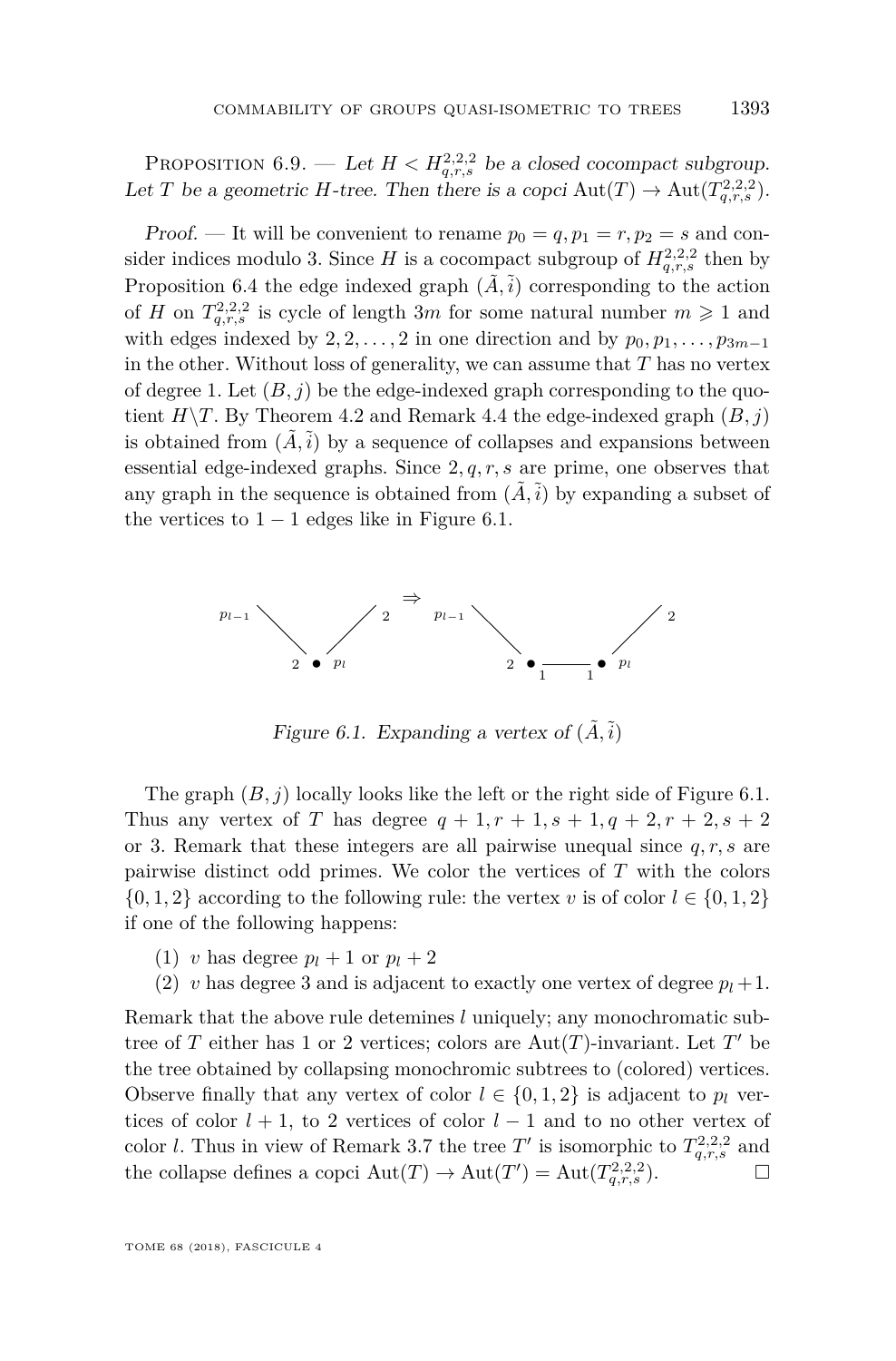Proof of Theorem [6.2](#page-24-0)[\(1\)](#page-24-2). — Let  $H_{q,r,s}^{2,2,2} \nwarrow H \nearrow G' \nwarrow G$  be a commation. Let  $T$  be a geometric  $G'$ -tree. Then  $H$  also acts geometrically on  $T$ , and we have a commation  $H_{q,r,s}^{2,2,2} \nwarrow H \nearrow \text{Aut}(T) \nwarrow G$ . Recall that the kernel of the action of *H* on *T* equals the unique maximal compact normal subgroup  $W(H)$  of *H*. Hence up to replacing *H* by  $H/W(H)$  we can assume *H* embeds as a cocompact subgroup of  $H_{q,r,s}^{2,2,2}$ . Applying Proposition [6.9](#page-29-1) we see there is a commation

$$
H_{q,r,s}^{2,2,2} \nearrow \text{Aut}(T_{q,r,s}^{2,2,2}) \nwarrow \text{Aut}(T) \nwarrow G
$$

as desired.  $\Box$ 

#### **6.2.** Existence of primes not in  $S_{2,N}$

<span id="page-30-1"></span>In order to make sure that for every *N* the statement of Theorem [6.2](#page-24-0)[\(2\)](#page-24-1) is not empty, we establish the existence of infinitely many primes not in  $\mathcal{S}_{2,N}$ .

Given natural numbers  $N \geq 1$  and  $d \geq 1$  we define

$$
\Pi_N = \left\{ \prod_{n=1}^N n^{k_n} \mid k_n \in \mathbf{N} \text{ for each } n \right\};
$$
  

$$
\Sigma_{d,N} = \{ m_1 + \dots + m_d \mid m_i \in \Pi_N \}
$$

and

$$
\mathcal{S}_{d,N} = \bigcup_{i=1}^d \Sigma_{i,N}.
$$

<span id="page-30-0"></span>PROPOSITION  $6.10.$  – For any natural numbers  $N, d \ge 1$ 

$$
\sum_{m \in \Sigma_{d,N}} \frac{1}{m} < +\infty.
$$

Proof. — We first note that by the Prime Factorization Theorem,

$$
\Pi_N = \left\{ \prod_{n=1}^s p_s^{k_s} \mid k_s \in \mathbf{N} \text{ for each } s \right\}
$$

where  $\{p_1, \ldots, p_s\}$  is the set of primes in the interval  $[1, N]$ .

ANNALES DE L'INSTITUT FOURIER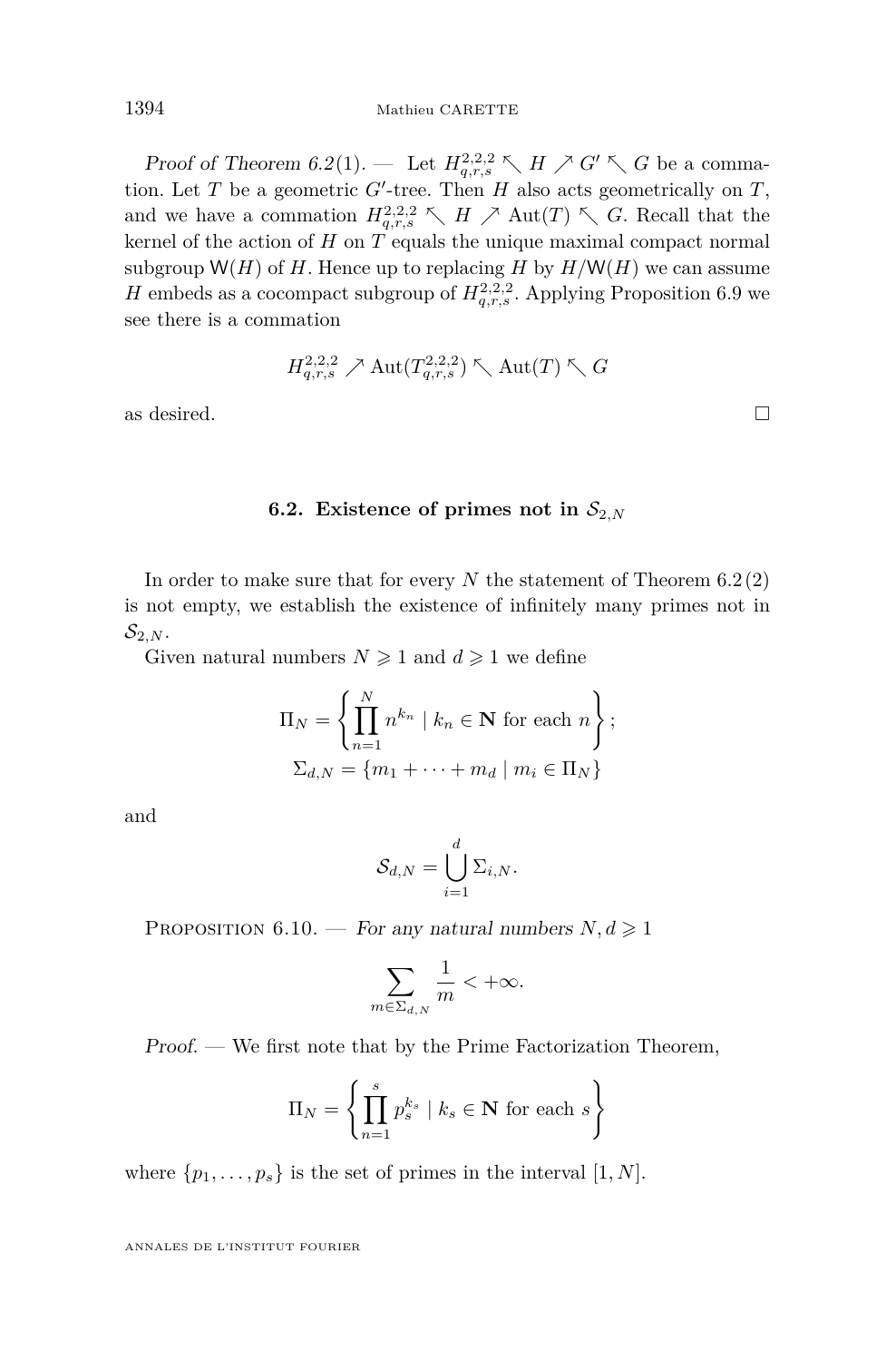By the Arithmetic Mean-Geometric Mean Inequality,

$$
\sum_{m \in \Sigma_{d,N}} \frac{1}{m} \leqslant \sum_{m_1 \in \Pi_N} \cdots \sum_{m_d \in \Pi_N} \frac{1}{m_1 + \cdots + m_d}
$$
  

$$
\leqslant \frac{1}{d} \sum_{m_1 \in \Pi_N} \cdots \sum_{m_d \in \Pi_N} \frac{1}{(m_1 \ldots m_d)^{1/d}}
$$
  

$$
\leqslant \frac{1}{d} \left( \sum_{m_1 \in \Pi_N} \frac{1}{m_1^{1/d}} \right)^d.
$$

Finally, since  $p_i^{1/d} > 1$  it follows that

$$
\sum_{m_1 \in \Pi_N} \frac{1}{m_1^{1/d}} = \sum_{k_1=0}^{\infty} \dots \sum_{k_s=0}^{\infty} \frac{1}{\prod_{i=1}^s (p_i^{1/d})^{k_i}}
$$

$$
= \prod_{i=1}^s \sum_{k_i=0}^{\infty} \frac{1}{(p_i^{1/d})^{k_i}}
$$

$$
= \prod_{i=1}^s \frac{1}{1 - p_i^{-1/d}} < +\infty.
$$

Using Proposition [6.10](#page-30-0) and the fact that

$$
\sum_{p \text{ prime}} \frac{1}{p} = +\infty
$$

we have the following

<span id="page-31-1"></span>COROLLARY 6.11. — For any natural numbers  $N, d \geq 1$  there are infinitely many primes not in  $S_{d,N}$ .

#### **7. Attaining upper bounds**

<span id="page-31-0"></span>In this section, we collect consequences of Theorem [6.2,](#page-24-0) which in turn imply Theorem [B.](#page-3-0)

<span id="page-31-4"></span><span id="page-31-2"></span>COROLLARY 7.1. — Let  $q, r, s \geq 11$  be pairwise distinct primes.

- (1) If  $G' \in \mathcal{T}$  is at commability distance at least 3 from  $H_{q,r,s}^{2,2,2}$  then any commation of shortest length is of the form  $H_{q,r,s}^{2,2,2} \nearrow \sim \ldots G'$ .
- <span id="page-31-5"></span>(2) Moreover, there is a commation of the same length that starts by  $H_{q,r,s}^{2,2,2} \nearrow \text{Aut}(T_{q,r,s}^{2,2,2}) \nwarrow \dots G'.$
- <span id="page-31-3"></span>(3) If p, q, r are not in  $S_{2,N}$  and  $G' \in \mathcal{T}$  acts geometrically on a tree with degree bounded above by  $N$ , then  $G'$  is at distance at least 3 from  $H_{q,r,s}^{2,2,2}$ .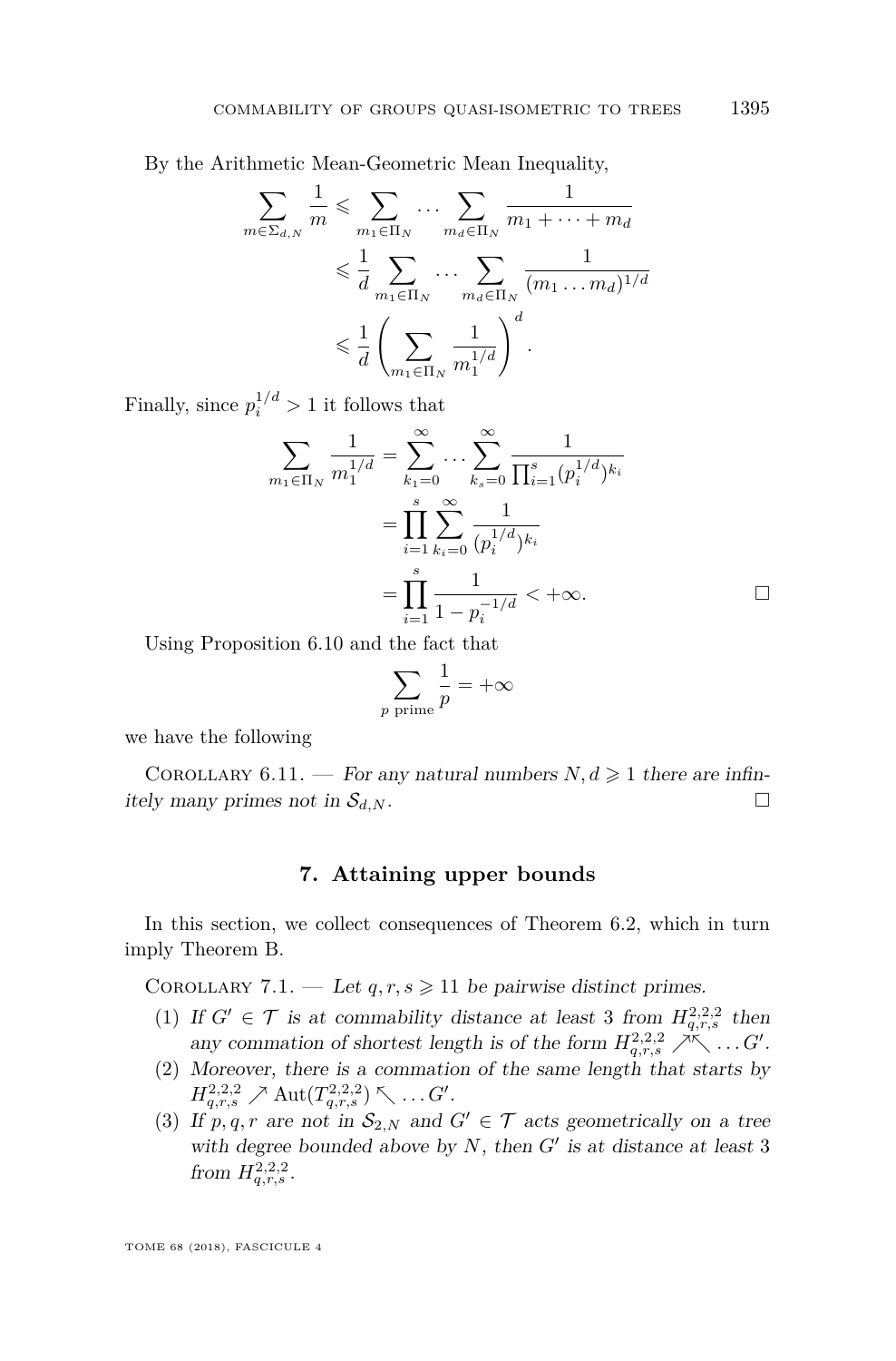Proof.

- (1) Clearly directions of arrows must alternate in a commation of shortest length. Suppose a commation of shortest length is of the form  $H_{q,r,s}^{2,2,2} \nwarrow \nearrow \nwarrow G \dots G'$ . Then by Theorem [6.2](#page-24-0)[\(1\)](#page-24-2) there is a commation of the form  $H_{q,r,s}^{2,2,2} \nearrow \subset G \dots G'$ , contradicting the minimality of the commation.
- (2) Start with a commation of shortest length  $H_{q,r,s}^{2,2,2} \nearrow \subset G \dots G'$ . Adding an isomorphism as the first arrow  $H_{q,r,s}^{2,2,2} \sim H_{q,r,s}^{2,2,2} \nearrow \sim$  $G \dots G'$  allows to apply Theorem [6.2\(](#page-24-0)[1\)](#page-24-2) to the first three arrows, so that there is a commation  $H_{q,r,s}^{2,2,2} \nearrow \text{Aut}(T_{q,r,s}^{2,2,2}) \nwarrow G \dots G'$ .
- (3) If *G'* is at distance at most 2 from  $H_{q,r,s}^{2,2,2}$ , then adding one or more isomorphisms either at the beginning or at the end of a shortest commation produces a commation  $H_{q,r,s}^{2,2,2} \nwarrow \nearrow \nwarrow G'$ . But by Theorem  $6.2(2)$  $6.2(2)$  the group  $G'$  cannot act geometrically on a tree of degree bounded above by  $N$ , contrary to the hypothesis.  $\Box$

<span id="page-32-0"></span>COROLLARY 7.2. — Let  $q, r, s \geq 11$  be pairwise distince primes, let  $N = \max\{q, r, s\} + 2$  and let  $q', r', s' \geq 11$  be pairwise distinct primes not in  $S_{2,N}$ . Then there is no commation of length less than 6 from  $H_{q,r,s}^{2,2,2}$  to  $H_{q',r',s'}^{2,2,2}$ .

Proof. — Since  $H_{p,q,r}^{2,2,2}$  acts on a tree with degree bounded by N, it follows from Corollary [7.1](#page-31-2)[\(3\)](#page-31-3) that  $H_{q,r,s}^{2,2,2}$  and  $H_{q',r',s'}^{2,2,2}$  are at distance at least 3. By Corollary [7.1](#page-31-2)[\(1\)](#page-31-4) any shortest commation is of the form  $\nearrow \sim \cdots \nearrow \sim$ and in particular is of even length. It therefore remains to rule out the possibility that  $H_{q,r,s}^{2,2,2}$  and  $H_{q',r',s'}^{2,2,2}$  be at distance 4. If this is the case, then by Corollary [7.1](#page-31-2)[\(2\)](#page-31-5) there is a commation

$$
H_{q,r,s}^{2,2,2}\nearrow \text{Aut}(T_{q,r,s}^{2,2,2})\nwarrow G\nearrow \nwarrow H_{q',r',s'}^{2,2,2}.
$$

But this means that *G* acts geometrically on the tree  $T_{q,r,s}^{2,2,2}$  in contradiction with Corollary [7.1](#page-31-2)[\(3\)](#page-31-3).  $\Box$ 

<span id="page-32-1"></span>COROLLARY 7.3. — Let  $G \in \mathcal{T}$  and let *T* be a geometric *G*-tree. Let *N* be the maximal degree of a vertex of *T*, and let *q, r, s* be primes not in  $\mathcal{S}_{2,N}$ . Then *G* is at distance at least 4 from  $H_{q,r,s}^{2,2,2}$ .

*Proof.* — Observe first that *G* is at distance at least 3 from  $H_{q,r,s}^{2,2,2}$  by Corollary [7.1](#page-31-2)[\(3\)](#page-31-3). Thus we assume by contradiction that  $G$  is at distance exactly 3 from  $H_{q,r,s}^{2,2,2}$ . By Corollary [7.1](#page-31-2) [\(1\)](#page-31-4) there is a commation  $H_{q,r,s}^{2,2,2}$  / $\sim$  $G' \nearrow G$ . But since *G* acts geometrically on a tree of degree bounded above by *N*, so does *G'*. This contradicts Corollary [7.1](#page-31-2)[\(3\)](#page-31-3).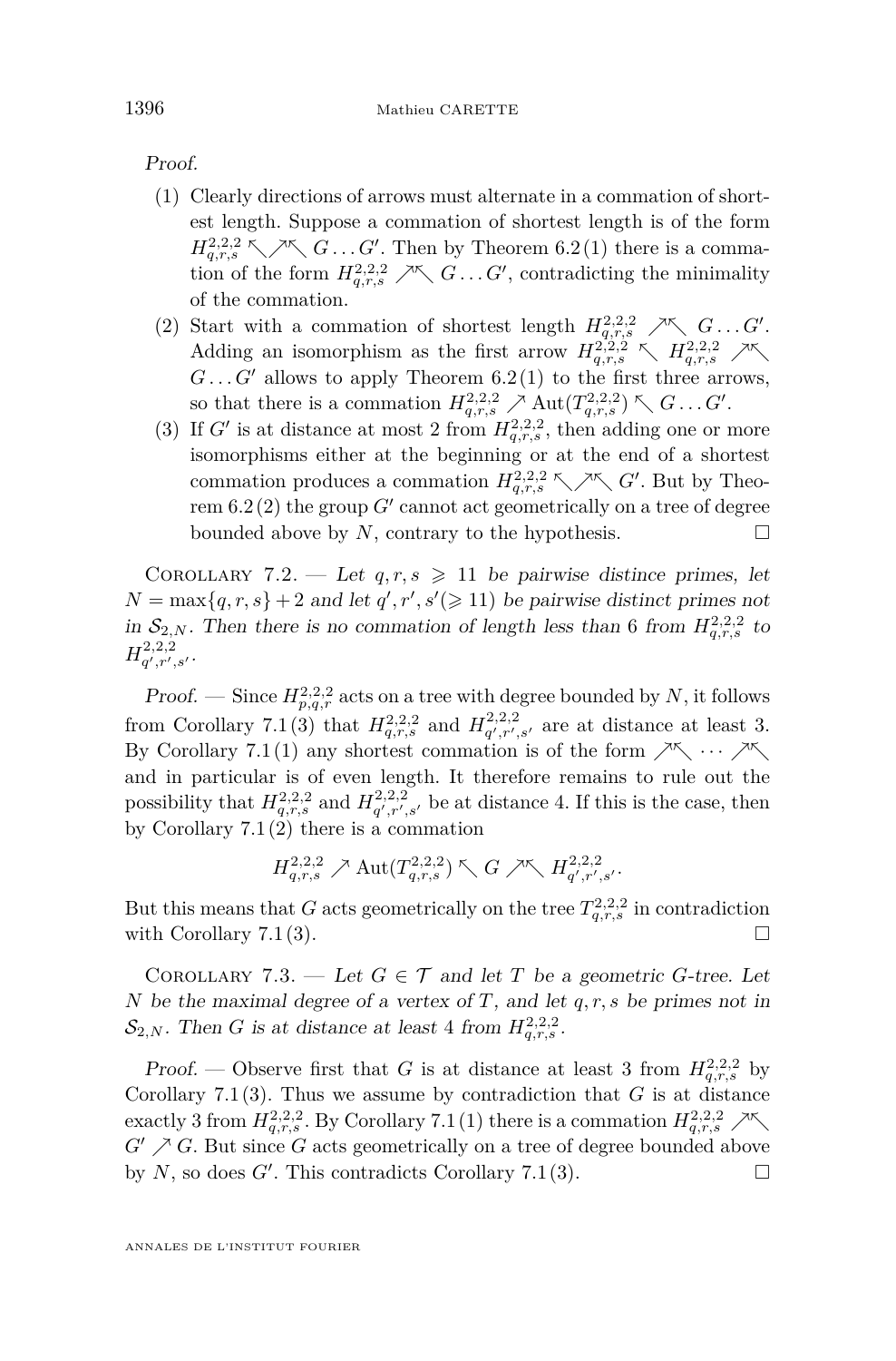<span id="page-33-6"></span>COROLLARY 7.4. — Let  $U \in \mathcal{T}$  be a unimodular group and  $N_U \in \mathbb{N}$  be as in Proposition [4.9.](#page-17-0) For pairwise distinct primes  $q, r, s \geq 11$  not in  $\mathcal{S}_{2,N_{\text{U}}}$ the group  $H_{q,r,s}^{2,2,2}$  is at distance at least 5 from *U*.

Proof. — Recall from Proposition [4.9](#page-17-0) that there is a bound *N* on the degree of any vertex of any minimal geometric *U*-tree. By Corollary [7.1](#page-31-2)[\(3\)](#page-31-3) the groups *U* and  $H_{q,r,s}^{2,2,2}$  are at distance at least 3. Seeking a contradiction, we suppose that they are at distance at most 4. Using Corollary  $7.1(1)$  $7.1(1)$  we find a commation

$$
H_{q,r,s}^{2,2,2} \nearrow \hspace{-0.5mm} \nwarrow G \nearrow G' \nwarrow U.
$$

Let  $T$  be a minimal geometric  $G'$ -tree. In particular  $T$  is a geometric minimal *U*-tree. Hence every vertex of *T* has degree bounded by *N* by definition of *N*. But Corollary [7.1](#page-31-2)[\(3\)](#page-31-3) asserts that *G* cannot act geometrically on  $T$ , which is a contradiction.

#### BIBLIOGRAPHY

- <span id="page-33-10"></span>[1] H. Bass, "Covering theory for graphs of groups", J. Pure Appl. Algebra **89** (1993), no. 1-2, p. 3-47.
- <span id="page-33-3"></span>[2] H. Bass & R. Kulkarni, "Uniform tree lattices", J. Am. Math. Soc. **3** (1990), no. 4, p. 843-902.
- <span id="page-33-13"></span>[3] H. Bass & A. Lubotzky, "Rigidity of group actions on locally finite trees", Proc. Lond. Math. Soc. **69** (1994), no. 3, p. 541-575.
- <span id="page-33-7"></span>[4] P.-E. Caprace, Y. Cornulier, N. Monod & R. Tessera, "Amenable hyperbolic groups", J. Eur. Math. Soc. **17** (2015), no. 11, p. 2903-2947.
- <span id="page-33-8"></span>[5] M. Carette & D. Dreesen, "Locally compact convergence groups and *n*-transitive actions", Math. Z. **278** (2014), no. 3-4, p. 795-827.
- <span id="page-33-0"></span>[6] M. CARETTE  $&$  R. TESSERA, "Geometric rigidity and flexibility for groups acting on trees", In preparation.
- <span id="page-33-2"></span>[7] Y. Cornulier, "Commability and focal locally compact groups", Indiana Univ. Math. J. **64** (2015), no. 1, p. 115-150.
- <span id="page-33-1"></span>[8] ——— , "On the quasi-isometric classification of focal hyperbolic groups", in New Directions in locally compact groups, London Mathematical Society Lecture Note Series, vol. 447, Cambridge University Press, 2018, p. 275-342.
- <span id="page-33-12"></span>[9] M. FORESTER, "Deformation and rigidity of simplicial group actions on trees", Geom. Topol. **6** (2002), p. 219-267 (electronic).
- <span id="page-33-5"></span>[10] B. Kleiner & B. Leeb, "Induced quasi-actions: a remark", Proc. Am. Math. Soc. **137** (2009), no. 5, p. 1561-1567.
- <span id="page-33-11"></span>[11] L. Mosher, M. Sageev & K. Whyte, "Maximally symmetric trees", Geom. Dedicata **92** (2002), p. 195-233, Dedicated to John Stallings on the occasion of his 65th birthday.
- <span id="page-33-4"></span>[12] ——— , "Quasi-actions on trees. I. Bounded valence", Ann. Math. **158** (2003), no. 1, p. 115-164.
- <span id="page-33-9"></span>[13] J.-P. Serre, Trees, Springer, Berlin, 1980, Translated from the French by John Stillwell, ix+142 pages.